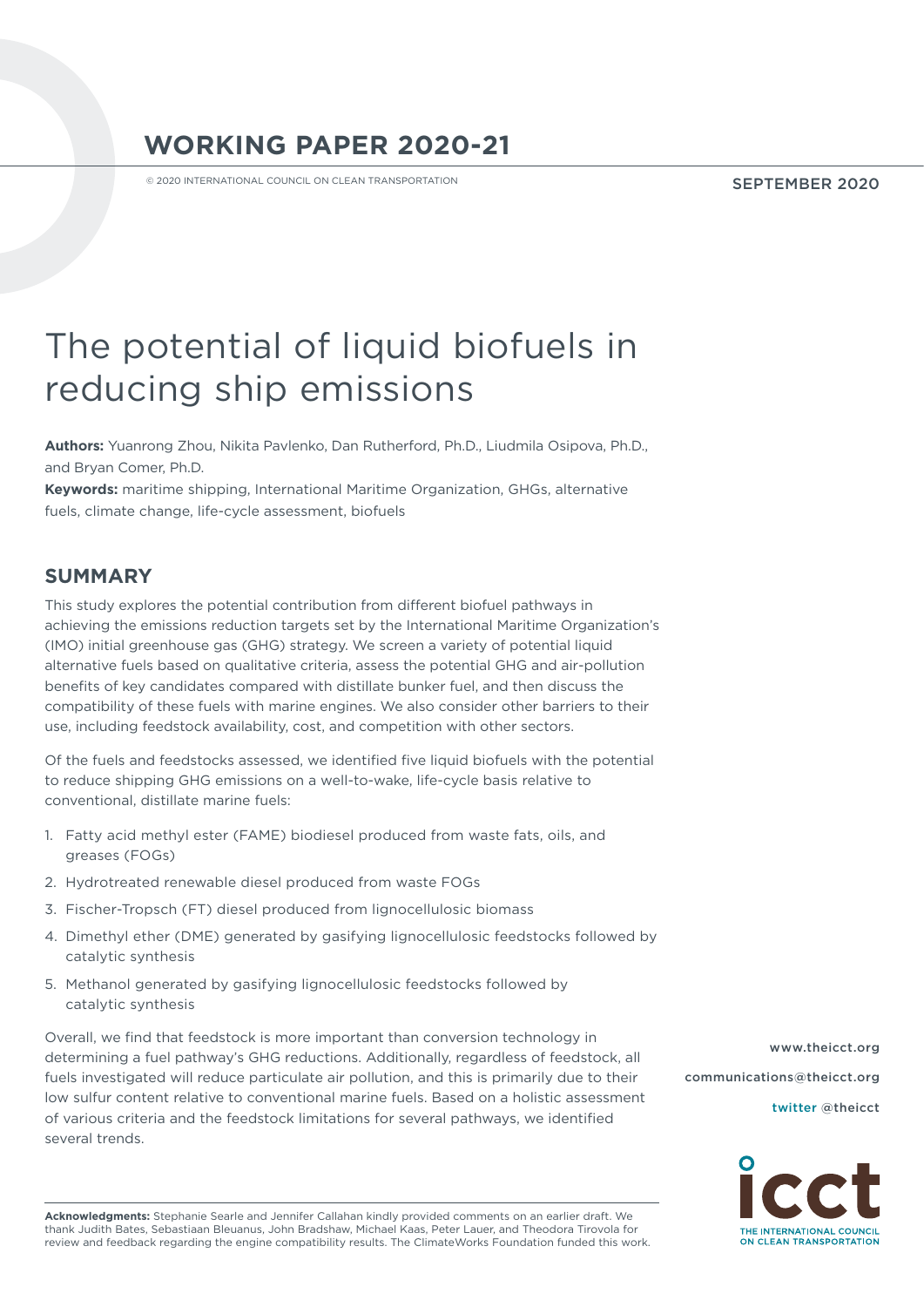The technical and cost barriers for the use of FAME biodiesel in marine engines are low, but only FAME biodiesels produced from waste FOGs are likely to generate substantial life-cycle GHG reductions compared with distillate fuel. After taking into account indirect effects like indirect land-use change (ILUC), FAME biodiesel produced from food crops is likely to undermine any emissions savings compared with conventional distillate fuels. Furthermore, if it is to be used in existing marine engines, FAME biodiesel must be blended with conventional marine fuels up to a certain limit; this blending constraint reduces the overall, sector-wide potential of emission reductions from FAME biodiesel.

Hydrotreated renewable diesel produced from FOGs is more expensive than FAME biodiesel but is the cheapest, most commercially ready drop-in biofuel that is compatible with a wide range of engines. Like FAME biodiesel, however, hydrotreated renewable diesel produced from virgin vegetable oils has life-cycle GHG emissions comparable to distillate marine fuels. Within this pathway, only waste FOG-derived hydrotreated renewable diesel is likely to offer any GHG savings. Moreover, given that waste FOGs are a limited resource, increased demand for their use in the marine sector would create competition with other sectors, like road and aviation fuels, where waste FOGs are already being utilized for biofuels.

FT diesel is at a lower level of technological readiness than hydrotreated renewable diesel but has significant long-term potential. The renewable FT diesel pathway utilizes non-food feedstocks that are available in greater quantities and produces lower-carbon fuels with no or even negative ILUC emissions. Furthermore, this pathway produces drop-in fuels that can be used "neat" or at high blends without compatibility issues. The use of fossil feedstocks such as natural gas for FT diesel would generate fuels without any emissions savings and is thus not aligned with IMO's GHG reduction goals.

DME or methanol would require specialized, dedicated engines to be used neat. We estimate that DME or methanol generated from natural gas would have higher life-cycle emissions than distillate marine fuels. Only DME or methanol produced from lignocellulosic feedstocks would generate GHG reductions relative to distillate fuel. On average, all of the fuels investigated are expected to be higher cost than fossil bunker fuel, ranging from 10% more (fossil-derived DME) to almost three times (lignocellulosic FT diesel) the price of marine gas oil (MGO) in 2019.

The results imply three lessons for policymakers. First, to promote only those fuels that offer significant life-cycle GHG benefits, governments should adopt rigorous life-cycle assessment methodologies that include land-use change emissions. Second, because pathways with the highest potential to deliver deep GHG reductions are also the most technologically complex and currently have the highest costs, policies should focus on addressing the barriers to these sustainable, second-generation pathways. Third, because engine compatibility issues might limit the applicability of certain fuels in existing engines, policies to promote alternative fuels should take into account that many fuels will need to be blended with conventional fossil fuels, and that they can only reduce life-cycle emissions relative to their blending ratio.

#### **Introduction and background**

In April 2018, the International Maritime Organization (IMO) adopted an initial greenhouse gas (GHG) strategy for international shipping (Rutherford & Comer, 2018). The strategy aims to reduce the  $CO<sub>2</sub>$  intensity of international shipping by at least 40% by 2030 and to cut total GHG emissions by at least 50% by 2050, both relative to a 2008 baseline. These goals may be strengthened when the IMO revises the strategy in 2023 (Jordan, 2020).

IMO is now developing regulations to support these goals. In the long term, ships will likely be built with novel propulsion systems, including internal combustion engines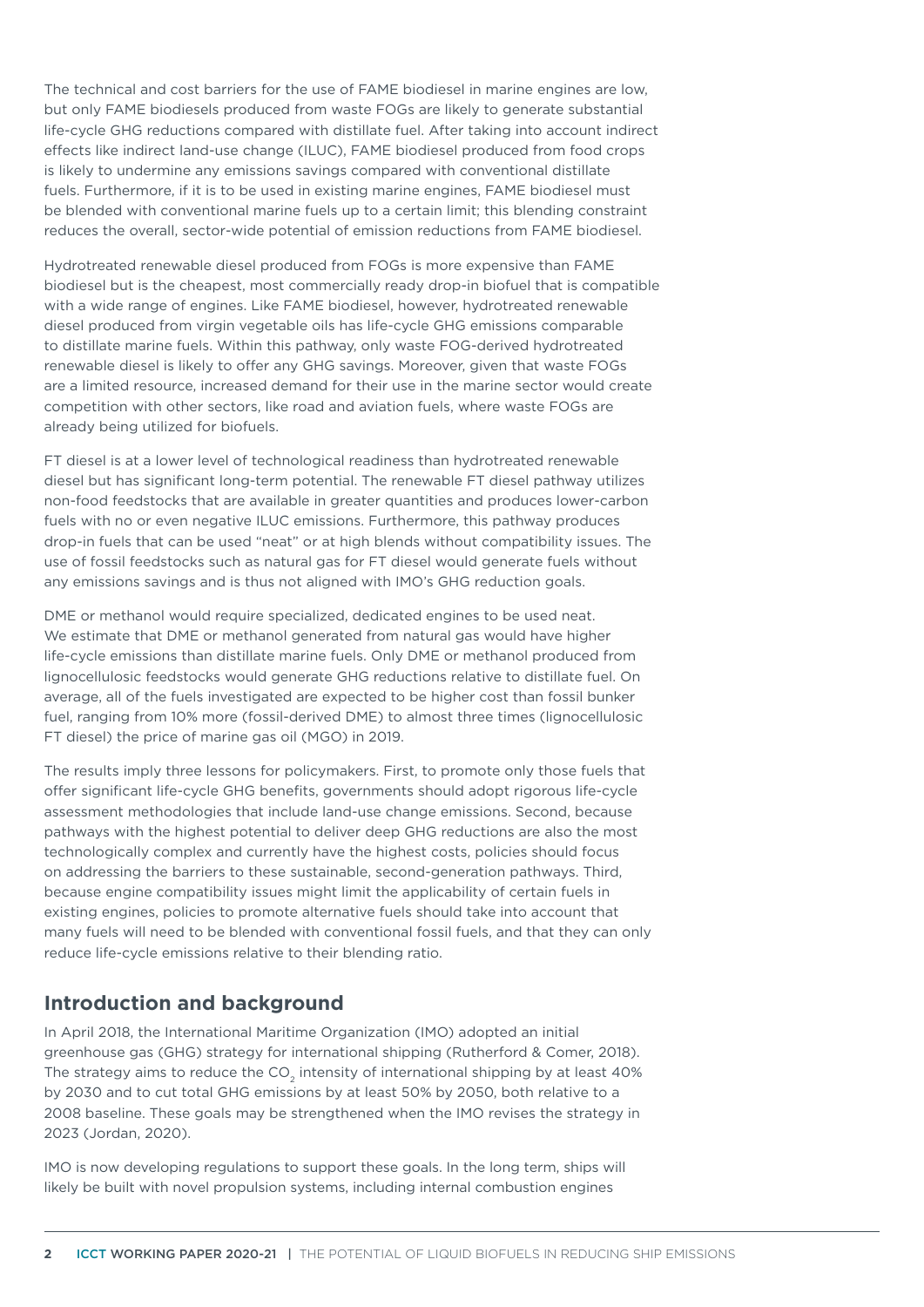that burn alternative fuels or fuel cells that use hydrogen or ammonia. In the near term, existing ships will need "drop-in" fuels that can be used in large marine diesel engines with minimal modification to the engines and fuel systems. Major carriers are increasingly testing liquid biofuels that can replace conventional marine "bunker" fuels, including distillates like marine gas oil (MGO) and residuals like heavy fuel oil (HFO).

First-generation biofuels made from sugary, starchy, or oily food crops have achieved commercial-scale production and widespread deployment across the world, but fuel producers have struggled to scale up advanced or second-generation biofuels made from wastes, residues, and lignocellulosic biomass, which are more challenging to convert to liquid fuels. Unlike first-generation biofuels that typically need to be blended with fossil fuels for use and have an upper blending limit, some second-generation fuels have physical and chemical properties that are similar to those of the fuels they replace, and thus can be used as drop-in fuels.

First-generation biofuels blended with fossil gasoline and diesel have been used extensively in road transportation. Blending rates vary widely by region and are dependent on policy support, fuel availability, and compatibility constraints. The United States blends approximately 10% ethanol and 5% biodiesel into its gasoline and diesel supply, respectively, with some regional variation due to subnational policies. The European Union has an approximately 7% biodiesel blending rate and a growing renewable diesel industry driving continued growth in diesel substitutes (U.S. Department of Agriculture, 2019b). Brazil, due to its longstanding policy support for sugarcane ethanol, has reached 27% blending rates for ethanol in conjunction with flex-fuel light-duty vehicles (U.S. Department of Agriculture, 2019a). The recent rapid expansion of Brazil's soy biodiesel mandate pushed biodiesel blending rates to 11% in 2019 and they may continue to rise, despite concerns about vehicle compatibility (Pavlenko & Araujo, 2019). Indonesia currently has the world's highest biodiesel blending target for road transport, at 30% in 2020 (Christina, 2019).

While blended biofuels have been used extensively in road transportation, the deployment of marine biofuel is in its infancy. Only in recent years has the shipping sector begun experimenting with different types of biofuels by testing engine compatibility, examining fuel characteristics, and developing real-world pilot projects. Due to the low cost of first-generation biodiesel and because it is a mature technology, most demonstration projects so far involve blending it with conventional bunker fuel (Hapag-Lloyd, 2020; Maersk, 2019). Fuel suppliers have begun to sell biofuels that can be used directly as a replacement for HFO and they are trying to lower the cost to support more widespread use (Jordan, 2020). Engine manufacturers are also working to develop new engines capable of running on other alternative fuels, including methanol and dimethyl ether (DME) (Anderson & Salazar, 2015; MAN, 2017).

A key aim of alternative fuel use in shipping is to achieve GHG reduction targets set by the IMO or by companies themselves. Some operators have asserted biofuel use can enable the industry to become "net zero" because the  $CO<sub>2</sub>$  emitted during combustion is offset by CO<sub>2</sub> absorbed by the growth of the biomass (Maersk, 2019; Smith, 2019). However, this overlooks upstream GHG emissions from fuel production. Indeed, treating biogenic fuels as zero-carbon fuels is inconsistent with life-cycle carbon accounting and therefore contradicts many climate-focused fuels policies, including California's Low-Carbon Fuels Standard (LCFS) and the methodology for crediting alternative aviation fuels under the Carbon Offsetting and Reduction Scheme for International Aviation (CORSIA).

While many life-cycle assessment (LCA) studies assess the direct emissions from cultivating feedstocks and converting them into biofuels, the overall demand for biofuels may spur additional demand for cropland and generate indirect impacts including indirect land-use change (ILUC). ILUC emissions are the indirect, market-mediated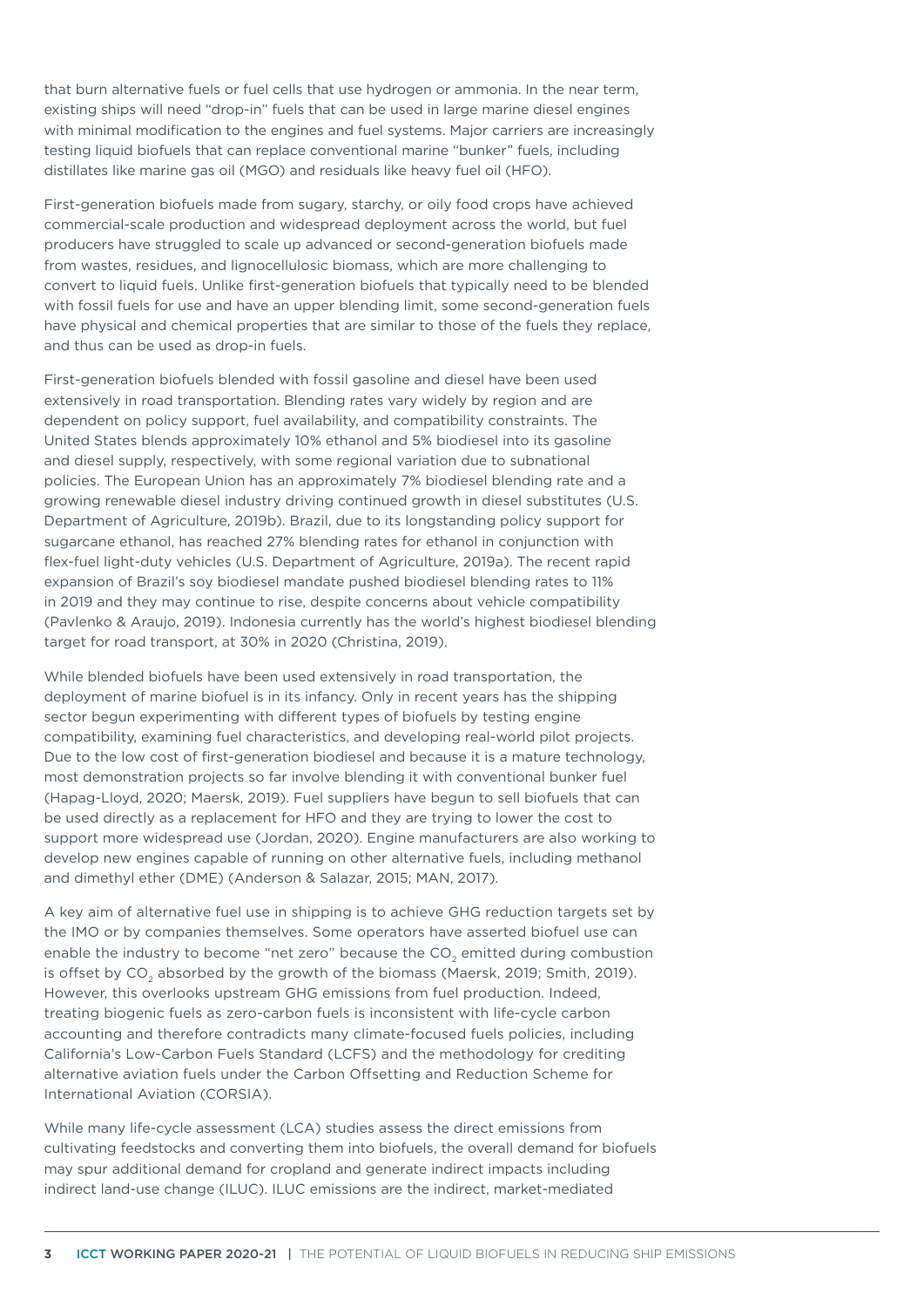emissions released through the expansion of croplands around the world, including the land not used to grow the biofuels directly. Such analysis is particularly relevant as firstgeneration biofuels made from purpose-grown food crops have been linked to cropland expansion and competition with food markets.

As a result, an accounting of ILUC emissions has been incorporated into several fuels policies and the LCA for biofuels used by the International Civil Aviation Organization (ICAO) for CORSIA (ICAO, 2019). While the range of emissions estimated by ILUC studies varies considerably by study and by feedstock, direct plus indirect life-cycle emissions from many food-based biofuels are sufficiently high that they may provide no climate benefits at all (Woltjer et al., 2017). Policies that ignore upstream or indirect emissions associated with alternative fuels may undermine any emissions savings by using too narrow of a carbon accounting scope.

Although several studies have estimated the life-cycle emissions for marine biofuels, it is difficult to compare these analyses directly due to different assumptions and methodologies. The range of life-cycle GHG emissions can be huge, as summarized in Balcombe et al. (2019); for instance, the life-cycle GHG emissions of fatty acid methyl ester (FAME) biodiesel were reported to vary from 22 grams of CO<sub>2</sub> equivalent per megajoule ( $gCO<sub>2</sub>e/MJ$ ) to more than 110  $gCO<sub>2</sub>e/MJ$ .

The results of these analyses are impacted by different aspects of their methodologies, including the range of feedstocks analyzed, the inclusion of ILUC emissions, and the allocation of co-products. Fuels prepared from wastes and residues, which generally require more challenging and costly conversion processes, have lower life-cycle emissions because they require fewer agricultural inputs to produce and require no land conversion (Woltjer et al., 2017). Still, diverting some byproducts, wastes, and residues that have existing uses and for which there is already strong market demand may generate indirect emissions that are not always accounted for in LCAs that estimate only direct emissions (Malins, 2017).

A cursory review of existing literature shows significant differences in LCA methodologies and resulting emission estimates. Gilbert et al. (2018) estimated the direct LCA emissions for a selection of marine fuels, including methanol and FAME biodiesel. The authors evaluated life-cycle emissions using a 100-year global warming potential (GWP) and found that methanol from natural gas increased life-cycle GHG emissions by 12% to 15% compared with low-sulfur HFO. FAME biodiesel GHG emissions varied depending on the feedstock: Soy-based biodiesel increased life-cycle emissions by 25% relative to low-sulfur HFO, and rapeseed-based FAME biodiesel reduced lifecycle emissions by 23%.

Similar LCA results were reported in Brynolf (2014) and Brynolf, Fridell, and Andersson (2014), which found that the carbon intensity of natural gas-based methanol is comparable to HFO, while bio-methanol from willow and forest residues showed more than 70% life-cycle GHG savings. Similarly, Fisher-Tropsch (FT) diesel made from natural gas resulted in higher life-cycle GHG emissions than HFO, while production from willow feedstocks reduced emissions by 70%. Rapeseed-based FAME biodiesel reduced lifecycle GHG emissions by about 50%. Importantly, land-use changes were not considered and would have reduced and possibly eliminated the GHG savings reported for rapeseed FAME biodiesel, depending on the assumptions used.

Bengtsson, Fridell, and Andersson (2012) assessed the direct life-cycle GHGs using 100-year GWP of FAME biodiesel and FT diesel use in shipping. In the scenario when 30% of rapeseed FAME biodiesel was blended in MGO, life-cycle GHGs fell by 18%. FT diesel derived from forest residues reduced life-cycle GHG emissions by 75% if it was used "neat," or in an unadulterated form without blending. The authors concluded that a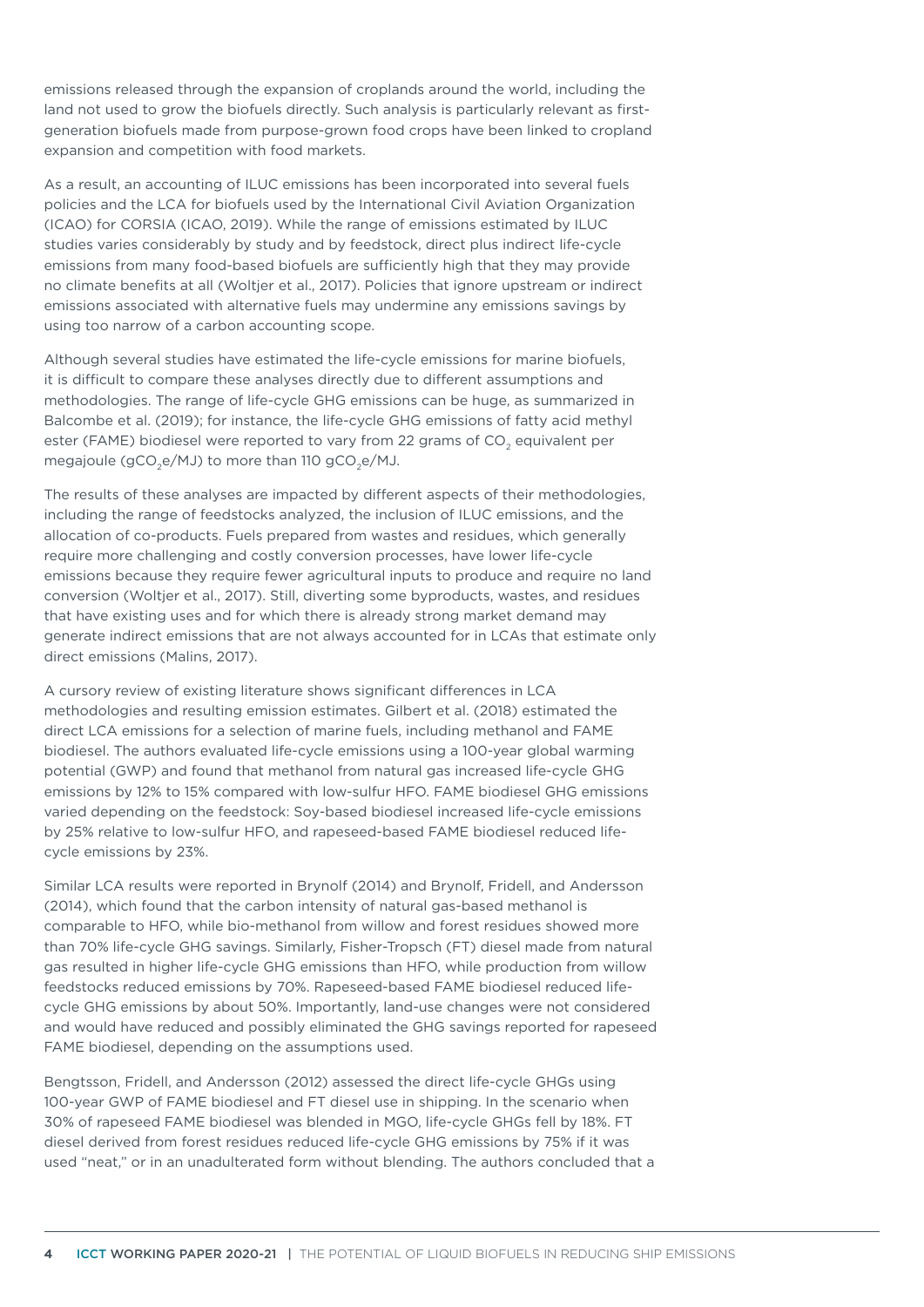transition toward second-generation biofuels from lignocellulosic biomass can contribute to shipping decarbonization.

Øberg (2013) conducted an LCA for DME, FT diesel, and methanol from forest residues using a 100-year GWP. Using methanol, DME, or FT diesel instead of HFO reduced life-cycle GHG emissions by 56%, 80%, and 78%, respectively. This study also noted that both nitrous oxide (N<sub>2</sub>O) and methane (CH<sub>4</sub>) contribute greatly to the final GHG emissions of biofuels in contrast to fossil fuels, where CO $_{\textrm{\tiny{2}}}$  is the dominant contributor to GHGs. These results highlight the value in applying a standardized LCA methodology that incorporates indirect emissions, including from land-use change, to evaluate the relative merits of potential shipping fuels.

While demand for bioenergy is likely to increase in the coming years to help achieve national and international GHG-reduction targets, global bioenergy supply remains constrained by a variety of factors, including competition for land and existing demands for biomass from the heat and power, road fuels, and biomaterial sectors (Searle & Malins, 2015). In particular, the use of wastes and residues to produce alternative marine fuels faces several constraints, as the overall quantity of these materials is not only fixed, but many have existing markets and uses. Waste fats, oils, and greases (FOGs), which can be converted into drop-in fuels using existing, commercialized technology, are already in high demand from the road sector due to attractive policy incentives, and recent research suggests that there is low potential for additional feedstock collection in the United States and European Union (Hillairet, Allemandou, & Golab, 2016; Zhou, Baldino, & Searle, 2020).

This paper surveys the current understanding of the compatibility and life-cycle emissions of potential liquid alternative fuels in shipping and explores opportunities and barriers to their use. The rest of the paper is structured as follows. Next, we outline the study methods, including how we selected five potential fuels for detailed analysis. Following that, we present the results of an LCA that takes into account direct and indirect land-use changes associated with feedstock production. We then discuss the air pollution impacts of biofuels compared with conventional fuels during combustion. Subsequently, we explain the compatibility of these fuels with existing marine engines; this is informed by a survey of maritime shipping experts. Finally, we discuss other barriers to deploying sustainable biofuels in shipping and conclude with policy implications and an outline of potential future work.

## **Methods**

#### Selection of candidate fuels and feedstocks

A wide variety of alternative fuels could potentially replace fossil fuels in shipping. First, we developed an exhaustive list of potential liquid fuels and screened them against qualitative criteria for inclusion in the study. We considered higher quality fuels that could replace both distillate (MGO) and residual (HFO) fuel, and also HFO-only replacements. The assessment was based on a literature review and a questionnaire sent to shipping experts.

Each potential replacement fuel was evaluated against six criteria:

- 1. **Compatibility:** the ease with which a given fuel can be used in existing ships. A pure drop-in fuel that could be used in varying blending fractions would rank as highly compatible, while a fuel that could only be used neat in dedicated engines would rank low.
- 2. **Feedstock availability:** the range and volumes of potential feedstocks for each fuel today. Fuels with a variety of abundant feedstocks would rank high, while fuels with only one potential feedstock not available at scale would rank poorly.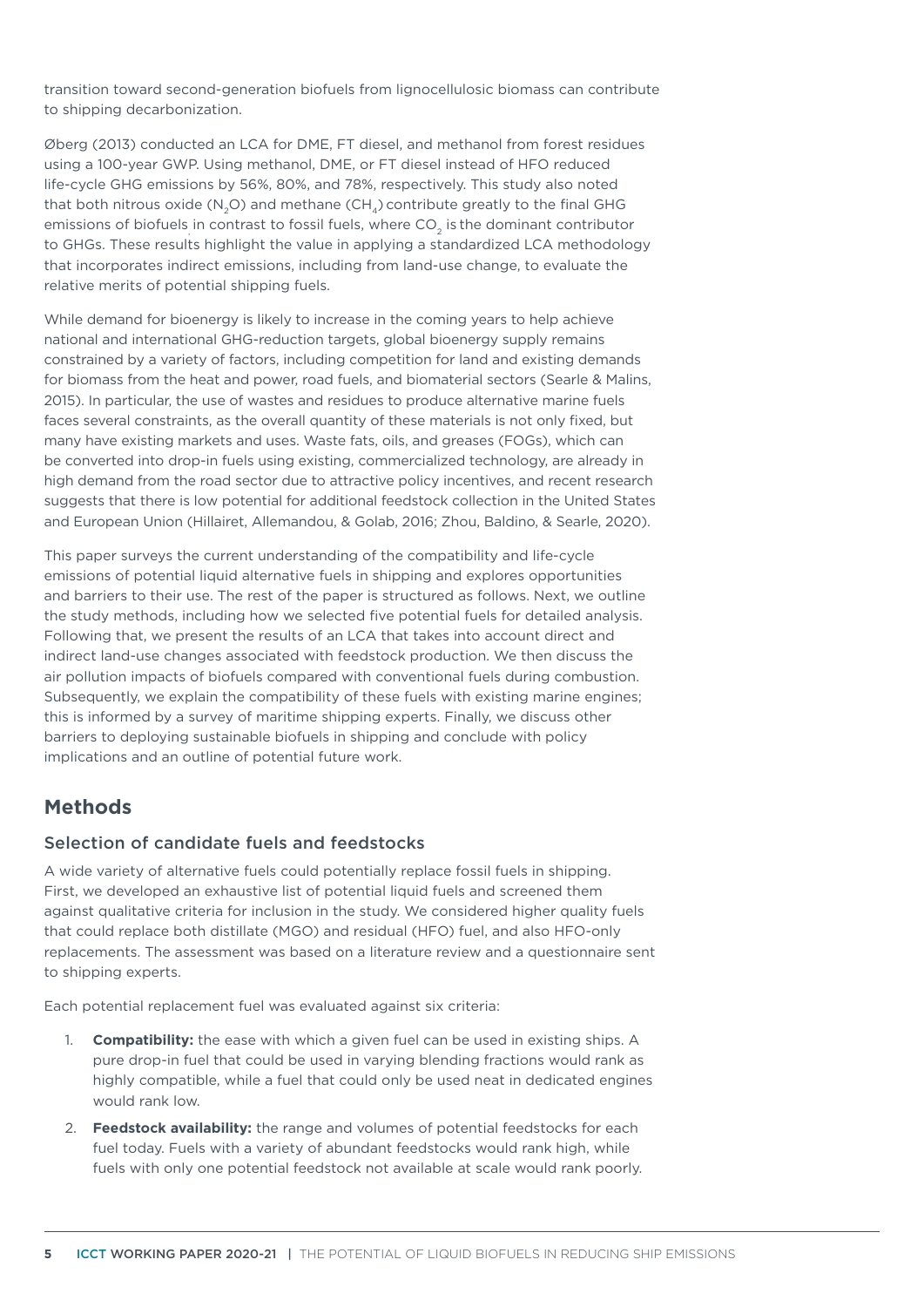- 3. **Cost:** the current/projected cost of the fuel, taking into account both feedstocks and the production process. Less expensive fuels rank well, while more expensive fuels rank poorly.
- 4. **Technological readiness**: the present relative maturity of a fuel conversion pathway and feedstock combination.
- 5. **Industry interest:** a qualitative ranking of how much industry interest, supported by projects, is behind a given fuel.
- 6. **Evidence base:** the availability of data and studies that support further analysis. Fuels with significant existing research were prioritized for further analysis.

The results of our selection assessment are summarized in Table 1. We identified six types of fuels as distillate replacements: FAME biodiesel, hydrotreated renewable diesel, FT diesel, DME, methanol, and ethanol; and three fuels as HFO replacements: straight vegetable oil, pyrolysis bio-oil, and HTL bio-crude. For each fuel, we listed the possible fuel conversion pathways and the applicable types of feedstocks. The evaluation of each fuel-feedstock combination against the six criteria is shown as three scales: good  $(\sqrt{\checkmark})$ , average  $(V)$ , and poor  $(-)$ . The evaluations are based on extensive literature reviews and expert consultation.

|                                  |                                     |                                                             |                                                      | <b>Selection criteria</b> |                           |                          |                              |                                |                          |                                                                                                                                                                                                                                      |
|----------------------------------|-------------------------------------|-------------------------------------------------------------|------------------------------------------------------|---------------------------|---------------------------|--------------------------|------------------------------|--------------------------------|--------------------------|--------------------------------------------------------------------------------------------------------------------------------------------------------------------------------------------------------------------------------------|
| Fuel<br>replaced                 | Fuel                                | Pathway                                                     | Feedstock                                            | Compatibility             | Feedstock<br>availability | Cost                     | <b>Tech</b><br>readiness     | Industry<br>interest           | <b>Evidence</b><br>base  | <b>Sources</b>                                                                                                                                                                                                                       |
|                                  | <b>FAME</b><br>biodiesel            | Transesterification                                         | FOGs<br>Vegetable oils<br>(e.g., palm,<br>SOV)       | ✓                         | ✓<br>$\checkmark$         | $\checkmark$<br>ノノ       | $\checkmark$                 | $\checkmark$                   | $\checkmark$             | DNV GL, 2019; E4tech, 2018;<br>Grijpma, 2018; Hoang & Pham,<br>2018; Hsieh & Felby, 2017;<br>McGill, Remley, & Winther,<br>2013; Mohd Noor, Noor, &<br>Mamat, 2018; PRIME, 2010;<br>Tyrovola, Dodos, Kalligeros, &<br>Zannikos, 2017 |
|                                  | Hydrotreated<br>renewable<br>diesel | Hydrotreating                                               | Waste FOGs<br>Vegetable oils<br>(e.g., palm,<br>soy) | ノノ                        | ✓<br>$\checkmark$         | ✓                        | JJ                           | ✓✓                             | $\checkmark$             | DNV GL, 2019; E4tech, 2018;<br>Grijpma, 2018; Hansson,<br>Månsson, Brynolf, & Grahn,<br>2019; Moirangthem & Baxter,<br>2016; Tyrovola et al., 2017                                                                                   |
|                                  | FT diesel                           | Gasification then<br>Fischer-Tropsch<br>synthesis           | Lignocellulosic<br>biomass<br>Natural gas            | $\checkmark$              | $\checkmark$              | ✓<br>$\checkmark$        | $\checkmark$<br>$\checkmark$ | ノノ<br>$\overline{\phantom{0}}$ | $\checkmark$             | E4tech, 2018; Grijpma, 2018;<br>Moirangthem & Baxter, 2016                                                                                                                                                                           |
|                                  |                                     | Gasification then                                           | Lignocellulosic<br>biomass                           |                           | $\checkmark$              | ✓                        | ✓                            | $\checkmark$                   | ✓                        |                                                                                                                                                                                                                                      |
| <b>Distillate</b><br>(e.g.,      |                                     | fuel synthesis                                              | Natural gas                                          |                           | $\checkmark$              | $\checkmark$             | $\checkmark$                 | ✓                              | ノノ                       | Florentinus, Hamelinck, Van<br>den Bos, Winkel, & Cuijpers,<br>2012; Grijpma, 2018; Hsieh &<br>Felby, 2017; Moirangthem &<br>Baxter, 2016                                                                                            |
| MGO)                             | <b>DME</b>                          | Electrolysis then<br>fuel synthesis                         | Renewable<br>electricity and<br>CO <sub>2</sub>      | ✓                         | $\checkmark$              | $\overline{\phantom{0}}$ | ✓                            | $\checkmark$                   |                          |                                                                                                                                                                                                                                      |
|                                  |                                     | Gasification;<br>fuel synthesis;<br>methanol<br>dehydration | Natural gas                                          |                           | $\checkmark$              | ✓                        | ✓                            | ✓                              | ✓                        |                                                                                                                                                                                                                                      |
|                                  |                                     |                                                             | Natural gas                                          | ✓                         | $\checkmark$              | $\checkmark$             | $\checkmark$                 | ✓                              | $\checkmark$             | European Commission, 2013;<br>Andersson et al., 2016; Deniz<br>& Zincir, 2016; DNV GL, 2019;<br>E4tech, 2018; Grijpma, 2018;                                                                                                         |
|                                  | Methanol                            | Gasification then<br>fuel synthesis                         | Lignocellulosic<br>biomass                           |                           | $\checkmark$              | $\checkmark$             | ✓                            | $\checkmark$                   | ノノ                       |                                                                                                                                                                                                                                      |
|                                  |                                     | Electrolysis then<br>fuel synthesis                         | Renewable<br>electricity +<br>CO <sub>2</sub>        |                           | $\checkmark$              | $\overline{\phantom{a}}$ | ✓                            | $\checkmark$                   | $\overline{\phantom{0}}$ | Hsieh & Felby, 2017; McGill<br>et al., 2013; Moirangthem &<br>Baxter, 2016                                                                                                                                                           |
|                                  | Ethanol                             | Fermentation                                                | Sugar and<br>starch crops                            | ✓                         | $\checkmark$              | $\checkmark$             | $\checkmark$                 |                                | $\overline{\phantom{0}}$ | Deniz & Zincir, 2016; DNV<br>GL, 2019; E4tech, 2018;<br>Florentinus et al., 2012; Hsieh<br>& Felby, 2017                                                                                                                             |
|                                  |                                     | Cellulosic ethanol<br>conversion                            | Lignocellulosic<br>biomass                           |                           | $\checkmark$              | ✓                        | ✓                            |                                |                          |                                                                                                                                                                                                                                      |
| <b>Residual</b><br>(e.g.<br>HFO) | Straight<br>vegetable oil           | N/A                                                         | Vegetable oils<br>(e.g., palm,<br>soy)               | ✓                         | ンノ                        | ノノ                       | $\checkmark$                 |                                | ✓                        | E4tech, 2018; Grijpma, 2018;<br>Hoang & Pham, 2018; Hsieh &<br>Felby, 2017                                                                                                                                                           |
|                                  | Pyrolysis<br>bio-oil                | Catalytic fast<br>pyrolysis                                 | Lignocellulosic<br>biomass                           |                           | $\checkmark$              |                          |                              | $\checkmark$                   |                          | Chryssakis, Brinks, & King,<br>2015; DNV GL, 2016; E4tech,<br>2018; Florentinus et al., 2012;<br>Grijpma, 2018; Hsieh & Felby,<br>2017; Moirangthem & Baxter,<br>2016                                                                |
|                                  | HTL bio-<br>crude                   | Hydrothermal<br>liquefaction (HTL)                          | Lignocellulosic<br>biomass                           |                           | $\checkmark$              | ✓                        |                              |                                |                          | Grijpma, 2018                                                                                                                                                                                                                        |

| <b>Table 1.</b> Potential fuels for international shipping vs. selection criteria |  |  |
|-----------------------------------------------------------------------------------|--|--|
|-----------------------------------------------------------------------------------|--|--|

Key: √√Good; √Average; — Poor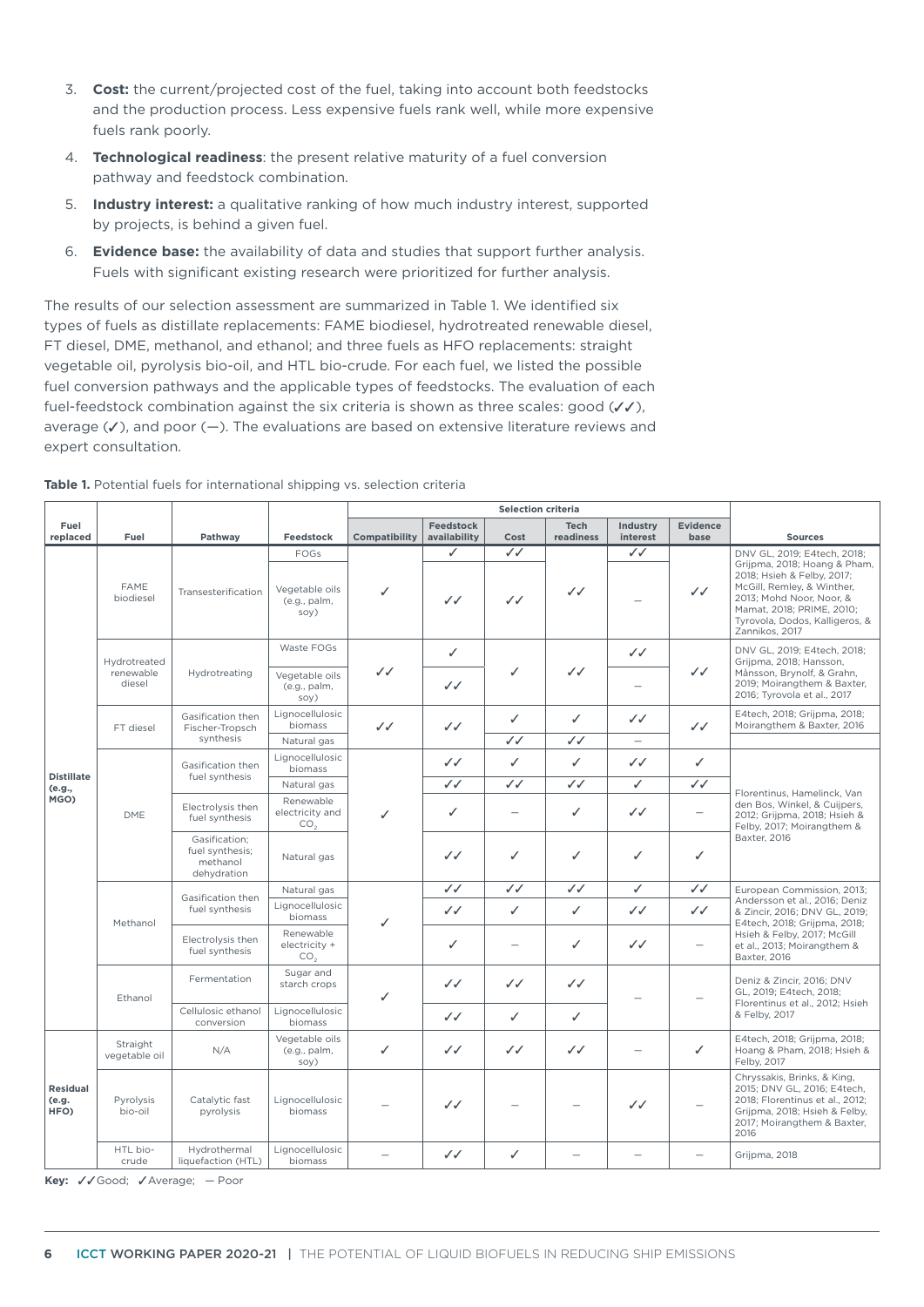A number of conclusions can be drawn from this table. Starting first with marine distillate replacements, FAME biodiesel produced via transesterification of waste FOGs performed well on most criteria. Limitations with respect to compatibility with engine systems, notably fuel systems and seals, imply a blend limit in drop-in applications. FAME biodiesel is more commonly produced from virgin vegetable oils; with this there is plentiful feedstock availability and low cost. However, increased evidence of the high GHG impact from most vegetable oil-derived fuels has reduced interest in this pathway. Similarly, renewable diesel could be created from the same two types of feedstocks as FAME biodiesel through hydroprocessing. Hydrotreated renewable diesel is more compatible with existing engines but is somewhat costlier to produce than FAME biodiesel.

FT diesel uses a less established technology, gasification with Fischer-Tropsch synthesis, but can use a wide variety of abundant lignocellulosic feedstocks such as agricultural residues and even municipal solid waste. The FT synthesis process can produce a tailored range of hydrocarbons to meet the producers' desired end use, and this allows for greater engine compatibility. Renewable FT diesel is a biofuel that can be used without blending constraints, but this is an emerging technology and has high capital cost.

DME and methanol likewise performed well in terms of possible feedstocks, industry interest, and evidence base to support further evaluation. But, like FAME biodiesel, these two fuels are less compatible with existing engines because both typically require dedicated or modified engines and/or fuel systems to store, distribute, and/or use the fuel. DME and methanol are inexpensive, mature technologies if using natural gas as a feedstock, but the use of lignocellulosic biomass through gasification to produce these fuels is an emerging, more expensive technology. Ethanol produced from sugar and starch is a very mature and prevalent technology in many regions and can be produced at low cost. Meanwhile, there is not yet commercial scale production of cellulosic ethanol due to its high cost. Nonetheless, there is not much maritime industry interest in ethanol produced from either pathway (Bradshaw, 2020; Szklo & Portugal-Pereira, 2020).

As shown in the table, we also considered three potential biofuels that are suitable for use only in the larger, slow-speed marine engines typically optimized for HFO: straight vegetable oil, pyrolysis oil produced from catalytic fast pyrolysis, and biocrude produced from hydrothermal liquefaction (HTL). Pyrolysis bio-oil and HTL biocrude in particular appear to be poorly compatible with existing engines, have a poor technological potential, and lack a strong evidence base from which to build upon in this work. They would also require significant upgrading to be used as drop-in replacements, due to their high oxygen content, and upgrading is very expensive. Straight vegetable oil is the subject of little industry interest because it is only compatible with deep-sea shipping engines and its high viscosity can reduce engine lifespan.

Based on these findings, we selected five biofuels for further analysis in terms of lifecycle GHG emissions, air pollution benefits, and engine compatibility: FAME biodiesel, hydrotreated renewable diesel, FT diesel, DME, and methanol. As each fuel can be produced from a wide variety of feedstocks with varying direct and indirect emissions, we further selected several typical feedstocks for each fuel to do the LCA. The final fuel and feedstock combinations analyzed in this study are shown in Table 2. Further detail on the feedstocks is provided below.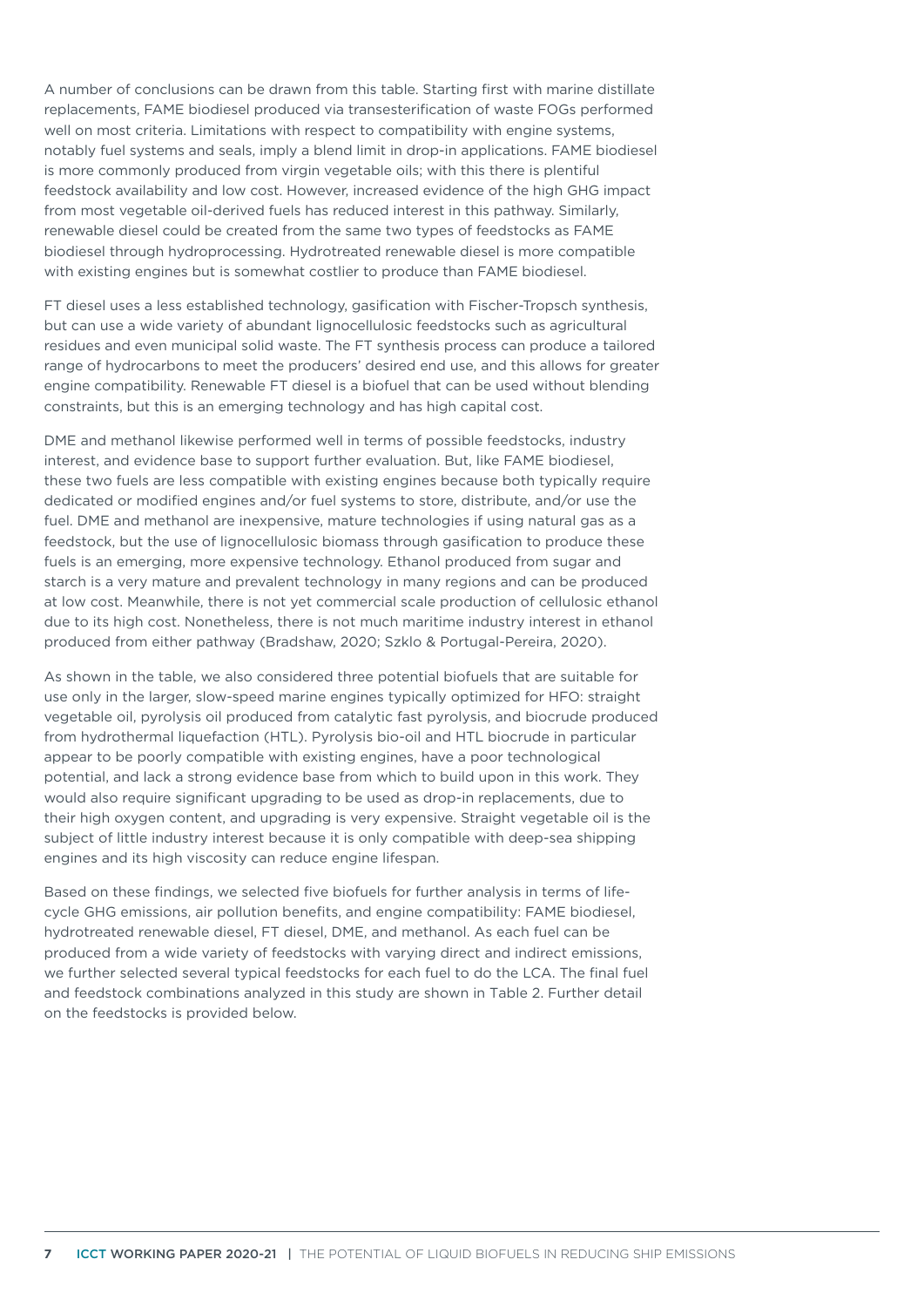<span id="page-7-0"></span>

| Table 2. Candidate biofuels for maritime shipping |  |
|---------------------------------------------------|--|
|---------------------------------------------------|--|

| Fuel                          | <b>Feedstock</b>                                    | <b>Pathways</b>                               |  |  |
|-------------------------------|-----------------------------------------------------|-----------------------------------------------|--|--|
| <b>FAME biodiesel</b>         | Vegetable oils (e.g., palm, soy)                    | Transesterification                           |  |  |
|                               | FOGs: used cooking oil (UCO), tallow                |                                               |  |  |
| <b>Hydrotreated</b>           | Vegetable oils (e.g., palm, soy)                    |                                               |  |  |
| renewable diesel <sup>a</sup> | FOGs: UCO, tallow                                   | Hydrotreating                                 |  |  |
| <b>FT</b> diesel              | Lignocellulosic biomass:<br>Miscanthus, corn stover | Gasification then FT fuel synthesis           |  |  |
|                               | Natural gas                                         | Catalytic fuel synthesis                      |  |  |
| <b>DME</b>                    | Lignocellulosic biomass:<br>Miscanthus, corn stover | Gasification then catalytic fuel<br>synthesis |  |  |
|                               | Natural gas                                         | Catalytic fuel synthesis                      |  |  |
| <b>Methanol</b>               | Lignocellulosic biomass:<br>Miscanthus, corn stover | Gasification then catalytic fuel<br>synthesis |  |  |
|                               | Natural gas                                         | Catalytic fuel synthesis                      |  |  |

[a] Hydrotreated renewable diesel could also be produced by co-processing small quantities of bio-oils in petroleum refineries using thermal cracking, catalytic cracking, hydrotreating and hydrocracking (California Air Resources Board, 2016). Bio-oils (from either virgin or waste sources) may also be introduced in small quantities (up to 20% into fluid catalytic cracking [FCC] and hydrotreating units) at conventional, petroleum refineries to produce drop-in, renewable fuels.

#### *Fats, oils, and greases (FOGs)*

A wide variety of FOGs can be used for biofuel production. Compared with other biofeedstocks, FOGs, which include both wastes like used cooking oil (UCO) and vegetable oils derived from food crops like soy and palm, are already energy dense and require less extensive processing for use in a combustion engine than some other feedstocks. Consequently, the commercialization status of FOG fuel pathways is further along than for many other biofuels; supply chains are well-established and they are being converted at commercial scales in the road sector.

Global production of diesel substitutes from FOGs exceeded 35 billion liters in 2018 (World Bioenergy Association, 2019). The primary conversion processes include fatty acid methyl esterification to produce biodiesel and hydrotreating to produce renewable diesel. Road sector blending of biodiesel varies regionally according to policy context, from 5% in the United States to 30% in Indonesia (U.S. Department of Agriculture, 2019c). The largest growing sector within this pool of fuels is for renewable diesel, which can be used without any blending constraints (International Energy Agency, 2019).

For this analysis, we focused on the most common biodiesel and renewable diesel feedstocks in major biofuel markets. This includes soy oil, primarily used in the United States and Brazil, and palm oil, used primarily in the European Union and Indonesia (U.S. Department of Agriculture, 2019a, 2019b). Both feedstocks are linked to high ILUC emissions that undermine their emissions savings (International Civil Aviation Organization [ICAO], 2019). This analysis evaluates the GHG performance of U.S. produced soy and Indonesian-produced palm oil to illustrate the performance of oilseeds as a broad category. However, we note that the exact emissions attributable to biofuel production vary according to the crop of choice as well as the production region.

A variety of waste FOGs can be used for biofuel production through the same conversion processes as virgin vegetable oils. Over the past several years, the use of UCO and animal fats (i.e., tallow) has increased rapidly due to generous policy incentives in the United States and European Union. In California, which consumes the largest portion of the United States' waste FOG-derived fuels, waste and residue-based biodiesel and renewable diesel consumption has increased almost one-thousand fold, from fewer than 2 million liters in 2011 to approximately 1.8 billion liters in 2018 (California Air Resources Board, 2020).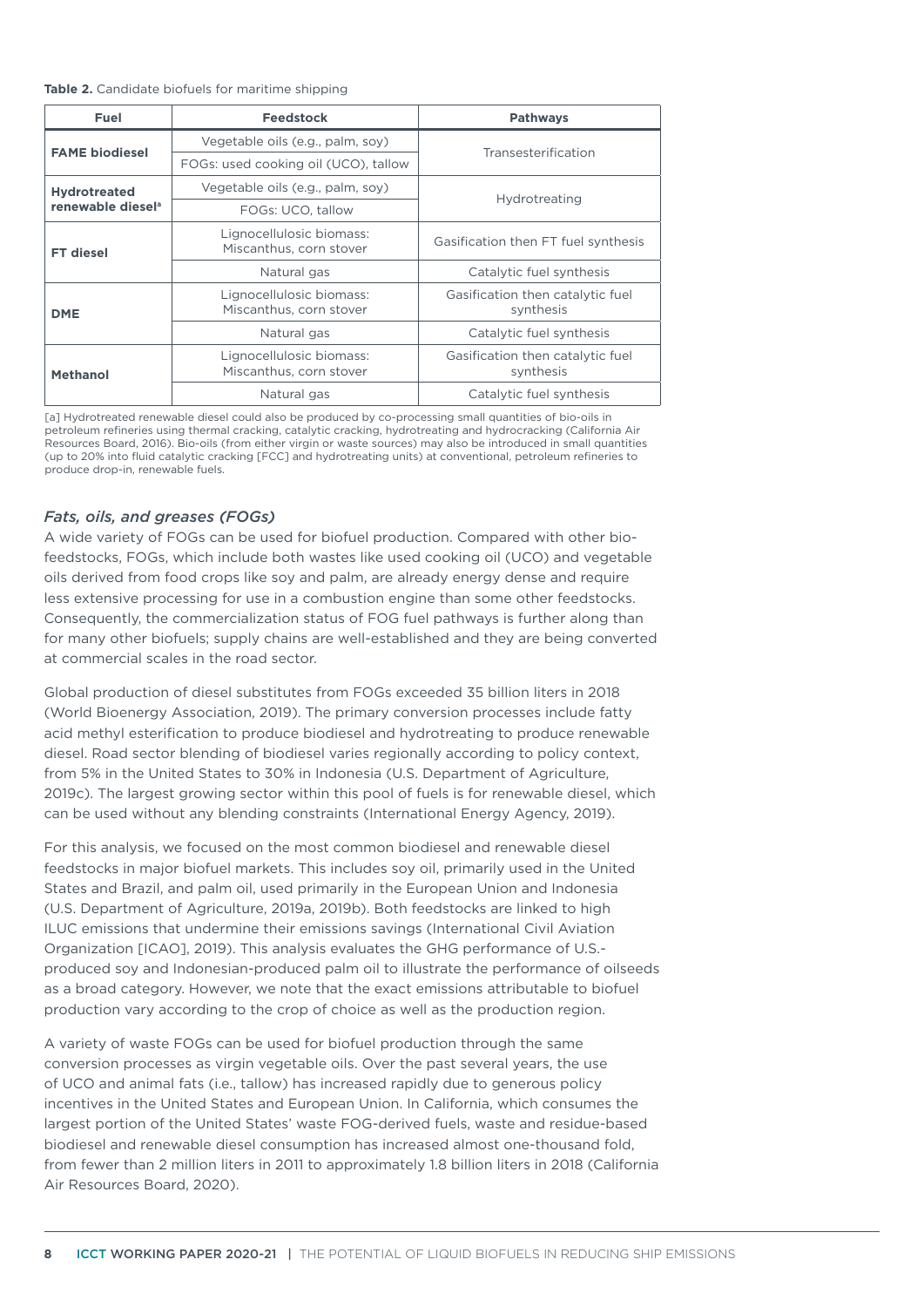Similarly, the European Union has increased its production of diesel substitutes from waste FOGs substantially over the same time period, and utilized over 3.5 million metric tons of UCO and tallow to produce either biodiesel or renewable diesel in 2019 (U.S. Department of Agriculture, 2019b). We focus on UCO and tallow in the analysis here, as these are by far the most common waste FOGs used for biodiesel and renewable diesel production, and they have attracted substantial attention from marine biofuel producers. Still, we note that the use of other feedstocks such as distillers corn oil, tall oil, and waste fish oil has also grown in recent years (California Air Resources Board, 2020).

#### *Lignocellulosic energy crops, wastes, and residues*

Lignocellulosic feedstocks can include a mix of purpose-grown energy crops, byproducts, or residues such as agricultural residues (e.g., wheat straw or corn stover) plus the biogenic component of municipal solid waste. Generally, it is harder to convert these materials into fuels because their energy content is less accessible than starchy or fatty materials used in first-generation biofuel production. For the purposes of producing FT diesel, DME, or methanol, these materials must be broken down uniformly via pretreatment before thermochemical conversion (Baldino, Berg, Pavlenko, & Searle, 2019).

While there are not any commercial-scale biorefineries producing biofuels from lignocellulosic feedstocks, there are several projects nearing completion (Kennedy, 2019). For this analysis, we selected corn stover as a representative agricultural residue, due to its abundance, the existing literature on its life-cycle GHG impacts, and available data on fuel conversion yield. Likewise, energy cropping is undergoing small-scale trials and we assess the use of Miscanthus due to there being existing literature on its lifecycle impacts, ILUC emissions, and fuel conversion yield.

#### *Natural gas*

The same conversion pathways used to produce FT diesel, DME, and methanol from biogenic feedstocks can also use natural gas as a feedstock. Currently, fossil fuels are the predominant source of FT diesel, methanol, and DME production (Alternative Fuels Data Center, 2020; National Energy Technology Laboratory, 2020). Producing DME or methanol from more challenging feedstocks such as lignocellulosic biomass adds expense and technological complexity due to feedstock pre-treatment. In this analysis, to evaluate the full range of environmental performance of these fuels across feedstocks, we include natural gas as a feedstock for FT diesel, DME, and methanol.<sup>1</sup>

#### Life-cycle assessment

We used the Greenhouse Gases, Regulated Emissions, and Energy Use in Transportation (GREET) model (Argonne National Laboratory, 2019) to estimate the direct well-to-wake GHG emissions from each feedstock and production pathway of the five selected fuels listed in Table 2. GREET allows users to conduct an LCA of various combinations of fuel technologies and transportation modes, including in the marine sector, based on its robust emission factor dataset and harmonized assumptions.

GREET is a comprehensive LCA tool that is used to support multiple transportation fuel policies. The life-cycle of a fuel consists of three stages: feedstock extraction, fuel production, and fuel usage. In general, feedstock extraction entails farming, collecting, and transporting the feedstock. Fuel production consists of converting feedstock into a specific fuel and then transporting and distributing the fuel. However, this is not the case for byproducts, wastes, and residues. Generally, LCAs do not attribute emissions to these

We analyze the use of natural gas as a feedstock for producing liquid fuels that emit only trace amounts of methane from the engine. Emissions of natural gas burned directly in marine engines are summarized by Pavlenko, Comer, Zhou, Clark, & Rutherford (2020). That study concluded that, after accounting for methane slip, there is no net climate benefit from using liquefied natural gas (LNG) relative to liquid marine fuels, particularly over the short timescales.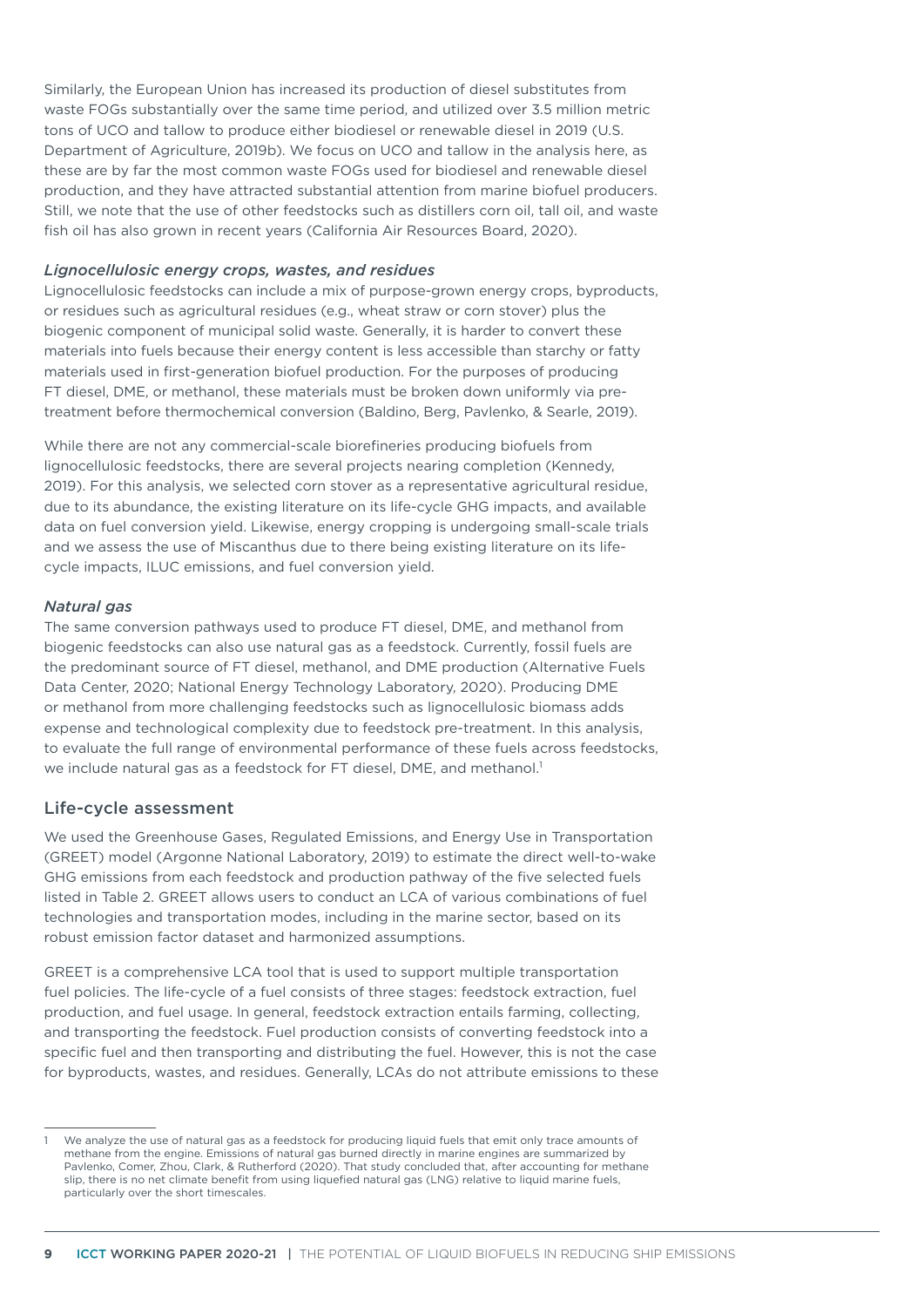materials' production, instead including emissions only from material collection through processing and end use.

We use the 100-year GWP factors from the Intergovernmental Panel on Climate Change (IPCC) Assessment Report 5 (AR5) to normalize the climate impacts of methane (CH<sub>a</sub>) and nitrous oxide (N<sub>2</sub>O) into carbon dioxide equivalents (CO<sub>2</sub>e, Table 3).<sup>2</sup> We used GWPs accounting for the climate-carbon feedback of  $CH<sub>4</sub>$  and N<sub>2</sub>O. We used two different GWPs for methane to take into account different methane oxidation for biogenic and fossil sources. All results are standardized into emissions per unit of energy, or grams of CO<sub>2</sub>e per megajoule of fuel energy (gCO<sub>2</sub>e/MJ). MGO with 0.1% sulfur content was used as a baseline to estimate GHG tradeoffs for each fuel. We used GREET defaults for the carbon intensity of MGO, which accounts for emissions from crude oil recovery, transportation, refining, desulfurization, fuel transportation, and combustion. The baseline MGO GHG emissions from feedstock extraction, fuel production, and combustion are 9 gCO<sub>2</sub>e/MJ, 6 gCO<sub>2</sub>e/MJ, and 75 gCO<sub>2</sub>e/MJ, respectively, and that leads to life-cycle well-to-wake emissions of 90 gCO<sub>2</sub>e/MJ.

**Table 3.** Global warming potential factors used

| <b>Pollutant</b>                  | 100-year global warming potential |
|-----------------------------------|-----------------------------------|
| CH <sub>4</sub> - Biogenic source | 34                                |
| CH <sub>4</sub> - Fossil source   | 36                                |
| N O                               | 298                               |
|                                   |                                   |

Source: Intergovernmental Panel on Climate Change (IPCC) Assessment Report 5 (AR5), including climate-carbon feedbacks (IPCC, 2014).

In addition to these direct emissions, we also include emissions from ILUC for biogenic feedstocks. ILUC emissions are not directly calculated for an individual process or producer the way emissions are typically calculated in a direct LCA. Instead, ILUC emissions are estimated using economic models that estimate how land use shifts in response to additional biofuel demand. Due to the lack of ILUC estimates for biofuel demand in the marine sector, we instead draw upon the ILUC modeling conducted by ICAO to illustrate the potential impacts of additional biofuel demand (ICAO, 2019). Note that this methodology does not take into account potential emission displacement from the diversion of wastes and residues from existing uses.

ICAO's analysis utilizes economic models to estimate the land-use response to a global biofuel demand shock from its CORSIA mechanism and we use it here as an illustrative example of the potential impact of new demand from the maritime shipping sector.<sup>3</sup> We present the emission factors estimated using ICAO's GLOBIOM model runs and take the U.S. values for a majority of the feedstocks, with the exception of palm oil that originates from Malaysia and Indonesia.

#### Air pollution impacts

The air pollution impacts of combusting these potential fuels were assessed through a detailed literature review. Key findings are summarized in the results, and the full review is in the Appendix.

<sup>2</sup> There is also 20-year GWP, but we use 100-year GWP in this study to be consistent with other studies on marine alternative fuels and to have a better understanding on the long-term impacts of alternative fuels.

<sup>3</sup> While the ILUC assessment conducted for CORSIA is intended to inform the development of biofuel policies for the aviation sector, its results are applicable to the marine sector, as well. A new source of biofuel demand from food crops will generate a market response; ILUC emissions are not proportional to the size of the demand shock, as markets respond non-linearly to biofuel demand. Furthermore, the mixed shock for fuels suitable for both aviation and the road sector would utilize many of the same feedstock and conversion pathway combinations that are relevant to use in the marine sector—namely hydrotreatment of FOGs and gasification-FT synthesis.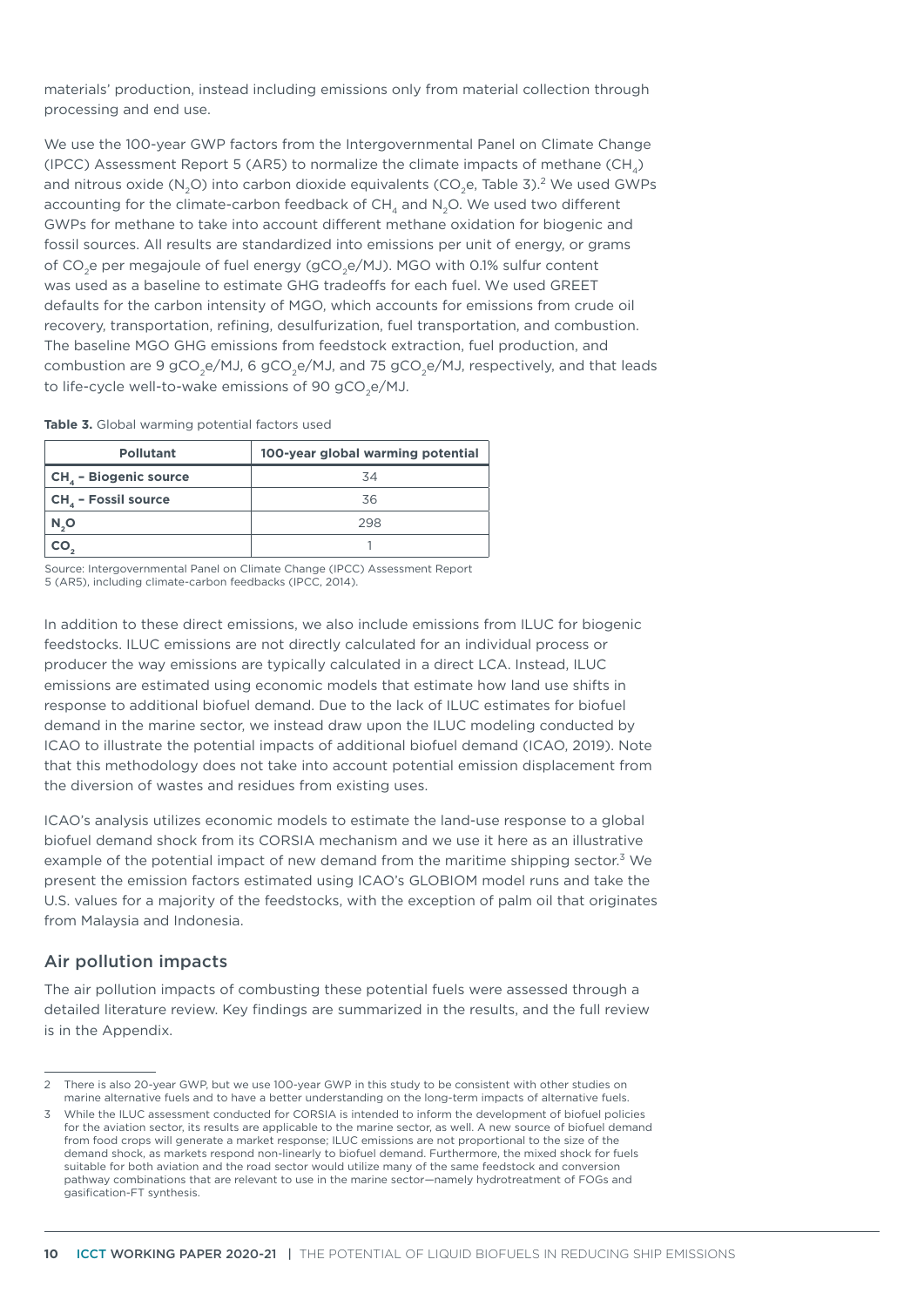#### Engine compatibility

Our initial assessment of the compatibility of the five fuels with the marine engines summarized in [Table 1](#page-7-0) was conducted by soliciting expert feedback. To develop an expert questionnaire, we first completed a review of related literature. These results were compiled in tabular format and shared with 26 experts on marine fuels, engine design/compatibility, or alternative fuels. Those experts represented engine manufacturers, shipowners, classification societies, academia, and government research organizations in Europe, North America, and East Asia. Comments on the findings along with supplemental literature were subsequently received from six experts; they were representatives of engine manufacturers, shipowners, academia, and government and private research organizations.

# **Results**

First, we summarize the results of the LCA of GHG emissions of the fuel and feedstock combinations in Table 2. Following that, we describe our findings regarding the air pollution impacts of each biofuel compared with MGO. Finally, we present information on the compatibility of these fuels with existing marine engines.

#### Life-cycle assessment

The results of our LCA of alternative liquid marine fuels are summarized in Figure 1. GHG emissions at each stage of the life-cycle of each fuel and feedstock are shown as stacked bars. Results are presented from left to right in order of increasing total GHG emissions, starting with advanced biofuels produced from lignocellulosic and waste feedstocks. Those are followed by first-generation biofuels produced from food crops, and finally by natural gas-based alternative fuels.

The blue bars represent the direct upstream feedstock emissions. These account for both feedstock extraction and the biogenic credit for biomass feedstocks, which accounts for atmospheric CO<sub>2</sub> sequestered during biomass growth that is later reemitted upon fuel combustion. ILUC emissions are shown in the yellow bars; emissions due to fuel production and combustion are shown in orange and gray, respectively. The combustion emissions from GREET are estimated based on the carbon and energy content of each fuel. The net total GHG emissions of each fuel are marked as the purple diamonds and are compared with the MGO baseline emission (90 gCO<sub>2</sub>e/MJ well-towake, green line).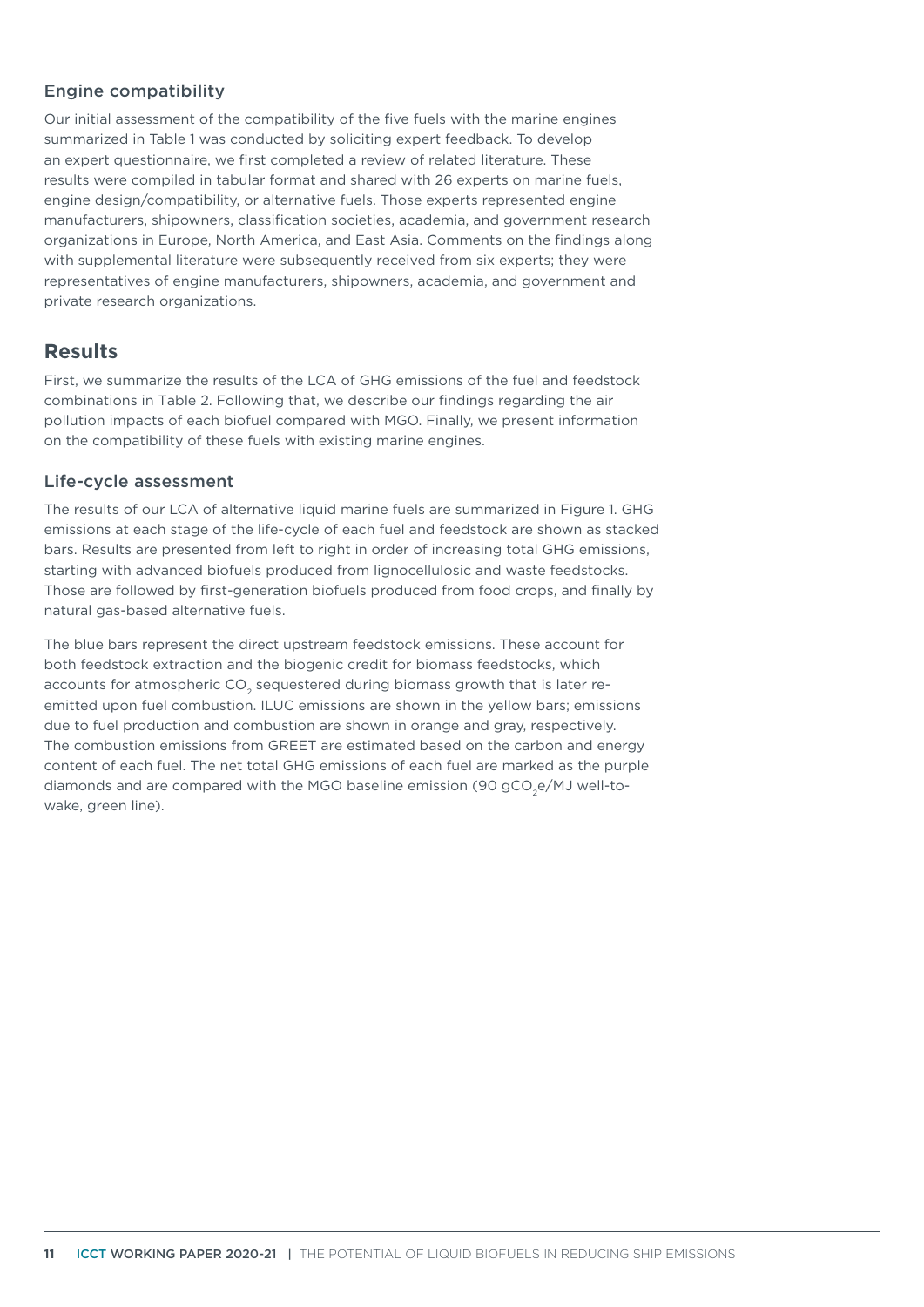

**Figure 1.** Life-cycle GHG emissions (100-year GWP) of the alternative liquid marine fuels and feedstocks analyzed, by life-cycle stage

As shown in Figure 1, second-generation biofuels made from wastes and lignocellulosic biomass offer the deepest GHG reductions: 70% to almost 100% well-to-wake GHG emission savings compared with MGO. That is due to their small impact on land use, large biogenic carbon uptake, and modest use of fossil fuel energy for feedstock conversion. DME and FT diesel made from cellulosic feedstocks have particularly low GHG emissions—close to zero. ILUC modelling generally suggests that energy crops like Miscanthus have low or negative ILUC emissions. This is because their low economic value means that their production does not displace cropland and, therefore, they sequester carbon over time when grown on marginal lands (Pavlenko & Searle, 2018).

In contrast, first-generation biofuels produced from soy oil and palm oil generate high enough ILUC emissions that they are comparable to MGO in terms of life-cycle GHG emissions. In particular, using oilseeds for biofuels induces additional land conversion to maintain food supply and demand balance (Searle & Giuntoli, 2018). While corn stover, UCO, and tallow are not purpose-grown and therefore do not drive land-use change, there is some evidence that diverting some of the supply of non-food feedstocks from their existing uses and developed markets, such as oleochemical production, may also cause indirect emissions (Searle, Pavlenko, El Takriti, & Bitnere, 2017). From a climate perspective, the worst alternative fuels are made from natural gas. These emit more GHGs than MGO due to the need for extra upstream energy for fuel synthesis.

Note that Figure 1 presents life-cycle emissions assuming the use of 100% neat fuels. In reality, some fuels will be used in limited quantities as a blend, sometimes due to engine compatibility challenges. Although corn stover DME and FAME biodiesel from UCO and tallow have low well-to-wake emissions in neat form, dedicated engines would be needed for FAME biodiesel, DME, and methanol to reach their full potential. Note, too, that even if a neat alternative fuel is drop-in (i.e., hydrotreated renewable diesel) and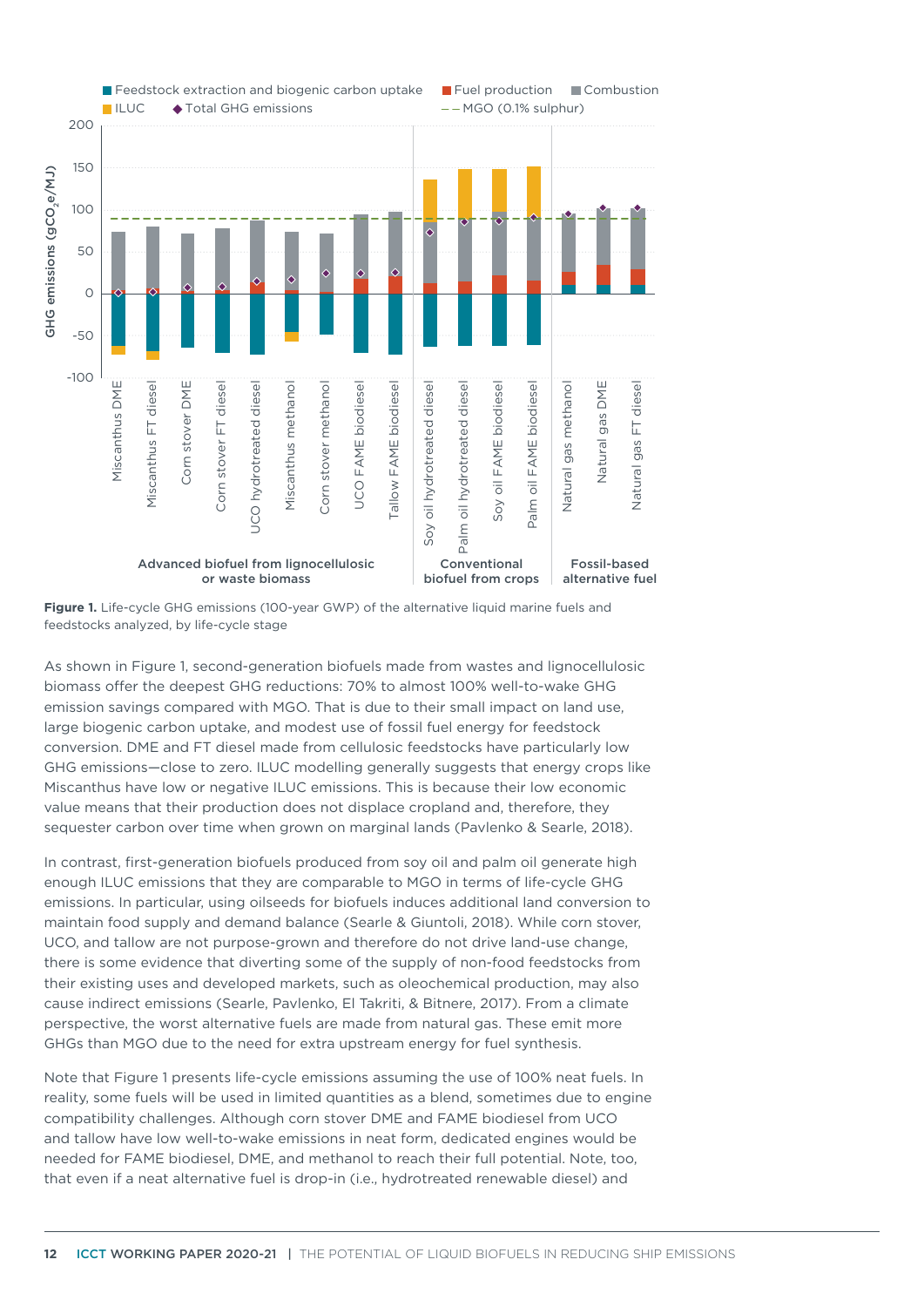there is no need for blending from a technical perspective, ship operators might still blend it with bunker fuels due to cost or supply constraints.

#### Air pollution findings

A detailed review of the downstream air pollution from conventional marine fuels and five biofuels is provided in the Appendix. A brief summary is provided here. All of the alternative fuels assessed provided air pollution reduction benefits. This is largely due to their lower sulfur content and correspondingly reduced emissions of sulfur oxides (SO) and particulate matter (PM). Some of the biofuels also generate fewer nitrogen oxide (NO<sub>x</sub>) emissions, owing to improved combustion conditions; those benefits varied by fuel and feedstock and also depend on engine load.

FAME biodiesel is very low sulfur. It provides more than 90% reductions in SO<sub>v</sub> and PM reductions on the order of 40%-90%. NO<sub>v</sub> emissions from FAME biodiesel combustion vary. Some engine/engine load combinations were found to reduce NO<sub>v</sub> up to 29% and others reported increases of more than 10%. Hydrotreated renewable diesel and FT diesel are both sulfur free and thus result in zero SO<sub>v</sub> emissions when used neat. When blended, they provide reductions proportional to the blend rate. Additionally, using them in blends or neat is reported to reduce NO<sub>v</sub> up to 20%, depending on engine load and speed, and provide PM reductions of up to 30% compared with conventional marine fuels.

Likewise, DME and methanol are both sulfur free and therefore emit no SO<sub>y</sub> when combusted. Though emissions testing of engines using DME has been limited, results suggest significant PM reductions, up to nearly 60%, when operating marine engines on DME blends. NO<sub>v</sub> emissions can increase compared with conventional marine fuels at lower loads, but can be reduced significantly at higher loads and higher DME blend fractions. Methanol reduces PM emissions from 60% to near 100%.

#### Compatibility findings

This section summarizes the results regarding the five marine alternative fuels' compatibility with marine engines. These come from our literature review and expert questionnaire, and are discussed below and highlighted in Table 4.

#### *FAME biodiesel*

Literature suggests that biodiesel (FAME) could be blended today with conventional marine fuels. Fuels that contain 5% to 7% FAME do not need to be labeled as biofuels in the United States or the European Union (International Bunker Industry Association [IBIA], 2016). Blends up to 20% are not expected to require marine engine modification (Florentinus et al., 2012) and would improve the lubricity of marine fuels, with some compromising of cold flow properties. FAME biodiesel could be used neat but would require some engine modernization, fuel system modifications, and maintenance adaptations, including frequent filter checkups (Brynolf, 2014; Geng et al., 2017). Sea trials to date have included FAME biodiesel blends up to 30% (MSC, 2019).

Challenges to using this fuel include that it degrades in a relatively short period of time; IBIA (2016) recommended not storing it for more than six months. Also, FAME biodiesel tends to soften and degrade the rubber and elastomer components of older engines (Searle & Bitnere, 2018). Because FAME is a stronger solvent than conventional marine fuels, storing it on board can dislodge deposits in fuel tanks and fuel lines, leading to sediment transport, blocked filters, and fuel pump damage (IBIA, 2016; International Council on Combustion Engines, 2013).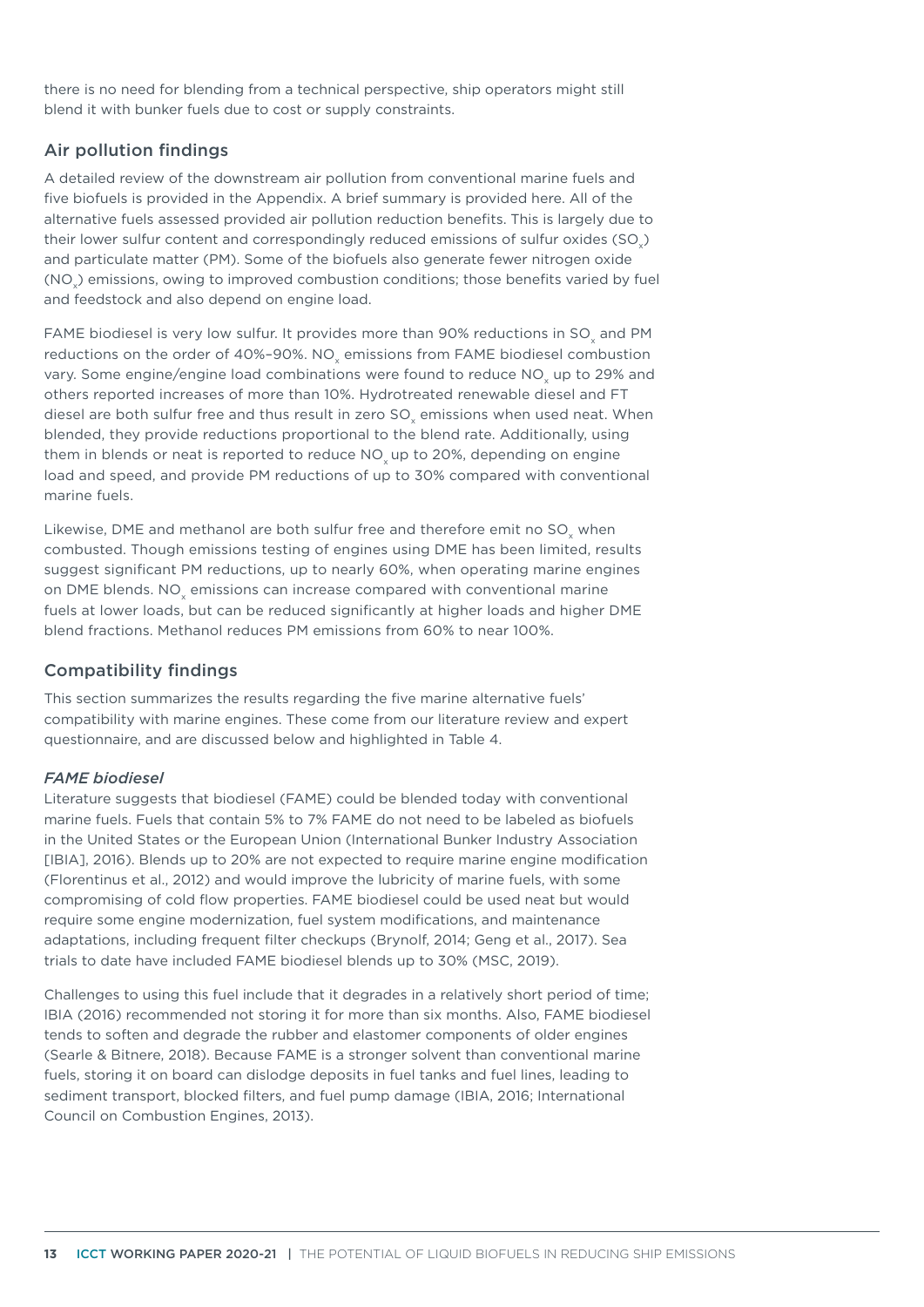#### *Hydrotreated renewable diesel*

Hydrotreated renewable diesel can be used as a drop-in marine fuel, either neat or as a blend, with no engine or system modifications (Khan, Russell, Welch, Cocker, & Ghosh, 2012; Ushakov & Lefebvre, 2019). Blending with distillate has demonstrated improved cold flow properties but lower lubricity than without blending. Several ferries, one container vessel, and a cruise line in Norway are running ships on hydrotreated renewable diesel (Manaadiar, 2018).

#### *Fischer-Tropsch diesel*

Fischer-Tropsch diesel can be used as a drop-in marine fuel in diesel marine engines with no engine modification. Theoretically, this fuel can be used neat (Ushakov, Halvorsen, Valland, Williksen, & Æsøy, 2013). We are not aware of any sea trials using FT diesel to date, although 100% "renewable diesel" (unclear feedstock or pathway) has been tested on a research vessel (Appelgate & Russell, 2013).

#### *Dimethyl ether (DME)*

Although DME has been tested for use in a marine engine at up to a 40% blend (Ryu & Dan, 2012) with system modifications to handle the low flash point, it is expected to be used predominately in engines designed or retrofitted to run on DME. For slow-speed marine diesel engines, MAN has developed a main engine liquid-gas-injection (ME-LGI) concept that can be ordered as a new engine or can be retrofitted onto existing engines (Søholt, 2018). DME was tested on a ro-pax ferry in 2014 using an on-board process to dehydrate methanol into a mix of DME, water, and methanol (Ellis, 2014). Maersk, China, and the Danish Technological University have announced plans to investigate the potential for using DME as a marine fuel (Frederiksen, 2019). Challenges to using this fuel include its low flash point.

#### *Methanol*

Methanol produced from biomass or natural gas requires marine engines that are specifically designed or converted to operate on methanol. Modifications for things like fuel storage, handling, transfer, engine room, and others will need to be made for retrofit applications. There are only about nine methanol ships on the water today. Challenges to using this fuel include risk and safety challenges related to methanol's high toxicity and low flash point (Moirangthem & Baxter, 2016).

Table 4 summarizes our findings on the compatibility of the five liquid alternative fuels with marine engines.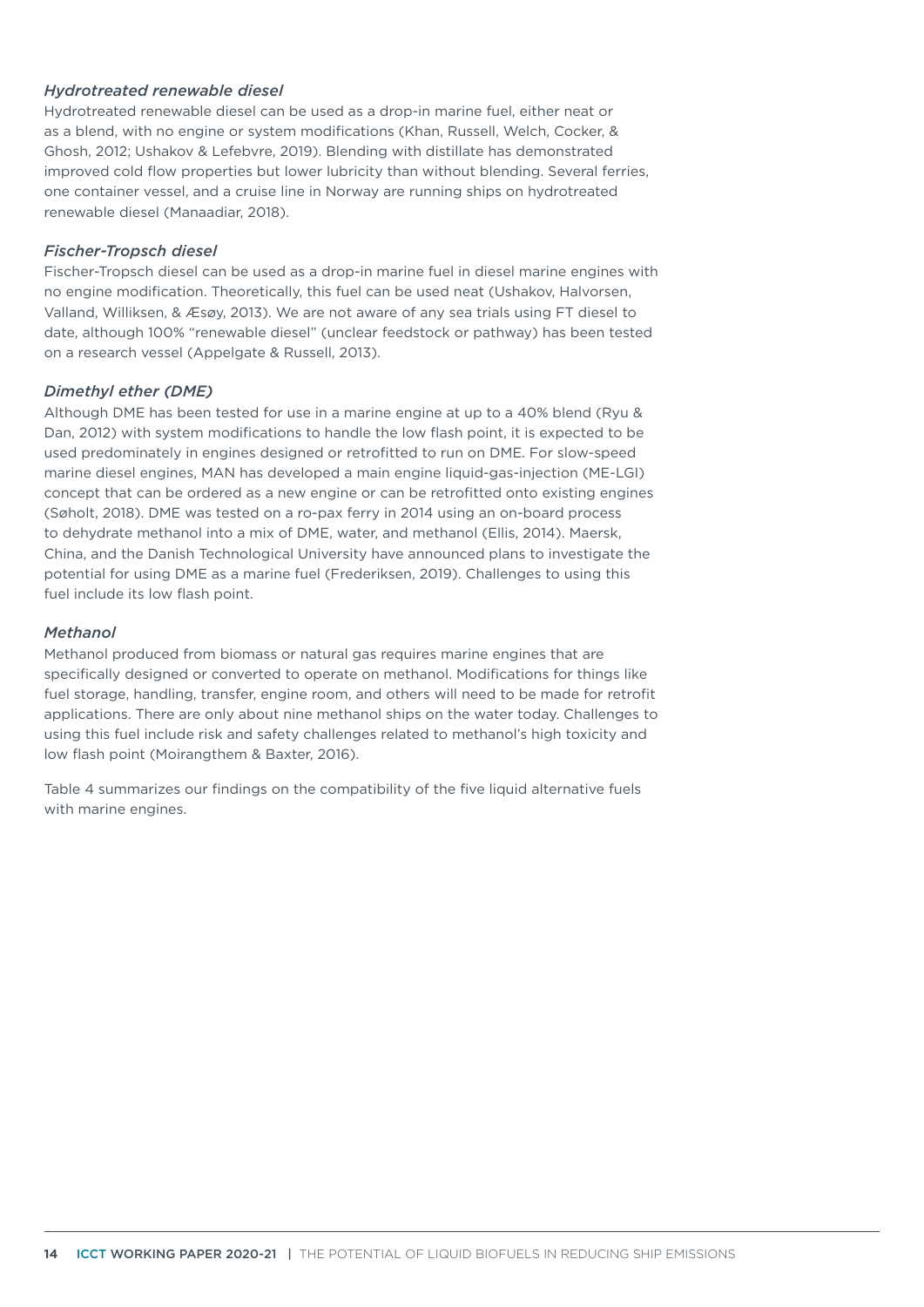|  | Table 4. Fuel compatibility survey results |  |  |
|--|--------------------------------------------|--|--|
|--|--------------------------------------------|--|--|

|                                            |                    |                    | <b>Modifications needed</b>                                           |                                                                                     |                                                                 | <b>Safety</b>                        |                                                                                                                            |
|--------------------------------------------|--------------------|--------------------|-----------------------------------------------------------------------|-------------------------------------------------------------------------------------|-----------------------------------------------------------------|--------------------------------------|----------------------------------------------------------------------------------------------------------------------------|
| Fuel                                       | <b>Type</b>        | <b>Blend ratio</b> | <b>Engine</b>                                                         | <b>Fuel system</b>                                                                  | <b>Demonstrated?</b>                                            | <b>issues</b>                        | <b>Other challenges</b>                                                                                                    |
|                                            | Blend <sup>a</sup> | $\leq 20\%$        | $\mathsf{N}$                                                          | N                                                                                   | Up to 20%<br>blend                                              | $-c$                                 | n/a                                                                                                                        |
| <b>FAME</b><br>biodiesel                   | Neat <sup>b</sup>  |                    | Modernizing<br>engines<br>(hoses,<br>filters, and<br>seals)           | Mixing<br>additives<br>to inhibit<br>bacterial<br>growth and<br>lower pour<br>point | <b>No</b>                                                       |                                      | Degradation:<br>needs thermal<br>conditioning for<br>storage at lower<br>temperatures;<br>fuel filtration and<br>treatment |
|                                            | <b>Blend</b>       | $\leq 100\%$       | $\mathsf{N}$                                                          | $\mathbb N$                                                                         |                                                                 | $\overline{\phantom{0}}$             |                                                                                                                            |
| <b>Hydrotreated</b><br>renewable<br>diesel | <b>Neat</b>        |                    | $\mathsf{N}$                                                          | $\mathbb N$                                                                         | Yes, several<br>ferries, one<br>container, and a<br>cruise line |                                      |                                                                                                                            |
| <b>FT</b> diesel                           | Blend              | $\leq 100\%$       | $\mathbb N$                                                           | $\mathbb N$                                                                         | No, although<br>gas to liquid<br>fuels have been<br>tested.     |                                      |                                                                                                                            |
|                                            | <b>Neat</b>        |                    | $\mathsf{N}$                                                          | N                                                                                   | No, as above.                                                   |                                      |                                                                                                                            |
| <b>DME</b>                                 | <b>Neat</b>        |                    | Retrofit or dedicated<br>Yes, ships with<br>smaller engines<br>engine |                                                                                     | Low flash<br>point                                              | Low energy density;<br>low viscosity |                                                                                                                            |
| <b>Methanol</b>                            | <b>Neat</b>        |                    | dedicated engines                                                     | Requires retrofitting or                                                            | Yes, nine ships<br>in 2019                                      | Low flash<br>point;<br>toxicity      | Low energy density;<br>requires additional<br>monitoring and control<br>system for the storage.<br>especially retrofits    |

*Sources*: Anselmo & Sullivan, 2015; Bioenergy International, 2019; Blenkey, 2019; Offshore Energy, 2013; Manaadiar, 2018; Ship & Bunker, 2018

[a] Refers to a fuel that is mixed with petroleum-based fuels after refining and used directly in marine engines. [b] Using fuel in 100% pure form without mixing.

[c] Indicates no information found.

# **Discussion of costs and deployment**

In addition to the life-cycle GHG impacts and compatibility issues surveyed in this paper, the commercial viability of alternative fuels will play a large role in determining their level of deployment in the sector. Absent strong policy support, it is unlikely that alternative fuels can be cost-competitive with conventional, petroleum-based marine fuels for the foreseeable future. As a point of reference, marine gas oil cost approximately \$0.57 per liter in late 2019 in the United States (Ship & Bunker, 2020). Furthermore, the cheapest and most abundant alternative fuels are not necessarily those that offer the greatest GHG savings.

Alternative fuels produced from fossil feedstocks are generally cheaper than biofuels and have greater availability. For example, fossil methanol can be produced from either coal or natural gas using existing, commercialized technology. Methanol is often produced cheaply using stranded natural gas formations ((S&T)<sup>2</sup> Consultants, 2018). Over the past five years, methanol contract prices have ranged from \$0.22 to \$0.41 per liter (Blenkey, 2019; Methanex, 2020). DME prices are generally higher than methanol prices, due to its higher energy density and the additional processing required from methanol dehydration. Over the past five years, spot prices of DME in China have ranged from \$0.27 to \$0.40 per liter (CEIC Global Database, 2020). After accounting for their energy densities, both methanol and DME derived from fossil fuels are more expensive per unit of delivered energy than conventional fuel oil.

While first-generation biofuels used in the road sector are cheaper to produce than advanced biofuels, these fuels still require policy support to address their price gap.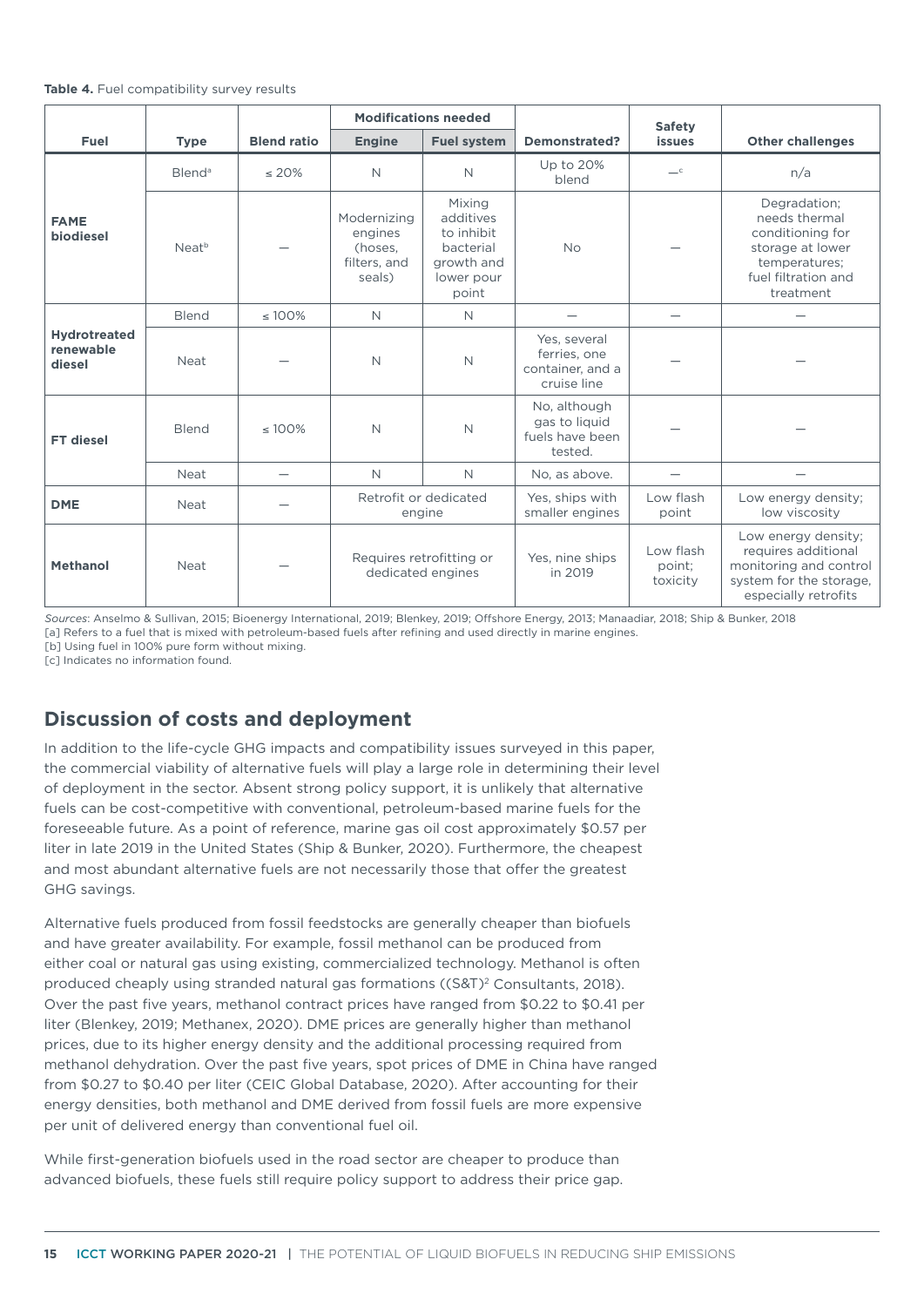FAME biodiesel production costs vary depending on feedstock and region, and, generally, the single largest component of fuel cost is the underlying cost of feedstock oils. For example, rapeseed oil alone has varied from \$0.72 to \$0.83 per liter of vegetable oil over the past five years (International Monetary Fund, 2020). European estimates for conventional, crop-based biodiesel production range from €0.70 to €1.05 per liter (or \$0.83 to \$1.25) (Brown et al., 2020). This is similar to an estimate by Moriarty, Milbrandt, Warner, Lewis, and Schwab (2018) that, in 2016, soy biodiesel cost from \$0.75 to \$0.89 per liter to produce. (S&T)<sup>2</sup> Consultants (2018) estimated that the feedstock cost is lower for using UCO rather than virgin vegetable oils, and noted that there is only a slight cost increase for the added cleanup prior to conversion.

Hydrotreated renewable diesel is more expensive to manufacture than most firstgeneration biodiesel due to the higher upfront capital expenses, with costs above €1.00 per liter (\$1.10/liter) for the first generation of projects (Pearlson, Wollersheim, & Hileman, 2013). (S&T)2 Consultants (2018) evaluated the techno-economics of hydrotreated vegetable oil (HVO), noting that from 2012 through 2017, HVO was sold at higher prices than either biodiesel or ultra-low sulfur diesel, at a price range of \$0.84/ liter to \$1.38/liter as the underlying cost of feedstocks fluctuated. HVO prices have declined in recent years due to economies of scale from larger facilities (Brown et al., 2020). Recent hydrotreated renewable diesel projects have exceeded capacities of 1 million metric tons of output annually (Sapp, 2019).

Diesel substitutes made from used cooking oil or tallow use cheaper feedstocks than virgin vegetable oils, making them generally cheaper to produce. Waste-derived diesel substitutes are also eligible for greater incentives, improving their value proposition. Under California's Low Carbon Fuel Standard (LCFS), waste-based FAME biodiesel is estimated to have a lower carbon intensity than soy biodiesel and thus has a greater value (California Air Resources Board, 2020). In the European Union, UCO and tallow-based fuels receive a 2x multiplier toward the transportation target for the recast Renewable Energy Directive and receive corresponding policy support in member states (European Parliament, 2018). For these reasons, the bulk of UCO and tallow are already used for biofuel production in these regions, and that causes the price of these commodities to approach the cost of virgin vegetable oils (Phillips, 2019). Using these feedstocks for marine biofuels would likely necessitate higher incentives to divert them from their existing uses in the road sector, without necessarily resulting in any net GHG savings.

Beyond the price disparities between conventional marine fuels and alternative fuels, new demand for alternative fuels from the marine sector may be met with competition with other sectors for limited feedstocks. High demand in the European Union has led to a steep increase in UCO imports from Asia over the past five years; imports reached 500,000 metric tons in 2014 (Phillips, 2019). High demand for UCO-derived biofuels has led to allegations of widespread fraud—both the Netherlands and United Kingdom have launched investigations into imported palm oil sold as UCO (Michalopoulos, 2019). Because strong demand from the road sector has tightened the market for UCO substantially, it is unlikely that large, additional quantities would be available for use in international shipping. Greenea (2016) suggested that UCO collection from centralized, industrial sources in the European Union is likely near maximum levels, and that household collection programs to retrieve the remaining UCO may be too costly or complex to implement.

Lignocellulosic energy crops, wastes, and residues are generally cheaper than food crops and even waste FOGs, and they could be available in much greater quantities. The primary constraints to the use of these feedstocks are the lower technology readiness and higher costs of conversion pathways such as gasification; consequently, they are used much less in transportation than waste FOGs. Searle and Malins (2014) projected a global total of 20 exajoules of energy available for biofuel production from energy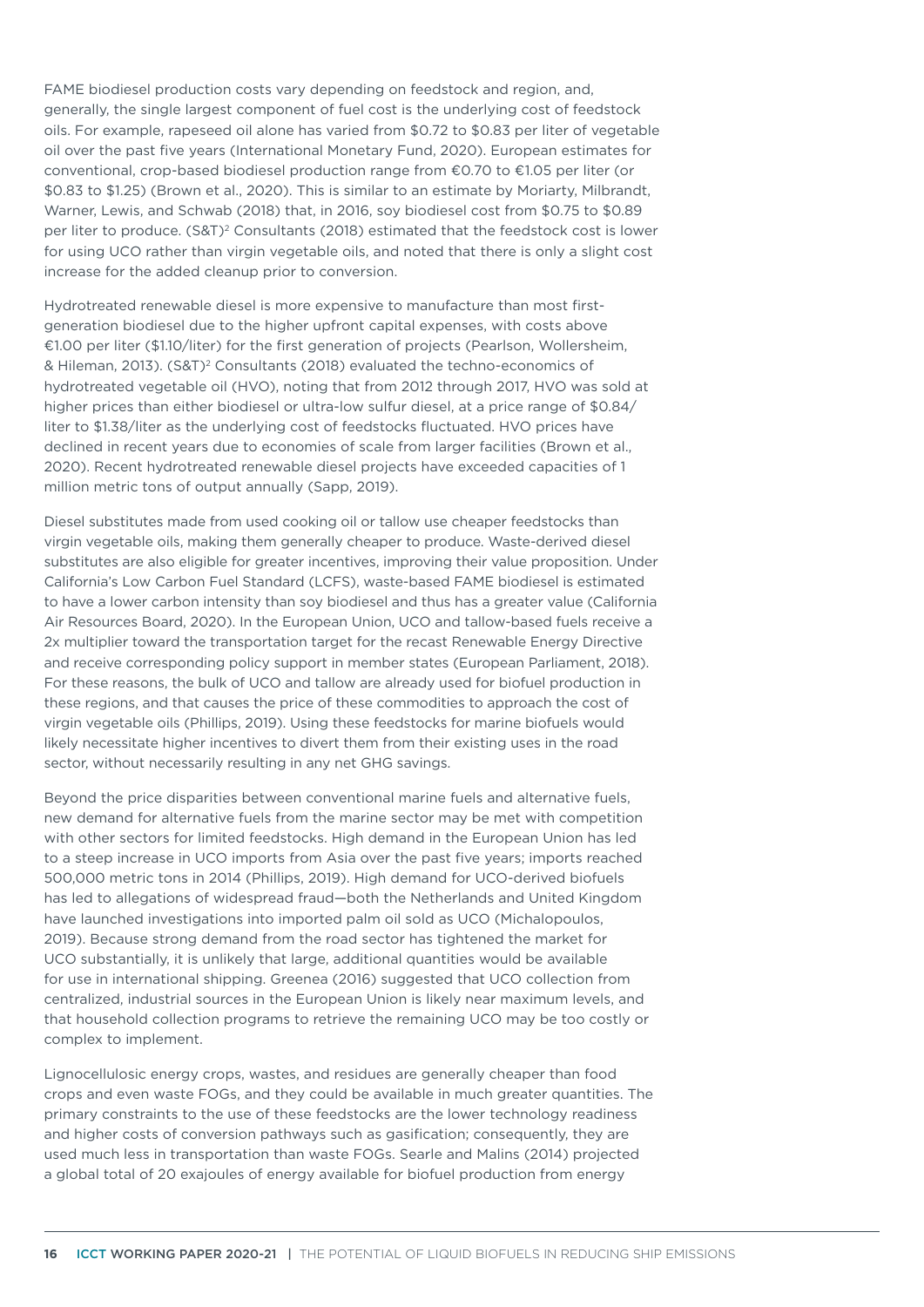crops, wastes, and residues, based on a literature review of realistic land availability, crop yields, and competing uses for materials. However, the authors noted that there is a risk of biodiversity and land conflict associated with this degree of energy crop expansion, and therefore the achievable total may be lower with sustainability protections in place. Commercial energy crop supply chains are still in their infancy, largely due to the slow pace of lignocellulosic biorefinery construction; consequently, the expected yields, prices, and availability of energy crops at commercial scales remain uncertain (Allen et al., 2014).

Agricultural residues such as wheat straw and corn stover have better-developed supply chains and markets, as they are byproducts of existing commodities. In many cases, their existing uses for livestock bedding or feed may constrain their future availability. This is because material diversion can cause indirect emissions through substitution by other materials or, if the share of residues removed from the field is too high, through loss of soil carbon (Searle et al., 2017). After accounting for sustainable harvest rates, Searle and Malins (2016) estimated that over 75 million metric tons of agricultural residues and smaller quantities of forest residues and municipal solid waste would be available for biofuel conversion in the EU-27. The U.S. Department of Energy (2016), using an economic analysis, estimated a wide range in possible agricultural residue availabilities based on price and demand. The central case in that analysis, assuming 1% annual yield growth in crops, estimated a range of 41 million to 147 million dry metric tons of residues such as corn stover and wheat straw, depending on the price offered. That study estimated higher quantities of residue availability for scenarios with higher underlying yield growth for food crops.

There are multiple challenges to rapid deployment of second-generation biofuels, regardless of those fuels' intended end sector. Relative to conventional, first-generation biorefineries with high feedstock costs and relatively low upfront capital costs, many second-generation biofuel pathways necessitate large, upfront investments in biorefineries necessary to convert low-cost waste or residue-based feedstocks (Pavlenko, Searle, & Christensen, 2019). Extensive pre-treatment of heterogenous bio-feedstocks such as residues or wastes is necessary to generate a consistent material input for the primary fuel conversion process (Baldino et al., 2019). Furthermore, high capital costs in conjunction with uncertain yields, operational delays, and uncertain or insufficient policy incentives together create high financial risks that discourage investment (Miller et al., 2013).

Due to the lack of existing commercial-scale production and market data, cost estimates for most second-generation biofuel pathways rely on techno-economic analyses based on modeled facility costs, yields, and operating parameters. These types of cost estimates are highly uncertain due to the lack of real-world operational data and reliance on modeling and assumptions. Therefore, these must be qualified with an uncertainty range, particularly with respect to the contribution of capital costs to the final, levelized fuel production cost. Cost estimates for initial, smaller-scale pioneer facilities are generally greater than those for larger, more efficient designs that are projected to operate further in the future (i.e., N<sup>th</sup> of a kind design).

The U.S. National Renewable Energy Laboratory developed an extensive technoeconomic analysis of several biomass gasification configurations, from pioneer facilities through to Nth of a kind designs (Swanson, Platon, Satrio, & Brown, 2010). The authors estimated a production cost of \$2.21 to \$2.36 per liter (converted to 2015 U.S. dollars) for a pioneer facility, though process improvements and economies of scale would yield production costs of \$1.25 to \$1.40 per liter for an  $N<sup>th</sup>$  of a kind design. A recent assessment by Brown et al. (2020) on advanced thermochemical conversion pathways presented both the range of potential costs as well as opportunities for future cost reductions. Using data provided by industry sources and a basic cost model approach,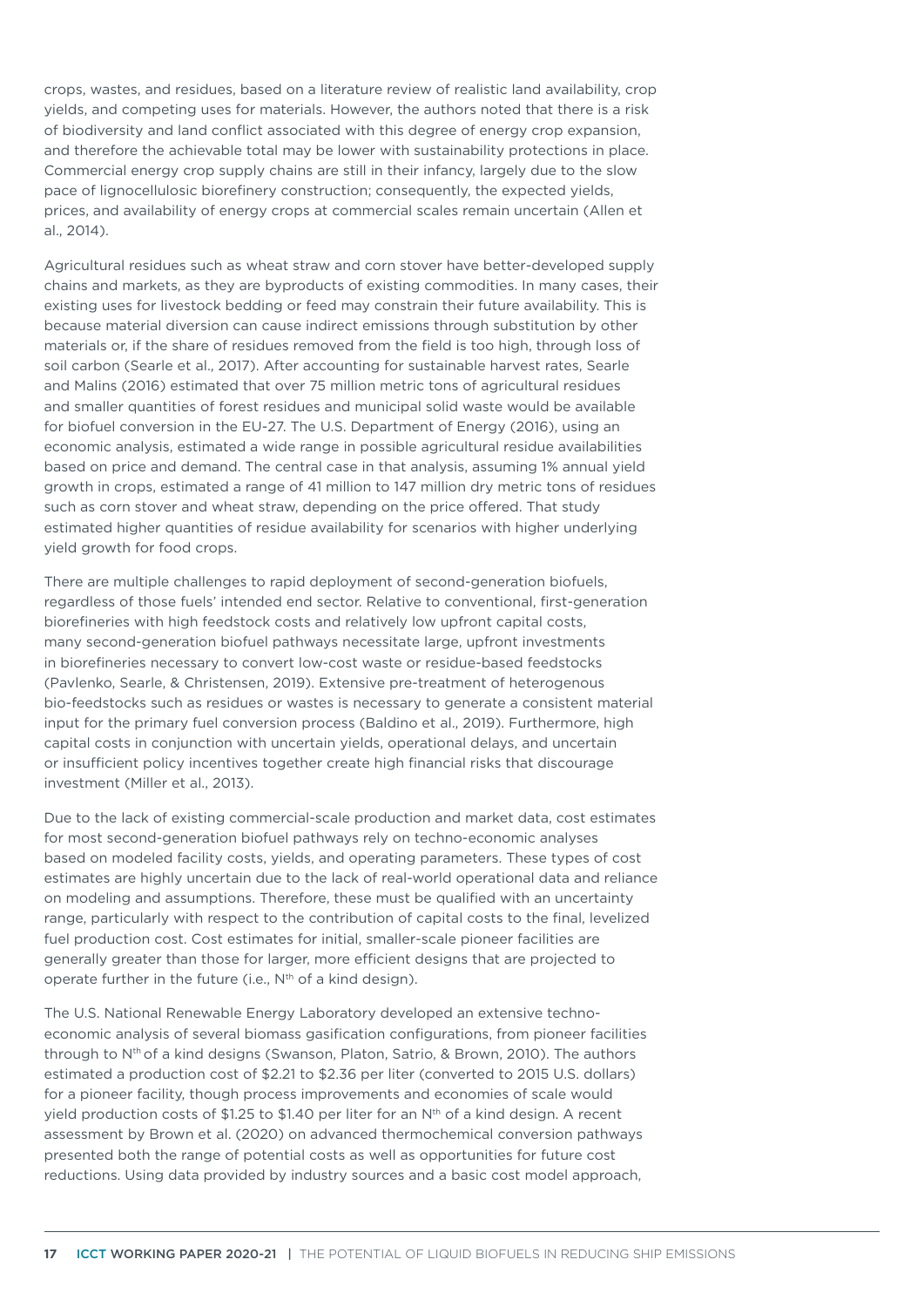the authors estimated that biomass gasification costs could range from €75 to €144 per MWh (or \$0.85 to \$1.64 per liter) for N<sup>th</sup> of a kind projects. The authors estimate that methanol produced via biomass gasification is estimated to cost in a similar range of €62 to €112 per MWh (or \$0.33 to \$0.59 per liter). Given the lower energy density of methanol relative to middle distillates, it is estimated to be only approximately 20% cheaper to produce than FT diesel on an energy-equivalent basis.

[Table](#page-17-0) 5 summarizes the literature on the costs of a selection of the alternative fuels discussed in this study. Note that methanol has an energy density of 16.0 megajoules (MJ) per liter (L), approximately 55% lower than that of middle distillates; DME has an energy density of 19.2 MJ/L, approximately 46% lower than that of middle distillates. The relative costs of each fuel should be compared on a \$/MJ of energy content, per the table.

| Fuel                            |                                   |                      | <b>Estimated production cost</b> |        | <b>Fossil fuel price</b> | <b>Price</b>                       |                                                                                         |
|---------------------------------|-----------------------------------|----------------------|----------------------------------|--------|--------------------------|------------------------------------|-----------------------------------------------------------------------------------------|
| pathway                         | <b>Feedstock</b>                  | S/L                  | \$/MJ                            | S/L    | S/MJ                     | multiple                           | <b>Reference</b>                                                                        |
| <b>FAME</b><br><b>Biodiesel</b> | Vegetable oil,<br>waste FOGs      | \$0.75 to<br>\$1.25  | \$0.02 to<br>\$0.035             |        |                          | 1.3 <sub>to</sub><br>$2.2^{\circ}$ | Brown et al., 2020; Moriarty<br>et al., 2018                                            |
| <b>HVO</b>                      | Vegetable oil,<br>waste FOGs      | \$0.84 to<br>\$1.38  | \$0.024 to<br>\$0.039            |        |                          | 1.5 <sub>to</sub><br>2.4           | Pearlson, Wollersheim.<br>& Hileman, 2013; (S&T) <sup>2</sup><br>Consultants Inc., 2018 |
| <b>FT</b> diesel                | Lignocellulosic<br><b>biomass</b> | \$0.85 to<br>\$2.36  | \$0.024 to<br>\$0.066            | \$0.57 | \$0.016                  | 1.5 <sub>to</sub><br>4.1           | Brown et al., 2020; Swanson<br>et al., 2010                                             |
| <b>Methanol</b>                 | Lignocellulosic<br><b>biomass</b> | \$0.33 to<br>\$0.59  | \$0.021 to<br>\$0.037            |        |                          | 1.3 <sub>to</sub><br>2.3           | Brown et al., 2020                                                                      |
| <b>Methanol</b>                 | Natural gas,<br>coal              | $$0.22$ to<br>\$0.41 | \$0.014 to<br>\$0.026            |        |                          | 0.9 <sub>to</sub><br>$1.6^{\circ}$ | Methanex, 2020                                                                          |
| <b>DME</b>                      | Natural gas,<br>coal              | \$0.27 to<br>\$0.40  | \$0.014 to<br>\$0.021            |        |                          | 0.9 <sub>to</sub><br>1.3           | CEIC Global Database, 2020                                                              |

<span id="page-17-0"></span>**Table 5.** Selected production cost ranges for alternative fuels, relative to MGO price

The cheapest options are methanol and DME produced from fossil fuels; however, both fuels have important sustainability and compatibility concerns that outweigh their low price. Biodiesel and HVO are the next cheapest alternative fuels and both are already available at commercial volumes. However, the waste FOG-derived fuels with the greatest carbon savings are already largely utilized in the road sector and would therefore require high incentives to divert with little net climate benefit. Fuels produced using novel conversion technologies such as FT diesel have high and uncertain costs but use abundant feedstocks. However, these fuels are not yet produced at commercial volumes and will require stable incentives and long-term policy certainty to scale up. On average, all of the fuels investigated were higher cost than fossil bunker fuel, ranging from about 10% more (fossil-derived DME) to almost three times (lignocellulosic FT diesel) the price of MGO in 2019.

## **Conclusions and future work**

This study assessed the potential of liquid alternative fuels to achieve emission targets under IMO's Initial Greenhouse Gas strategy. Starting from an initial set of potential fuel production pathways, we used literature reviews and expert feedback to narrow the analysis down to five potential fuel production pathways that could convert a variety of feedstocks into fuels with the potential to displace distillate fuel in shipping: FAME biodiesel from soy oil, palm oil, UCO, and tallow; hydrotreated renewable diesel from soy oil, palm oil, and UCO; FT diesel, DME, and methanol from Miscanthus, corn stover, and natural gas. We estimated the life-cycle well-to-wake GHG emissions of each fuelfeedstock combination using 100-year GWP and compared them to MGO as a baseline.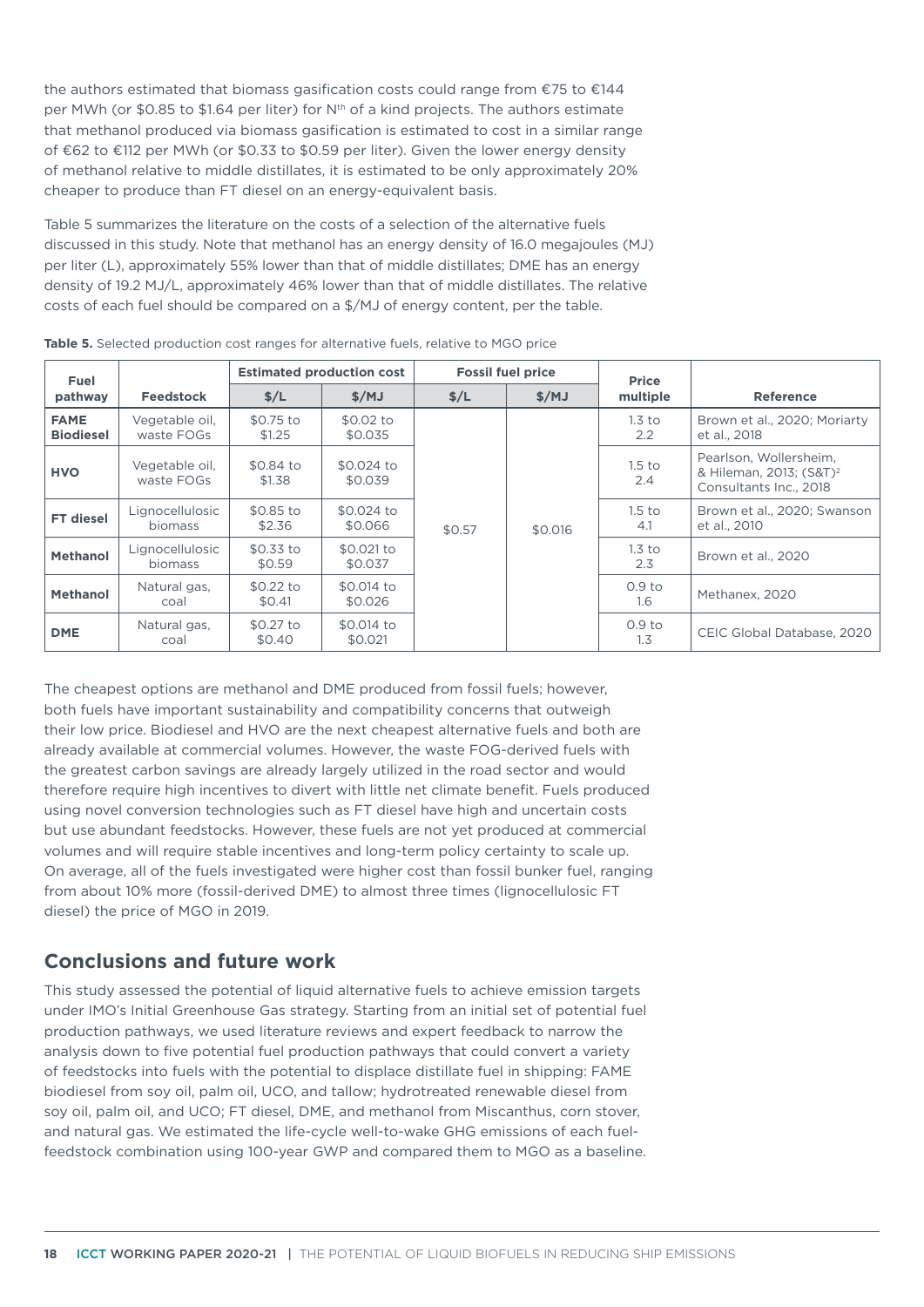Overall, we found that the choice of feedstocks used to produce fuels drives their climate impact more than the choice of fuel conversion technology.

In assessing these potential liquid alternative fuels according to compatibility and air pollution impacts, we found that all fuels investigated would reduce combustion air pollution compared with baseline fuels. This is due primarily to their low sulfur content relative to conventional marine fuels. Still, the engine compatibility of FAME biodiesel, DME, and methanol limits their potential contribution to decarbonizing today's shipping fleet. In comparison, FT diesel and hydrotreated renewable diesel can be drop-in—even neat—and therefore make greater contributions to decarbonization. Because engine compatibility issues may limit the applicability of certain fuels in existing engines, policies to promote alternative fuels should take into account the fact that many fuels will need to be blended with conventional fossil fuels, and that they can only reduce life-cycle emissions relative to their blending ratio.

This analysis found that the technical and economic barriers to FAME biodiesel and hydrotreated renewable diesel in shipping are low, but that the GHG savings from using these fuels vary widely depending on the feedstocks used. While the use of waste FOGs such as used cooking oil can reduce emissions by approximately 80% relative to MGO, fuels made from purpose-grown crops such as soy or palm oil would instead deliver no or minimal GHG reductions because of indirect land use change impacts. Furthermore, the potential of using FAME biodiesel for decarbonization is limited by the fact that it must be blended to be used in existing marine engines. Hydrotreated renewable diesel produced from waste FOGs provides deep carbon savings, is already commercially viable, and is suitable for use at high blend levels as a drop-in fuel. However, the higher costs to produce and the limited quantity of waste FOGs, in conjunction with competition from other transport sectors with their own decarbonization objectives, may constrain the availability of these feedstocks for use in the marine sector.

The LCA comparison in this analysis suggested that lignocellulosic feedstocks provide the greatest potential for making meaningful GHG reductions, whether they are used for FT diesel, DME, or methanol production. In particular, renewable FT diesel produced from lignocellulosic feedstocks reduced emissions by over 90% relative to the baseline and could be blended without any constraints; in contrast, DME produced from lignocellulosic biomass is more limited in its potential contribution due to the need for specialized engines. Likewise, methanol from lignocellulosic biomass provides 70% to 80% GHG savings but is expected to be used predominately in specialized, dedicated engines. Critically, producing FT diesel, DME, or methanol from natural gas increased emissions relative to MGO by a range of 6% to 14% on a well-to-wake basis.

The results illustrate the risks inherent to fuel selection within climate policies and underscore the importance of evaluating fuels with a comprehensive life-cycle GHG analysis that considers indirect land use change impacts. To support IMO's Initial GHG strategy, any policies that would promote the deployment of alternative marine fuels must incentivize fuels on the basis of their GHG reductions, rather than on the quantity of fuel blended. Taking into account the multiple factors assessed here, and by accounting for both climate and economic factors, we find that hydrotreated renewable diesel from waste FOGs is the most suitable short-term alternative fuel for use in the sector. However, its use will be greatly limited due to the low supply of waste FOGs in conjunction with high competition from other transport sectors. In the longer-term, FT diesel from lignocellulosic biomass can provide greater GHG reductions and has much higher feedstock availability. Its near-term use will be limited by its high costs and lower technological readiness.

These findings are specific to liquid alternative fuels that could be used to displace distillate fuels in shipping. Additional research is needed to understand the potential for other alternative fuels in shipping, and to better understand emerging biofuel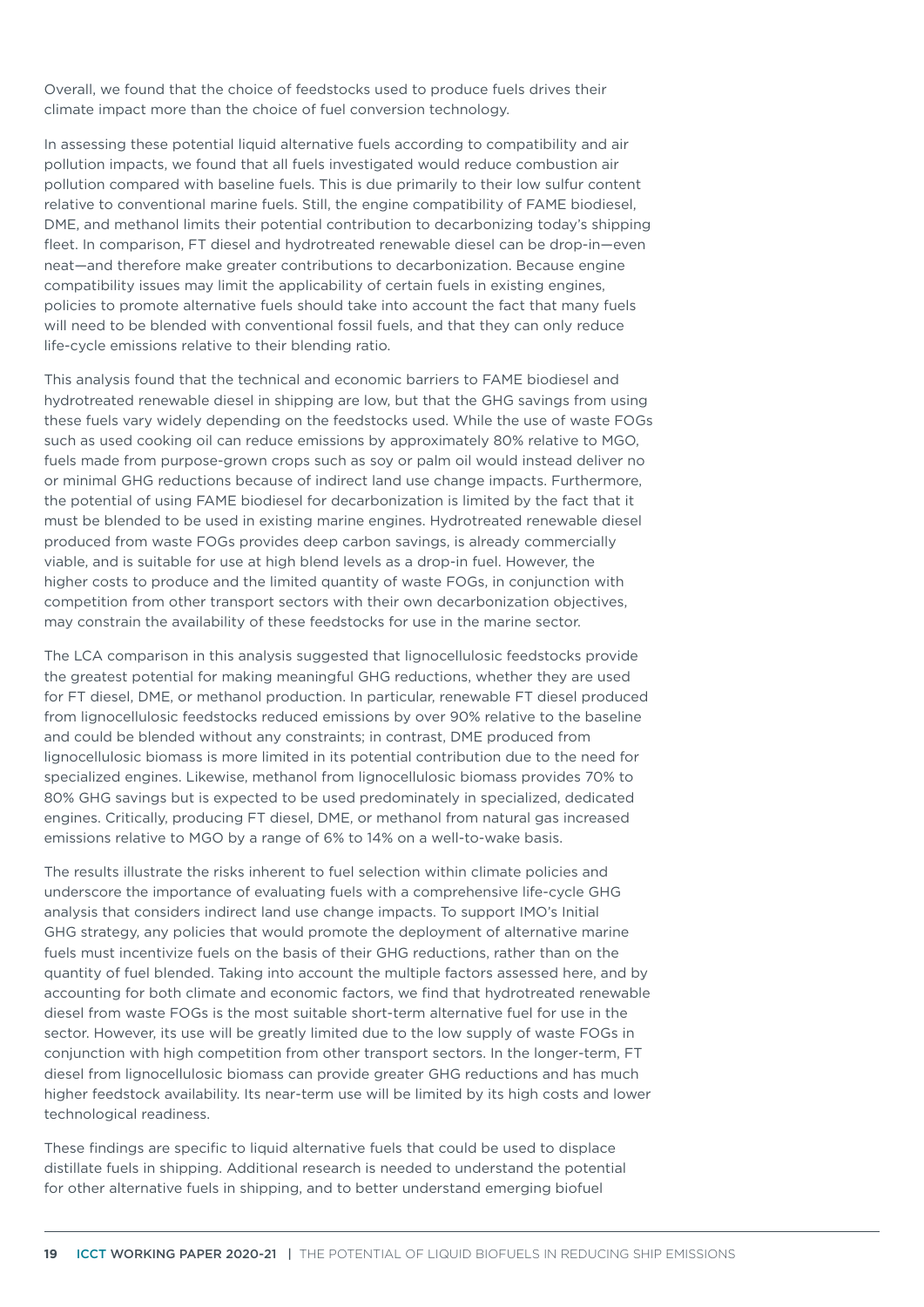alternatives to heavy fuel oil, including gaseous fuel substitutes like biomethane and synthetic methane, and the future of synthetic fuels including hydrogen and ammonia. Additional work on feedstock availability, cost, and potential competition with other sectors is also warranted, especially on a regional basis. Those findings can then inform detailed recommendations to policymakers seeking to decarbonize the shipping sector.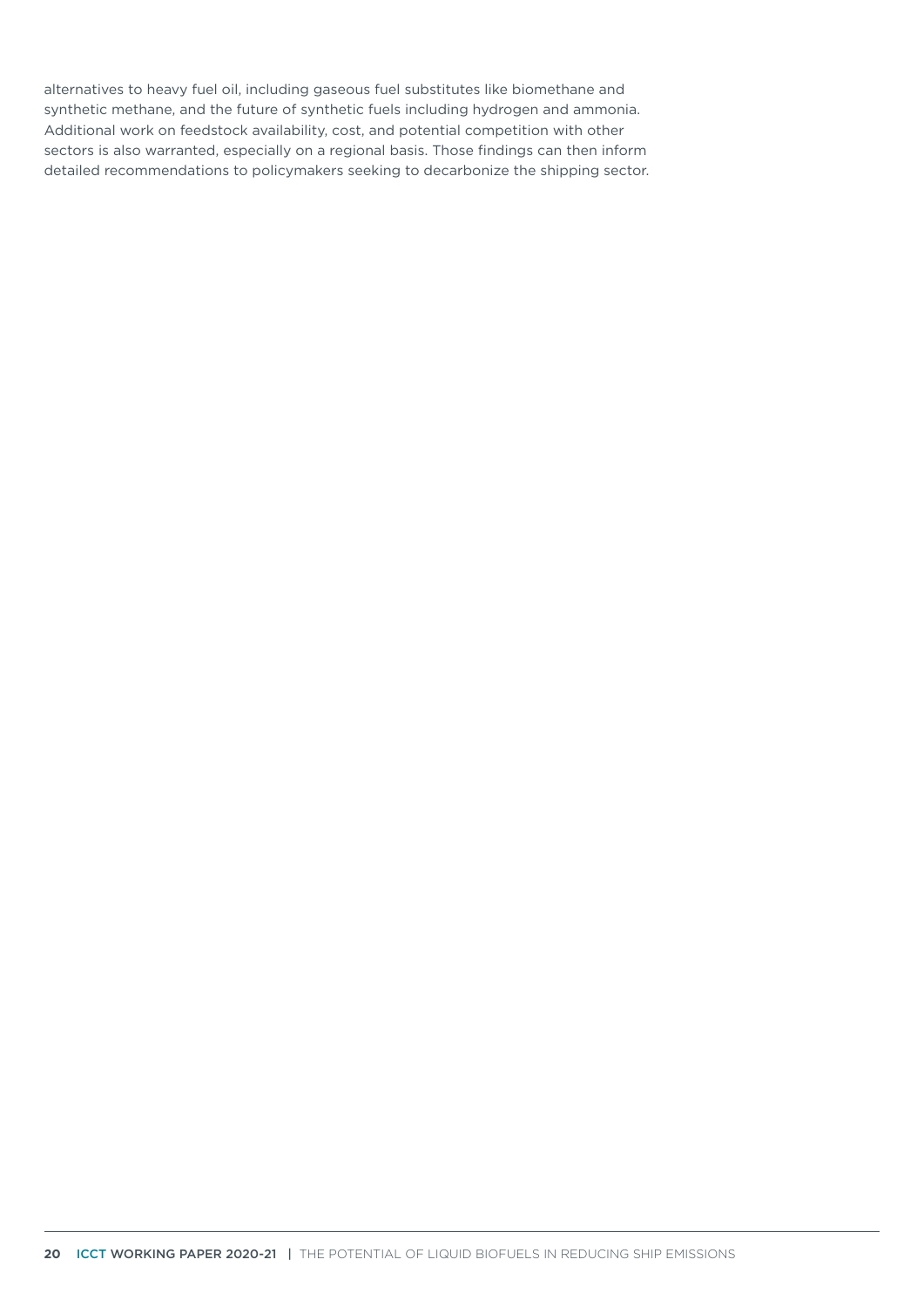#### **References**

- Aatola, H., Larmi, M., Sarjovaara, T., & Mikkonen, S. (2008). *Hydrotreated vegetable oil (HVO) as a renewable diesel fuel: Trade-off between NOx, particulate emission, and fuel consumption of a heavy-duty engine. SAE Int. J. Engines* 1(1):1251-1262. Retrieved from [https://www.sae.org/](https://www.sae.org/publications/technical-papers/content/2008-01-2500/) [publications/technical-papers/content/2008-01-2500/](https://www.sae.org/publications/technical-papers/content/2008-01-2500/)
- Allen, B., Kretschmer, B., Baldock, D., Menadue, H., Nanni, S., & Tucker, G. (2014). *Space for energy crops – assessing the potential contribution to Europe's energy future*. Report produced for BirdLife Europe, European Environmental Bureau and Transport & Environment. Retrieved from [https://ieep.eu/uploads/articles/attachments/0f3187f4-2646-4c61-a31b-1be1e700d1af/](https://ieep.eu/uploads/articles/attachments/0f3187f4-2646-4c61-a31b-1be1e700d1af/IEEP_2014_Space_for_Energy_Crops.pdf?v=63664509851) [IEEP\\_2014\\_Space\\_for\\_Energy\\_Crops.pdf?v=63664509851](https://ieep.eu/uploads/articles/attachments/0f3187f4-2646-4c61-a31b-1be1e700d1af/IEEP_2014_Space_for_Energy_Crops.pdf?v=63664509851)
- Alternative Fuels Data Center. (2020). *Dimethyl ether*. Retrieved from [https://afdc.energy.gov/fuels/](https://afdc.energy.gov/fuels/emerging_dme.html) [emerging\\_dme.html](https://afdc.energy.gov/fuels/emerging_dme.html)
- Anderson, K., & Salazar, C. M. (2015). *Methanol as a marine fuel*. FCBI Energy. Retrieved from the Methanol Institute website: [http://www.methanol.org/wp-content/uploads/2018/03/FCBI-](http://www.methanol.org/wp-content/uploads/2018/03/FCBI-Methanol-Marine-Fuel-Report-Final-English.pdf)[Methanol-Marine-Fuel-Report-Final-English.pdf](http://www.methanol.org/wp-content/uploads/2018/03/FCBI-Methanol-Marine-Fuel-Report-Final-English.pdf)
- Andersson, K., Baldi, F., Brynolf, S., Lindgren, J. F., Granhag, L., & Svensson, E. (2016). Shipping and the environment. In Andersson, K., Brynolf, S., Lindgren, J. F., & Wilewska-Bien, M. (Eds.), *Shipping and the environment: Improving environmental performance in marine transportation* (pp. 3–27). Berlin, Heidelberg: Springer. [https://doi.org/10.1007/978-3-662-49045-7\\_1](https://doi.org/10.1007/978-3-662-49045-7_1)
- Anselmo, A., & Sullivan, J. (2015). *DME: The best fuel, period*. Retrieved from [https://static1.](https://static1.squarespace.com/static/54a07d7ae4b093269b63ac5c/t/54e514a3e4b0773025013b38/1424299171380/CBP-WhitePaper-v5.pdf) [squarespace.com/static/54a07d7ae4b093269b63ac5c/t/54e514a3e4b077302501](https://static1.squarespace.com/static/54a07d7ae4b093269b63ac5c/t/54e514a3e4b0773025013b38/1424299171380/CBP-WhitePaper-v5.pdf) [3b38/1424299171380/CBP-WhitePaper-v5.pdf](https://static1.squarespace.com/static/54a07d7ae4b093269b63ac5c/t/54e514a3e4b0773025013b38/1424299171380/CBP-WhitePaper-v5.pdf)
- Appelgate, T. B., & Russell, L. (2013). *Longitudinal study of the performance characteristics and environmental impacts of renewable diesel fuels in marine engines* (Final Report No. DTMA-91-H-2013-0001). Retrieved from the U.S. Department of Transportation Maritime Administration website: [https://www.maritime.dot.gov/sites/marad.dot.gov/files/docs/](https://www.maritime.dot.gov/sites/marad.dot.gov/files/docs/environment-security-safety/office-environment/746/renewable-diesel-fuel-oil-tests-scripps-institution-oceonography.pdf) [environment-security-safety/office-environment/746/renewable-diesel-fuel-oil-tests-scripps](https://www.maritime.dot.gov/sites/marad.dot.gov/files/docs/environment-security-safety/office-environment/746/renewable-diesel-fuel-oil-tests-scripps-institution-oceonography.pdf)[institution-oceonography.pdf](https://www.maritime.dot.gov/sites/marad.dot.gov/files/docs/environment-security-safety/office-environment/746/renewable-diesel-fuel-oil-tests-scripps-institution-oceonography.pdf)
- Argonne National Laboratory. (2019). The Greenhouse gases, Regulated Emissions, and Energy use in Transportation Model (GREET) (version 2019). Retrieved from <https://greet.es.anl.gov/index.php>
- Balcombe, P., Brierley, J., Lewis, C., Skatvedt, L., Speirs, J., Hawkes, A., & Staffell, I. (2019). How to decarbonise international shipping: Options for fuels, technologies and policies. *Energy Conversion and Management*, *182*, 72–88. <https://doi.org/10.1016/j.enconman.2018.12.080>
- Baldino, C., Berg, R., Pavlenko, N., & Searle, S. (2019). *Advanced alternative fuel pathways: Technology overview and status*. Retrieved from the International Council on Clean Transportation,<https://theicct.org/publications/advanced-alternative-fuel-pathways>
- Bengtsson, S., Fridell, E., & Andersson, K. (2012). Environmental assessment of two pathways towards the use of biofuels in shipping. *Energy Policy*, *44*, 451–463. [https://doi.org/10.1016/j.](https://doi.org/10.1016/j.enpol.2012.02.030) [enpol.2012.02.030](https://doi.org/10.1016/j.enpol.2012.02.030)
- Bioenergy International. (2019, November 2). Hurtigruten tests marine HVO that could enable shipping to reduce emissions. Retrieved from [https://bioenergyinternational.com/storage](https://bioenergyinternational.com/storage-logistics/hurtigruten-tests-marine-hvo-that-potentially-could-change-the-shipping-industry)[logistics/hurtigruten-tests-marine-hvo-that-potentially-could-change-the-shipping-industry](https://bioenergyinternational.com/storage-logistics/hurtigruten-tests-marine-hvo-that-potentially-could-change-the-shipping-industry)
- Blenkey, N. (2019, August 22). Two more methanol fueled vessels join Waterfront fleet. Retrieved from the *Marine Log* website: [https://www.marinelog.com/news/two-more-methanol-fueled](https://www.marinelog.com/news/two-more-methanol-fueled-vessels-join-waterfront-fleet/)[vessels-join-waterfront-fleet/](https://www.marinelog.com/news/two-more-methanol-fueled-vessels-join-waterfront-fleet/)
- Bradshaw, J. (2020, June 13). *Personal communication*. (Original work recorded)
- Brown, A., Waldheim, L., Landälv, I., Saddler, J., Ebadian, M., McMillan, J. D., … Klein, B. (2020). Advanced biofuels – potential for cost reduction. (Task 41: 2020:01). Retrieved from the *IEA Bioenergy* website: [https://www.ieabioenergy.com/wp-content/uploads/2020/02/T41\\_](https://www.ieabioenergy.com/wp-content/uploads/2020/02/T41_CostReductionBiofuels-11_02_19-final.pdf) [CostReductionBiofuels-11\\_02\\_19-final.pdf](https://www.ieabioenergy.com/wp-content/uploads/2020/02/T41_CostReductionBiofuels-11_02_19-final.pdf)
- Brynolf, S. (2014). *Environmental assessment of present and future marine fuels* [Doctoral thesis]. Retrieved from the Chalmers University of Technology website: [https://research.chalmers.se/](https://research.chalmers.se/publication/196899/file/196899_Fulltext.pdf) [publication/196899/file/196899\\_Fulltext.pdf](https://research.chalmers.se/publication/196899/file/196899_Fulltext.pdf)
- Brynolf, S., Fridell, E., & Andersson, K. (2014). Environmental assessment of marine fuels: Liquefied natural gas, liquefied biogas, methanol and bio-methanol. *Journal of Cleaner Production*, *74*, 86–95. <https://doi.org/10.1016/j.jclepro.2014.03.052>
- California Air Resources Board. (2016). *Co-processing of biomass feedstocks in LCFS*. Retrieved from <https://ww3.arb.ca.gov/fuels/lcfs/fuelpathways/coprocessing.htm>
- California Air Resources Board. (2020). Low carbon fuel standard data dashboard. Retrieved from <https://ww3.arb.ca.gov/fuels/lcfs/dashboard/dashboard.htm>
- CEIC Global Database. (2020). *China CN: market price: Monthly Avg: Organic chemical material: Dimethyl ether: 99.0% or above* [Monthly Online Report]. Retrieved from [https://www.ceicdata.](https://www.ceicdata.com/en/china/china-petroleum--chemical-industry-association-petrochemical-price-organic-chemical-material/cn-market-price-monthly-avg-organic-chemical-material-dimethyl-ether-990-or-above) [com/en/china/china-petroleum--chemical-industry-association-petrochemical-price-organic](https://www.ceicdata.com/en/china/china-petroleum--chemical-industry-association-petrochemical-price-organic-chemical-material/cn-market-price-monthly-avg-organic-chemical-material-dimethyl-ether-990-or-above)[chemical-material/cn-market-price-monthly-avg-organic-chemical-material-dimethyl-ether-990](https://www.ceicdata.com/en/china/china-petroleum--chemical-industry-association-petrochemical-price-organic-chemical-material/cn-market-price-monthly-avg-organic-chemical-material-dimethyl-ether-990-or-above) [or-above](https://www.ceicdata.com/en/china/china-petroleum--chemical-industry-association-petrochemical-price-organic-chemical-material/cn-market-price-monthly-avg-organic-chemical-material-dimethyl-ether-990-or-above)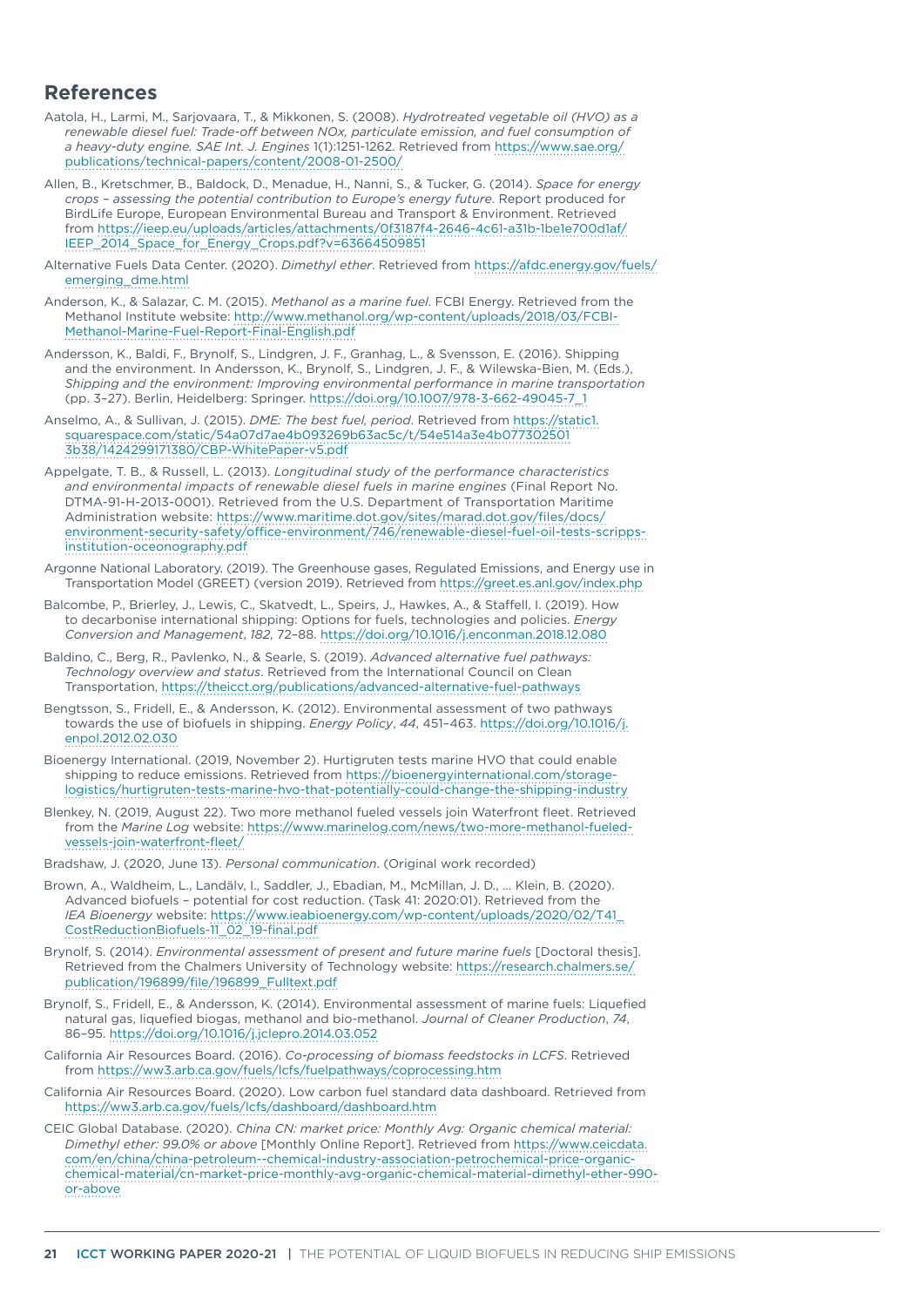- Christina, B. (2019, December 23). Indonesia launches B30 biodiesel to cut costs, boost palm oil. Retrieved from the Reuters website: [https://www.reuters.com/article/us](https://www.reuters.com/article/us-indonesia-biodiesel/indonesia-launches-b30-biodiesel-to-cut-costs-boost-palm-oil-idUSKBN1YR0D2#:~:text=President%20Joko%20Widodo%20said%20so,2019%20from%20existing%20B20%20fuels)[indonesia-biodiesel/indonesia-launches-b30-biodiesel-to-cut-costs-boost-palm-oil](https://www.reuters.com/article/us-indonesia-biodiesel/indonesia-launches-b30-biodiesel-to-cut-costs-boost-palm-oil-idUSKBN1YR0D2#:~:text=President%20Joko%20Widodo%20said%20so,2019%20from%20existing%20B20%20fuels)[idUSKBN1YR0D2#:~:text=President%20Joko%20Widodo%20said%20so,2019%20from%20](https://www.reuters.com/article/us-indonesia-biodiesel/indonesia-launches-b30-biodiesel-to-cut-costs-boost-palm-oil-idUSKBN1YR0D2#:~:text=President%20Joko%20Widodo%20said%20so,2019%20from%20existing%20B20%20fuels) [existing%20B20%20fuels](https://www.reuters.com/article/us-indonesia-biodiesel/indonesia-launches-b30-biodiesel-to-cut-costs-boost-palm-oil-idUSKBN1YR0D2#:~:text=President%20Joko%20Widodo%20said%20so,2019%20from%20existing%20B20%20fuels)
- Chryssakis, C., Brinks, H., & King, T. (2015). *The fuel trilemma: Next generation of marine fuels* (Strategic Research and Innovation Position Paper No. 03–2015). DNV GL. Retrieved from [https://safety4sea.com/wp-content/uploads/2015/06/DNV-GL-Position-Paper-on-Fuel-](https://safety4sea.com/wp-content/uploads/2015/06/DNV-GL-Position-Paper-on-Fuel-Trilemma.pdf)[Trilemma.pdf](https://safety4sea.com/wp-content/uploads/2015/06/DNV-GL-Position-Paper-on-Fuel-Trilemma.pdf)
- Deniz, C., & Zincir, B. (2016). Environmental and economical assessment of alternative marine fuels. *Journal of Cleaner Production*, *113*, 438–449.<https://doi.org/10.1016/j.jclepro.2015.11.089>
- DNV GL. (2016). *Methanol as marine fuel: Environmental benefits, technology readiness, and economic feasibility* (No. 2015–1197, Rev. 2). Retrieved from the International Maritime Organization website: [http://www.imo.org/fr/OurWork/Environment/PollutionPrevention/](http://www.imo.org/fr/OurWork/Environment/PollutionPrevention/AirPollution/Documents/Report%20Methanol%2021.01.2016.pdf) [AirPollution/Documents/Report%20Methanol%2021.01.2016.pdf](http://www.imo.org/fr/OurWork/Environment/PollutionPrevention/AirPollution/Documents/Report%20Methanol%2021.01.2016.pdf)
- DNV GL. (2019). *Alternative fuels in the Arctic* (No. 2019–0226, Rev.0). Retrieved from the Protection of the Arctic Marine Environment website: [https://www.pame.is/index.php/](https://www.pame.is/index.php/document-library/shipping-documents/heavy-fuel-oil-documents/452-report-on-the-environmental-economic-technical-and-practical-aspects-of-the-use-by-ships-in-the-arctic-of-alternative-fuels-1/file) [document-library/shipping-documents/heavy-fuel-oil-documents/452-report-on-the](https://www.pame.is/index.php/document-library/shipping-documents/heavy-fuel-oil-documents/452-report-on-the-environmental-economic-technical-and-practical-aspects-of-the-use-by-ships-in-the-arctic-of-alternative-fuels-1/file)[environmental-economic-technical-and-practical-aspects-of-the-use-by-ships-in-the-arctic-of](https://www.pame.is/index.php/document-library/shipping-documents/heavy-fuel-oil-documents/452-report-on-the-environmental-economic-technical-and-practical-aspects-of-the-use-by-ships-in-the-arctic-of-alternative-fuels-1/file)[alternative-fuels-1/file](https://www.pame.is/index.php/document-library/shipping-documents/heavy-fuel-oil-documents/452-report-on-the-environmental-economic-technical-and-practical-aspects-of-the-use-by-ships-in-the-arctic-of-alternative-fuels-1/file)
- E4tech. (2018). *Master plan for CO2 reduction in the Dutch shipping sector*. Prepared for Platform Duurzame Biobrandstoffen. Retrieved from the Art Fuels Forum website: [http://artfuelsforum.](http://artfuelsforum.eu/wp-content/uploads/2018/06/180601_E4tech_PDB-Masterplan_FinalReport_v5.0_FV.pdf) [eu/wp-content/uploads/2018/06/180601\\_E4tech\\_PDB-Masterplan\\_FinalReport\\_v5.0\\_FV.pdf](http://artfuelsforum.eu/wp-content/uploads/2018/06/180601_E4tech_PDB-Masterplan_FinalReport_v5.0_FV.pdf)
- Ellis, J. (2014). Methanol, an alternative fuel for greener shipping. Retrieved from the SSPA Sweden website: https://www.sspa.se/alternative-fuels/methanol-alternative-fuel-greener-shipping
- European Parliament. (2018). *Directive (EU) 2018/2001 of the European Parliament and of the Council of 11 December 2018 on the promotion of the use of energy from renewable sources*. Retrieved from the European Union website: <http://data.europa.eu/eli/dir/2018/2001/oj>
- Fagerlund, P., & Ramne, B. (2013). *WP 9 summary report-EffShip project summary and conclusions* [Seminar report]. Retrieved from the EffShip project website: [http://www.effship.com/](http://www.effship.com/PublicPresentations/Final_Seminar_2013-03-21/09_EffShip-Handout.pdf) [PublicPresentations/Final\\_Seminar\\_2013-03-21/09\\_EffShip-Handout.pdf](http://www.effship.com/PublicPresentations/Final_Seminar_2013-03-21/09_EffShip-Handout.pdf)
- Florentinus, A., Hamelinck, C., Van den Bos, A., Winkel, R., & Cuijpers, M. (2012). Potential of biofuels for shipping—Final report. Retrieved from the European Maritime Safety Agency website: [http://](http://www.emsa.europa.eu/main/air-pollution/download/1626/1376/23.html#:~:text=The%20use%20of%20biofuels%20not,emissions%20on%20local%20air%20quality.&text=Biofuels%20are%20in%20most%20cases,and%20lower%20economies%20of%20scale) [www.emsa.europa.eu/main/air-pollution/download/1626/1376/23.html#:~:text=The%20use%20](http://www.emsa.europa.eu/main/air-pollution/download/1626/1376/23.html#:~:text=The%20use%20of%20biofuels%20not,emissions%20on%20local%20air%20quality.&text=Biofuels%20are%20in%20most%20cases,and%20lower%20economies%20of%20scale) [of%20biofuels%20not,emissions%20on%20local%20air%20quality.&text=Biofuels%20are%20](http://www.emsa.europa.eu/main/air-pollution/download/1626/1376/23.html#:~:text=The%20use%20of%20biofuels%20not,emissions%20on%20local%20air%20quality.&text=Biofuels%20are%20in%20most%20cases,and%20lower%20economies%20of%20scale) [in%20most%20cases,and%20lower%20economies%20of%20scale](http://www.emsa.europa.eu/main/air-pollution/download/1626/1376/23.html#:~:text=The%20use%20of%20biofuels%20not,emissions%20on%20local%20air%20quality.&text=Biofuels%20are%20in%20most%20cases,and%20lower%20economies%20of%20scale)
- Frederiksen, A. K. (2019, October 8). Researchers investigate new green fuel for ships. *DTU Mechanical Engineering*. Retrieved from the Technical University of Denmark website: [https://](https://www.dtu.dk/english/news/Nyhed?id={7CCB5E33-F953-436E-B1A2-579886128C59}) [www.dtu.dk/english/news/Nyhed?id={7CCB5E33-F953-436E-B1A2-579886128C59}](https://www.dtu.dk/english/news/Nyhed?id={7CCB5E33-F953-436E-B1A2-579886128C59})
- Geng, P., Mao, H., Zhang, Y., Wei, L., You, K., Ju, J., & Chen, T. (2017). Combustion characteristics and NOx emissions of a waste cooking oil biodiesel blend in a marine auxiliary diesel engine. *Applied Thermal Engineering*, *115*, 947–954. <https://doi.org/10.1016/j.applthermaleng.2016.12.113>
- Gilbert, P., Walsh, C., Traut, M., Kesieme, U., Pazouki, K., & Murphy, A. (2018). Assessment of full lifecycle air emissions of alternative shipping fuels. *Journal of Cleaner Production*, *172*, 855–866. <https://doi.org/10.1016/j.jclepro.2017.10.165>
- Greenea. (2016). *Analysis of the current development of household UCO collection systems in the EU*. Prepared for the European Climate Foundation. Retrieved from the International Council on Clean Transportation, [https://theicct.org/sites/default/files/publications/Greenea%20Report%20](https://theicct.org/sites/default/files/publications/Greenea%20Report%20Household%20UCO%20Collection%20in%20the%20EU_ICCT_20160629.pdf) [Household%20UCO%20Collection%20in%20the%20EU\\_ICCT\\_20160629.pdf](https://theicct.org/sites/default/files/publications/Greenea%20Report%20Household%20UCO%20Collection%20in%20the%20EU_ICCT_20160629.pdf)
- Grijpma, P. (2018). *Sustainable marine biofuel for the Dutch bunker sector* [Final Report]. Prepared for Platform Duurzame Biobrandstoff. Retrieved from the Art Fuels Forum website: [http://](http://artfuelsforum.eu/wp-content/uploads/2018/12/2018_PDB_Grijpma_Sustainable-Marine-biofuel-for-the-Dutch-Bunker-Sector.pdf) [artfuelsforum.eu/wp-content/uploads/2018/12/2018\\_PDB\\_Grijpma\\_Sustainable-Marine-biofuel](http://artfuelsforum.eu/wp-content/uploads/2018/12/2018_PDB_Grijpma_Sustainable-Marine-biofuel-for-the-Dutch-Bunker-Sector.pdf)[for-the-Dutch-Bunker-Sector.pdf](http://artfuelsforum.eu/wp-content/uploads/2018/12/2018_PDB_Grijpma_Sustainable-Marine-biofuel-for-the-Dutch-Bunker-Sector.pdf)
- Hajbabaei, M., Johnson, K. C., Okamoto, R. A., Mitchell, A., Pullman, M., & Durbin, T. D. (2012). Evaluation of the impacts of biodiesel and second generation biofuels on NOx emissions for CARB diesel fuels. *Environmental Science & Technology*, *46*(16), 9163–9173. [https://doi.](https://doi.org/10.1021/es300739r) [org/10.1021/es300739r](https://doi.org/10.1021/es300739r)
- Hansson, J., Månsson, S., Brynolf, S., & Grahn, M. (2019). Alternative marine fuels: Prospects based on multi-criteria decision analysis involving Swedish stakeholders. *Biomass and Bioenergy*, *126*, 159–173.<https://doi.org/10.1016/j.biombioe.2019.05.008>
- Hapag-Lloyd. (2020, February 3). *Hapag-Lloyd to lower CO2 emissions using biofuel* [Press release]. Retrieved from [https://www.hapag-lloyd.com/en/press/releases/2020/01/hapag-lloyd-to-lower](https://www.hapag-lloyd.com/en/press/releases/2020/01/hapag-lloyd-to-lower-co2-emissions-using-biofuel-.html)[co2-emissions-using-biofuel-.html](https://www.hapag-lloyd.com/en/press/releases/2020/01/hapag-lloyd-to-lower-co2-emissions-using-biofuel-.html)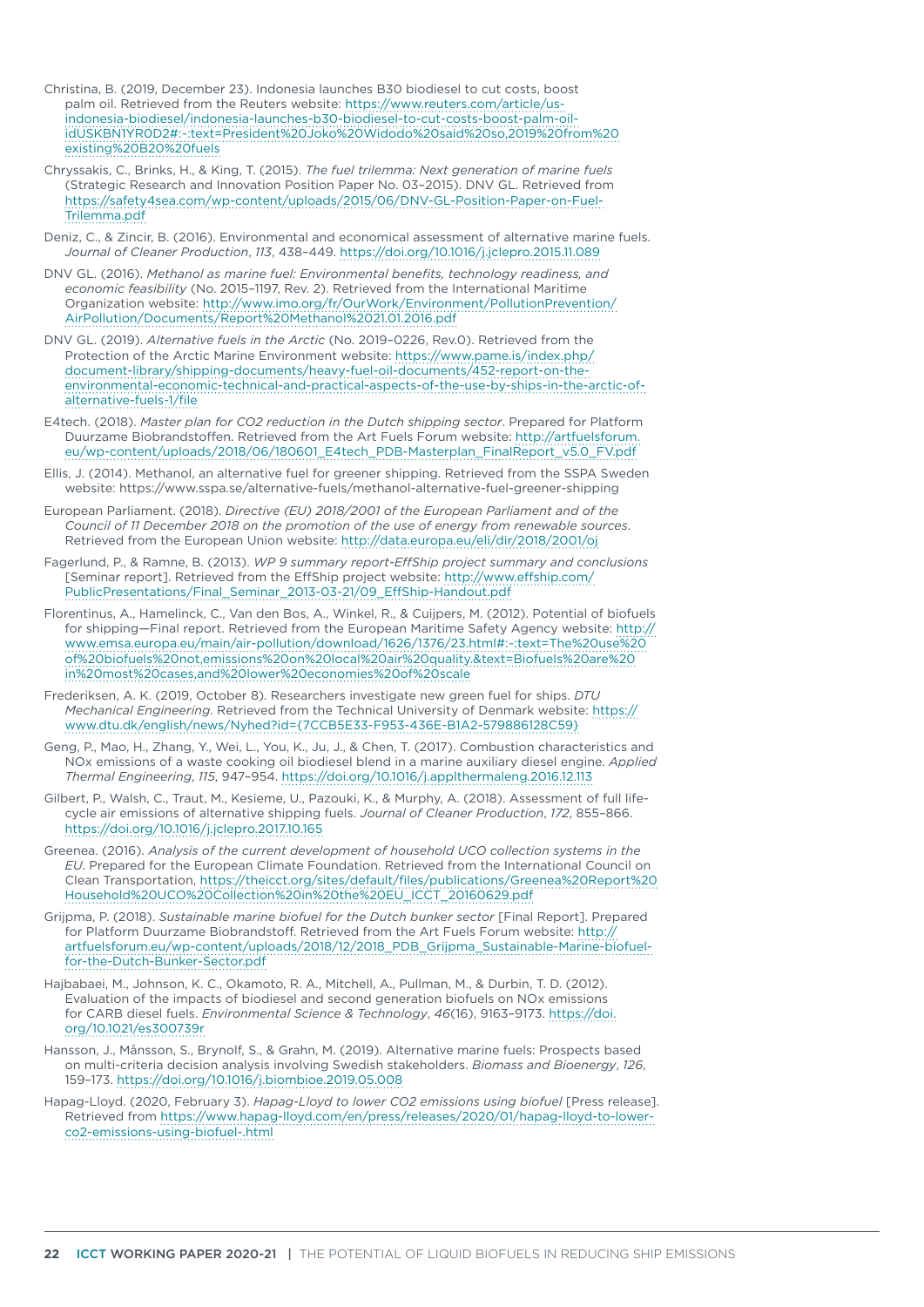- Hillairet, F., Allemandou, V., & Golab, K. (2016). *Analysis of the current development of household UCO collection systems in the EU*. Retrieved from the International Council on Clean Transportation website: [https://theicct.org/publications/analysis-current-development](https://theicct.org/publications/analysis-current-development-household-uco-collection-systems-eu)[household-uco-collection-systems-eu](https://theicct.org/publications/analysis-current-development-household-uco-collection-systems-eu)
- Hoang, A. T., & Pham, V. V. (2018). A review on fuels used for marine diesel engines. *Journal of Mechanical Engineering Research & Developments*, *41*(4), 22–23. [https://doi.org/10.26480/](https://doi.org/10.26480/jmerd.04.2018.22.32) [jmerd.04.2018.22.32](https://doi.org/10.26480/jmerd.04.2018.22.32)
- Hsieh, C. C., & Felby, C. (2017). *Biofuels for the marine shipping sector* [Task 39]. Retrieved from the IEA Bioenergy website: [https://www.ieabioenergy.com/publications/biofuels-for-the-marine](https://www.ieabioenergy.com/publications/biofuels-for-the-marine-shipping-sector/)[shipping-sector/](https://www.ieabioenergy.com/publications/biofuels-for-the-marine-shipping-sector/)
- IHS Markit. (2019). *Maritime & Trade Products and Solutions* [Dataset]. Retrieved from <https://ihsmarkit.com/industry/maritime.html>
- Intergovernmental Panel on Climate Change (2014). *Climate Change 2014: Synthesis Report. Contribution of Working Groups I, II and III to the Fifth Assessment Report of the Intergovernmental Panel on Climate Change* [Report]. Retrieved from https://www.ipcc.ch/ report/ar5/syr/
- International Bunker Industry Association. (2016, May 27). Are you ready for FAME? [Commentary]. Retrieved from<https://ibia.net/are-you-ready-for-fame/>
- International Civil Aviation Organization. (2019). *CORSIA eligible fuels life cycle assessment methodology*. Retrieved from [https://www.icao.int/environmental-protection/CORSIA/](https://www.icao.int/environmental-protection/CORSIA/Documents/CORSIA%20Supporting%20Document_CORSIA%20Eligible%20Fuels_LCA%20Methodology.pdf) [Documents/CORSIA%20Supporting%20Document\\_CORSIA%20Eligible%20Fuels\\_LCA%20](https://www.icao.int/environmental-protection/CORSIA/Documents/CORSIA%20Supporting%20Document_CORSIA%20Eligible%20Fuels_LCA%20Methodology.pdf) [Methodology.pdf](https://www.icao.int/environmental-protection/CORSIA/Documents/CORSIA%20Supporting%20Document_CORSIA%20Eligible%20Fuels_LCA%20Methodology.pdf)
- International Council on Combustion Engines. (2013). *Guideline for ship owners and operators on managing distillate fuels*. Retrieved from the International Council on Combustion Engines website: [https://www.cimac.com/cms/upload/Publication\\_Press/WG\\_Publications/CIMAC\\_](https://www.cimac.com/cms/upload/Publication_Press/WG_Publications/CIMAC_WG07_2013_Jul_Guideline_Managing_Distillate_Fuels.pdf) [WG07\\_2013\\_Jul\\_Guideline\\_Managing\\_Distillate\\_Fuels.pdf](https://www.cimac.com/cms/upload/Publication_Press/WG_Publications/CIMAC_WG07_2013_Jul_Guideline_Managing_Distillate_Fuels.pdf)
- International Energy Agency. (2019). Transport Renewables 2019 Analysis. Retrieved from <https://www.iea.org/reports/renewables-2019/transport>
- International Monetary Fund. (2020). *Primary Commodity Price System* [Dataset]. Retrieved from <https://data.imf.org/?sk=471DDDF8-D8A7-499A-81BA-5B332C01F8B9>
- Jordan, J. (2020, May 18). Interview: The falling cost of biofuel—Now a "commercially and technically viable" alternative to fossil bunkers. Retrieved from the *Ship & Bunker* website: [https://shipandbunker.com/news/world/939386-interview-the-falling-cost-of-biofuel-now-a](https://shipandbunker.com/news/world/939386-interview-the-falling-cost-of-biofuel-now-a-commercially-and-technically-viable-alternative-to-fossil-bunkers)[commercially-and-technically-viable-alternative-to-fossil-bunkers](https://shipandbunker.com/news/world/939386-interview-the-falling-cost-of-biofuel-now-a-commercially-and-technically-viable-alternative-to-fossil-bunkers)
- Kennedy, H. T. (2019, August 25). 9 constellations to watch: A look at the rising stars in the race to SAF: Retrieved from the *Biofuels Digest* website: [https://www.biofuelsdigest.com/](https://www.biofuelsdigest.com/bdigest/2019/08/25/9-constellations-to-watch-a-look-at-the-rising-stars-in-the-race-to-saf/) [bdigest/2019/08/25/9-constellations-to-watch-a-look-at-the-rising-stars-in-the-race-to-saf/](https://www.biofuelsdigest.com/bdigest/2019/08/25/9-constellations-to-watch-a-look-at-the-rising-stars-in-the-race-to-saf/)
- Khan, M. Y., Russell, R. L., Welch, W. A., Cocker, D. R., & Ghosh, S. (2012). Impact of algae biofuel on in-use gaseous and particulate emissions from a marine vessel. *Energy & Fuels*, *26*(10), 6137– 6143.<https://doi.org/10.1021/ef300935z>
- Maersk. (2019, June 20). *Maersk to offer customers carbon-neutral transport* [Press release]. Retrieved from [https://www.maersk.com/news/articles/2019/06/20/maersk-to-offer-customers](https://www.maersk.com/news/articles/2019/06/20/maersk-to-offer-customers-carbon-neutral-transport)[carbon-neutral-transport](https://www.maersk.com/news/articles/2019/06/20/maersk-to-offer-customers-carbon-neutral-transport)
- Malins, C. (2017). *Waste not want not: Understanding the greenhouse gas implications of diverting waste and residual materials to biofuel production*. Retrieved from the International Council on Clean Transportation, [https://theicct.org/publications/waste-not-want-not-understanding](https://theicct.org/publications/waste-not-want-not-understanding-greenhouse-gas-implications-diverting-waste-and)[greenhouse-gas-implications-diverting-waste-and](https://theicct.org/publications/waste-not-want-not-understanding-greenhouse-gas-implications-diverting-waste-and)
- MAN. (2017, December 7). *Maritime showcase in Shanghai*. [Press release]. Retrieved from [https://corporate.man-es.com/press-media/news-overview/details/2017/12/07/maritime](https://corporate.man-es.com/press-media/news-overview/details/2017/12/07/maritime-showcase-in-shanghai)[showcase-in-shanghai](https://corporate.man-es.com/press-media/news-overview/details/2017/12/07/maritime-showcase-in-shanghai)
- Manaadiar, H. (2018, November 30). More ships using vegetable oil as fuel. Retrieved from the Shipping and Freight Resource website: [https://www.shippingandfreightresource.com/ships](https://www.shippingandfreightresource.com/ships-using-vegetable-oil-as-fuel/)[using-vegetable-oil-as-fuel/](https://www.shippingandfreightresource.com/ships-using-vegetable-oil-as-fuel/)
- McGill, R., Remley, W., & Winther, K. (2013). *Alternative fuels for marine applications*. (No. Annex 41). Energy Technology Network. Retrieved from the Technology Collaboration Programme on Advanced Motor Fuels website: [https://www.iea-amf.org/app/webroot/files/file/Annex%20](https://www.iea-amf.org/app/webroot/files/file/Annex%20Reports/AMF_Annex_41.pdf) [Reports/AMF\\_Annex\\_41.pdf](https://www.iea-amf.org/app/webroot/files/file/Annex%20Reports/AMF_Annex_41.pdf)
- Methanex. (2020). *Methanex monthly average regional posted contract price history* [Report]. Retrieved from [https://www.methanex.com/sites/default/files/MxAvgPrice\\_July%2029%20](https://www.methanex.com/sites/default/files/MxAvgPrice_July%2029%202020.pdf) [2020.pdf](https://www.methanex.com/sites/default/files/MxAvgPrice_July%2029%202020.pdf)
- Michalopoulos, S. (2019, June 26). Industry source: One third of used cooking oil in Europe is fraudulent. Retrieved from the Euractive website: [https://www.euractiv.com/section/all/news/](https://www.euractiv.com/section/all/news/industry-source-one-third-of-used-cooking-oil-in-europe-is-fraudulent/) [industry-source-one-third-of-used-cooking-oil-in-europe-is-fraudulent/](https://www.euractiv.com/section/all/news/industry-source-one-third-of-used-cooking-oil-in-europe-is-fraudulent/)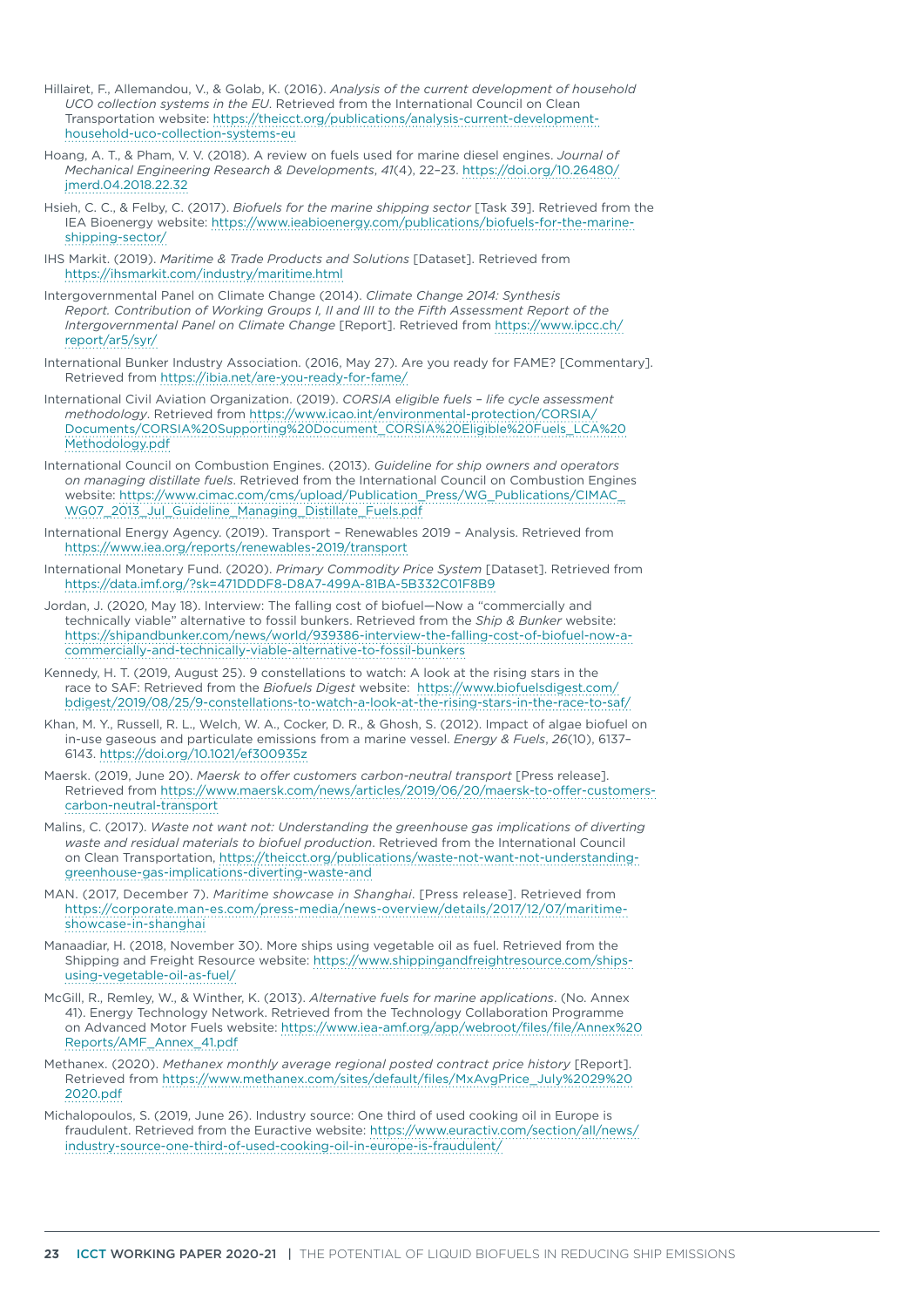- Miller, N., Christensen, A., Park, J. E., Baral, A., Malins, C., & Searle, S. (2013). *Measuring and addressing investment risk in the second-generation biofuels industry*. Retrieved from the International Council on Clean Transportation, [https://theicct.org/publications/measuring-and](https://theicct.org/publications/measuring-and-addressing-investment-risk-second-generation-biofuels-industry)[addressing-investment-risk-second-generation-biofuels-industry](https://theicct.org/publications/measuring-and-addressing-investment-risk-second-generation-biofuels-industry)
- Mohd Noor, C. W., Noor, M. M., & Mamat, R. (2018). Biodiesel as alternative fuel for marine diesel engine applications: A review. *Renewable and Sustainable Energy Reviews*, *94*, 127–142. <https://doi.org/10.1016/j.rser.2018.05.031>
- Moirangthem, K., & Baxter, D. (2016). *Alternative fuels for marine and inland waterways: An exploratory study*. Retrieved from the Publications Office of the European Union website: [https://ec.europa.eu/jrc/en/publication/alternative-fuels-marine-and-inland-waterways](https://ec.europa.eu/jrc/en/publication/alternative-fuels-marine-and-inland-waterways-exploratory-study)[exploratory-study](https://ec.europa.eu/jrc/en/publication/alternative-fuels-marine-and-inland-waterways-exploratory-study)
- Moriarty, K., Milbrandt, A., Warner, E., Lewis, J., & Schwab, A. (2018). *2016 bioenergy industry status report* (No. NREL/TP-5400-70397). Retrieved from the National Renewable Energy Laboratory website: <https://www.nrel.gov/docs/fy18osti/70397.pdf>
- Mediterranean Shipping Company. (2019). Mediterranean Shipping Company. MSC becomes first major shipping line to use 30% biofuel blends. Retrieved from the Biofuels International website: [https://biofuels-news.com/news/msc-becomes-first-major-shipping-line-to-use-30](https://biofuels-news.com/news/msc-becomes-first-major-shipping-line-to-use-30-biofuel-blends/) [biofuel-blends/](https://biofuels-news.com/news/msc-becomes-first-major-shipping-line-to-use-30-biofuel-blends/)
- Nabi, M. N., & Hustad, J. E. (2012). Investigation of engine performance and emissions of a diesel engine with a blend of marine gas oil and synthetic diesel fuel. *Environmental Technology*, *33*(1–3), 9–15.<https://doi.org/10.1080/09593330.2010.483599>
- National Energy Technology Laboratory. (2020). Syngas conversion to methanol. Retrieved from https://www.netl.doe.gov/research/coal/energy-systems/gasification/gasifipedia/methanol
- No, S.-Y. (2014). Application of hydrotreated vegetable oil from triglyceride based biomass to CI engines – A review. *Fuel*, *115*, 88–96.<https://doi.org/10.1016/j.fuel.2013.07.001>
- Øberg, M. M. (2013). *Life cycle assessment of fuel choices for marine vessels*. [Master's thesis, Norwegian University of Science and Technology]. Retrieved from [https://ntnuopen.ntnu.no/](https://ntnuopen.ntnu.no/ntnu-xmlui/handle/11250/2353747) [ntnu-xmlui/handle/11250/2353747](https://ntnuopen.ntnu.no/ntnu-xmlui/handle/11250/2353747)
- Offshore Energy. (2013, December 23). SMIT Elbe—First tugboat in The Netherlands fuelled with GTL. Retrieved from [https://www.offshore-energy.biz/smit-elbe-first-tugboat-in-the-netherlands](https://www.offshore-energy.biz/smit-elbe-first-tugboat-in-the-netherlands-fuelled-with-gtl/)[fuelled-with-gtl/](https://www.offshore-energy.biz/smit-elbe-first-tugboat-in-the-netherlands-fuelled-with-gtl/)
- Ogawa, T., Inoue, N., Shikada, T., Inokoshi, O., & Ohno, Y. (2004). Direct Dimethyl Ether (DME) synthesis from natural gas. *Studies in Surface Science and Catalysis*, *147*, 379–384. [https://doi.](https://doi.org/10.1016/S0167-2991(04)80081-8) [org/10.1016/S0167-2991\(04\)80081-8](https://doi.org/10.1016/S0167-2991(04)80081-8)
- Pavlenko, N., & Araujo, C. (2019). *Opportunities and risks for continued biofuel expansion in Brazil*. Retrieved from the International Council on Clean Transportation, [https://theicct.org/](https://theicct.org/publications/biofuel-expansion-Brazil) [publications/biofuel-expansion-Brazil](https://theicct.org/publications/biofuel-expansion-Brazil)
- Pavlenko, N., Comer, B., Zhou, Y., Clark, N., & Rutherford, D. (2020). *The climate implications of using LNG as a marine fuel*. Retrieved from the International Council on Clean Transportation, <https://theicct.org/publications/climate-impacts-LNG-marine-fuel-2020>
- Pavlenko, N., & Searle, S. (2018). *A comparison of induced land-use change emissions estimates from energy crops*. Retrieved from the International Council on Clean Transportation, <https://theicct.org/publications/comparison-ILUC-emissions-estimates-energy-crops>
- Pavlenko, N., Searle, S., & Christensen, A. (2019). *The cost of supporting alternative jet fuels in the European Union*. Retrieved from the International Council on Clean Transportation, <https://theicct.org/publications/cost-supporting-alternative-jet-fuels-european-union>
- Pearlson, M., Wollersheim, C., & Hileman, J. (2013). A techno-economic review of hydroprocessed renewable esters and fatty acids for jet fuel production. *Biofuels, Bioproducts and Biorefining*, *7*(1), 89–96. <https://doi.org/10.1002/bbb.1378>
- Phillips, D. (2019). *Implications of imported used cooking oil (UCO) as a biodiesel feedstock* (p. 24). Retrieved from the NNFCC website: <https://www.nnfcc.co.uk/files/mydocs/UCO%20Report.pdf>
- PRIME. (2010). *The use of biodiesel fuels in the U.S. marine industry* (p. 87). Prepared for the United States Maritime Administration.
- Rutherford, D., & Comer, B. (2018). *The International Maritime Organization's initial greenhouse gas strategy*. Retrieved from the International Council on Clean Transportation, [https://theicct.org/](https://theicct.org/publications/IMO-initial-GHG-strategy) [publications/IMO-initial-GHG-strategy](https://theicct.org/publications/IMO-initial-GHG-strategy)
- Ryu, Y., & Dan, T. (2012). Combustion and emission characteristics of diesel engine by mixing DME and bunker oil. *Journal of the Korean Society of Marine Engineering*, *36*(7), 885–893. <https://doi.org/10.5916/jkosme.2012.36.7.885>
- Sapp, M. (2019, July 31). Neste lays foundation stone for extension of Singapore biorefinery: Retrieved from the Biofuels Digest website: [https://www.biofuelsdigest.com/](https://www.biofuelsdigest.com/bdigest/2019/07/31/neste-lays-foundation-stone-for-extension-of-singapore-biorefinery/) [bdigest/2019/07/31/neste-lays-foundation-stone-for-extension-of-singapore-biorefinery/](https://www.biofuelsdigest.com/bdigest/2019/07/31/neste-lays-foundation-stone-for-extension-of-singapore-biorefinery/)
- Searle, S., & Bitnere, K. (2018). *Compatibility of mid-level biodiesel blends in vehicles in Indonesia*. Retrieved from the International Council on Clean Transportation, [https://theicct.org/](https://theicct.org/publications/compatibility-mid-level-biodiesel-blends-vehicles-indonesia) [publications/compatibility-mid-level-biodiesel-blends-vehicles-indonesia](https://theicct.org/publications/compatibility-mid-level-biodiesel-blends-vehicles-indonesia)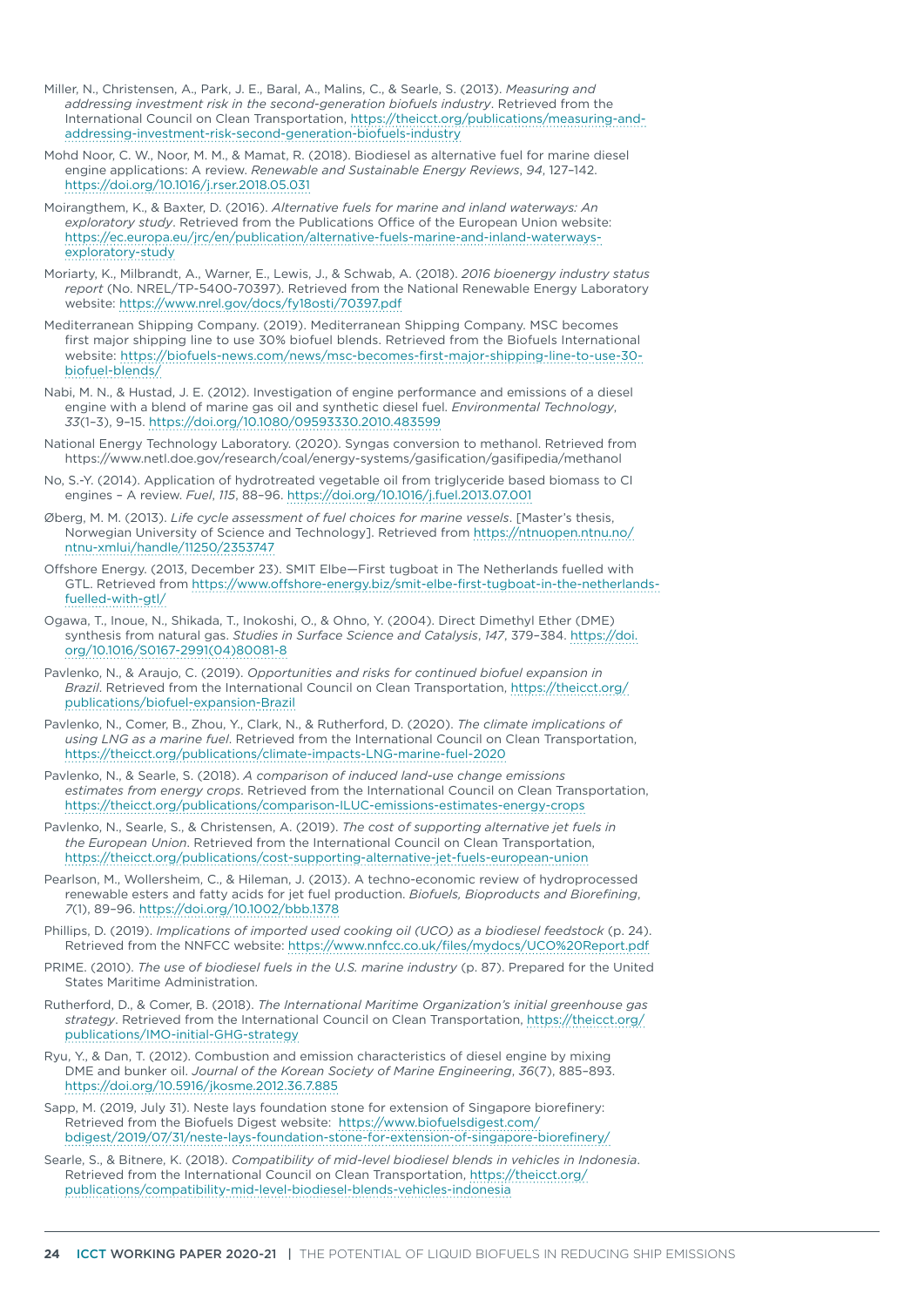- Searle, S., & Giuntoli, J. (2018). *Analysis of high and low indirect land-use change definitions in European Union renewable fuel policy*. Retrieved from the International Council on Clean Transportation,<https://theicct.org/publications/analysis-high-and-low-iluc-definitions-eu>
- Searle, S., & Malins, C. (2014). *Will energy crop yields meet expectations?* Retrieved from the International Council on Clean Transportation, [https://theicct.org/publications/will-energy-crop](https://theicct.org/publications/will-energy-crop-yields-meet-expectations)[yields-meet-expectations](https://theicct.org/publications/will-energy-crop-yields-meet-expectations)
- Searle, S., & Malins, C. (2015). A reassessment of global bioenergy potential in 2050. *GCB Bioenergy*, *7*(2), 328–336. <https://doi.org/10.1111/gcbb.12141>
- Searle, S., & Malins, C. (2016). Waste and residue availability for advanced biofuel production in EU Member States. *Biomass and Bioenergy, 89, 2 - 10*. <https://doi.org/10.1016/j.biombioe.2016.01.008>
- Searle, S., Pavlenko, N., El Takriti, S., & Bitnere, K. (2017). *Potential greenhouse gas savings from a 2030 greenhouse gas reduction target with indirect emissions accounting for the European Union*. Retrieved from the International Council on Clean Transportation, [https://theicct.org/](https://theicct.org/publications/potential-greenhouse-gas-savings-2030-greenhouse-gas-reduction-target-indirect) [publications/potential-greenhouse-gas-savings-2030-greenhouse-gas-reduction-target-indirect](https://theicct.org/publications/potential-greenhouse-gas-savings-2030-greenhouse-gas-reduction-target-indirect)
- Ship & Bunker. (2018, March 7). New GTL- based IMO2020 bunker fuel under development. Retrieved from [https://shipandbunker.com/news/world/439774-new-gtl-based-imo2020](https://shipandbunker.com/news/world/439774-new-gtl-based-imo2020-bunker-fuel-under-development) [bunker-fuel-under-development](https://shipandbunker.com/news/world/439774-new-gtl-based-imo2020-bunker-fuel-under-development)
- Ship & Bunker. (2020). Global 20 ports average bunker prices. Retrieved August 7, 2020, from <https://shipandbunker.com/prices/av/global/av-g20-global-20-ports-average>
- Singh, D., Subramanian, K. A., & Garg, M. (2018). Comprehensive review of combustion, performance and emissions characteristics of a compression ignition engine fueled with hydroprocessed renewable diesel. *Renewable and Sustainable Energy Reviews*, *81*, 2947–2954. [https://doi.](https://doi.org/10.1016/j.rser.2017.06.104) [org/10.1016/j.rser.2017.06.104](https://doi.org/10.1016/j.rser.2017.06.104)
- Smith, T. (2019). *Definition of zero carbon energy sources*. Presented at the Getting to Zero Coalition. Retrieved from the Global Maritime Forum website: [https://www.globalmaritimeforum.](https://www.globalmaritimeforum.org/content/2019/09/Getting-to-Zero-Coalition_Zero-carbon-energy-sources.pdf) [org/content/2019/09/Getting-to-Zero-Coalition\\_Zero-carbon-energy-sources.pdf](https://www.globalmaritimeforum.org/content/2019/09/Getting-to-Zero-Coalition_Zero-carbon-energy-sources.pdf)
- Søholt, N. (2018, September 3). MAN Energy Solutions unveils ME-LGIP dual-fuel LPG engine. Retrieved from the Man Energy Solutions website: [https://corporate.man-es.com/press-media/](https://corporate.man-es.com/press-media/news-overview/details/2018/09/03/man-energy-solutions-unveils-me-lgip-dual-fuel-lpg-engine) [news-overview/details/2018/09/03/man-energy-solutions-unveils-me-lgip-dual-fuel-lpg-engine](https://corporate.man-es.com/press-media/news-overview/details/2018/09/03/man-energy-solutions-unveils-me-lgip-dual-fuel-lpg-engine)
- (S&T)2 Consultants Inc. (2018). *Description and data collection on biofuel technologies*. Prepared for the Danish Energy Agency. Retrieved from [https://ens.dk/sites/ens.dk/files/Analyser/renewable\\_](https://ens.dk/sites/ens.dk/files/Analyser/renewable_fuels_technology_catalogue_revised_draft_report.docx) [fuels\\_technology\\_catalogue\\_revised\\_draft\\_report.docx](https://ens.dk/sites/ens.dk/files/Analyser/renewable_fuels_technology_catalogue_revised_draft_report.docx)
- Stojcevski, T. (2015). Methanol as engine fuel, status Stena Germanica and market overview. Retrieved from the Zero Vision Tool website: [https://www.zerovisiontool.com/sites/www.](https://www.zerovisiontool.com/sites/www.zerovisiontool.com/files/attachments/pilotmethanol_toni_stojcevski.pdf) [zerovisiontool.com/files/attachments/pilotmethanol\\_toni\\_stojcevski.pdf](https://www.zerovisiontool.com/sites/www.zerovisiontool.com/files/attachments/pilotmethanol_toni_stojcevski.pdf)
- Svanberg, M., Ellis, J., Lundgren, J., & Landälv, I. (2018). Renewable methanol as a fuel for the shipping industry. *Renewable and Sustainable Energy Reviews*, *94*, 1217–1228. [https://doi.](https://doi.org/10.1016/j.rser.2018.06.058) [org/10.1016/j.rser.2018.06.058](https://doi.org/10.1016/j.rser.2018.06.058)
- Swanson, R., Platon, A., Satrio, J., & Brown, R.C. (2010). Techno-economic analysis of biomass-toliquids production based on gasification. *Fuel*, *89*. <https://doi.org/10.1016/j.fuel.2010.07.027>
- Szklo, A., & Portugal-Pereira, J. (2020). *Prospects for carbon-neutral maritime fuels production in Brazil. Comparative analysis of fuels, georeferenced and LCA*. Retrieved from [https://d19c5c63-c2eb-45f6-b05f-0ff23e92b482.usrfiles.com/ugd/d19c5c\\_](https://d19c5c63-c2eb-45f6-b05f-0ff23e92b482.usrfiles.com/ugd/d19c5c_ef4a217220ee41f8b038eb49c466717a.pdf) [ef4a217220ee41f8b038eb49c466717a.pdf](https://d19c5c63-c2eb-45f6-b05f-0ff23e92b482.usrfiles.com/ugd/d19c5c_ef4a217220ee41f8b038eb49c466717a.pdf)
- Tyrovola, T., Dodos, G., Kalligeros, S., & Zannikos, F. (2017). The introduction of biofuels in marine sector. *Journal of Environmental Science and Engineering A*, *6*(8), 415–421. [https://doi.](https://doi.org/10.17265/2162-5298/2017.08.006) [org/10.17265/2162-5298/2017.08.006](https://doi.org/10.17265/2162-5298/2017.08.006)
- U.S. Department of Agriculture. (2019a). *Brazil biofuels annual* (No. BR19029). Retrieved from the USDA Foreign Agricultural Service website: [https://apps.fas.usda.gov/newgainapi/api/](https://apps.fas.usda.gov/newgainapi/api/report/downloadreportbyfilename?filename=Biofuels%20Annual_Sao%20Paulo%20ATO_Brazil_8-9-2019.pdf) [report/downloadreportbyfilename?filename=Biofuels%20Annual\\_Sao%20Paulo%20ATO\\_](https://apps.fas.usda.gov/newgainapi/api/report/downloadreportbyfilename?filename=Biofuels%20Annual_Sao%20Paulo%20ATO_Brazil_8-9-2019.pdf) [Brazil\\_8-9-2019.pdf](https://apps.fas.usda.gov/newgainapi/api/report/downloadreportbyfilename?filename=Biofuels%20Annual_Sao%20Paulo%20ATO_Brazil_8-9-2019.pdf)
- U.S. Department of Agriculture. (2019b). *EU biofuels annual* (No. NL9022). Retrieved from the USDA Foreign Agricultural Service website: [https://apps.fas.usda.gov/newgainapi/api/report/](https://apps.fas.usda.gov/newgainapi/api/report/downloadreportbyfilename?filename=Biofuels%20Annual_The%20Hague_EU-28_7-15-2019.pdf) [downloadreportbyfilename?filename=Biofuels%20Annual\\_The%20Hague\\_EU-28\\_7-15-2019.pdf](https://apps.fas.usda.gov/newgainapi/api/report/downloadreportbyfilename?filename=Biofuels%20Annual_The%20Hague_EU-28_7-15-2019.pdf)
- U.S. Department of Agriculture. (2019c). *Indonesia biofuels annual* (No. ID1915). Retrieved from the USDA Foreign Agricultural Service website: [https://apps.fas.usda.gov/newgainapi/api/report/](https://apps.fas.usda.gov/newgainapi/api/report/downloadreportbyfilename?filename=Biofuels%20Annual_Jakarta_Indonesia_8-9-2019.pdf) [downloadreportbyfilename?filename=Biofuels%20Annual\\_Jakarta\\_Indonesia\\_8-9-2019.pdf](https://apps.fas.usda.gov/newgainapi/api/report/downloadreportbyfilename?filename=Biofuels%20Annual_Jakarta_Indonesia_8-9-2019.pdf)
- U.S. Department of Energy. (2016, August 16). Energy department announces \$137 million investment in commercial and passenger vehicle efficiency [Press release]. Retrieved from [https://energy.gov/articles/energy-department-announces-137-million-investment-commercial](https://energy.gov/articles/energy-department-announces-137-million-investment-commercial-and-passenger-vehicle)[and-passenger-vehicle](https://energy.gov/articles/energy-department-announces-137-million-investment-commercial-and-passenger-vehicle)
- Ushakov, S., Halvorsen, N., Valland, H., Williksen, D., & Æsøy, V. (2013). Emission characteristics of GTL fuel as an alternative to conventional marine gas oil. *Transportation Research Part D: Transport and Environment*, *18*, 31–38.<https://doi.org/10.1016/j.trd.2012.08.007>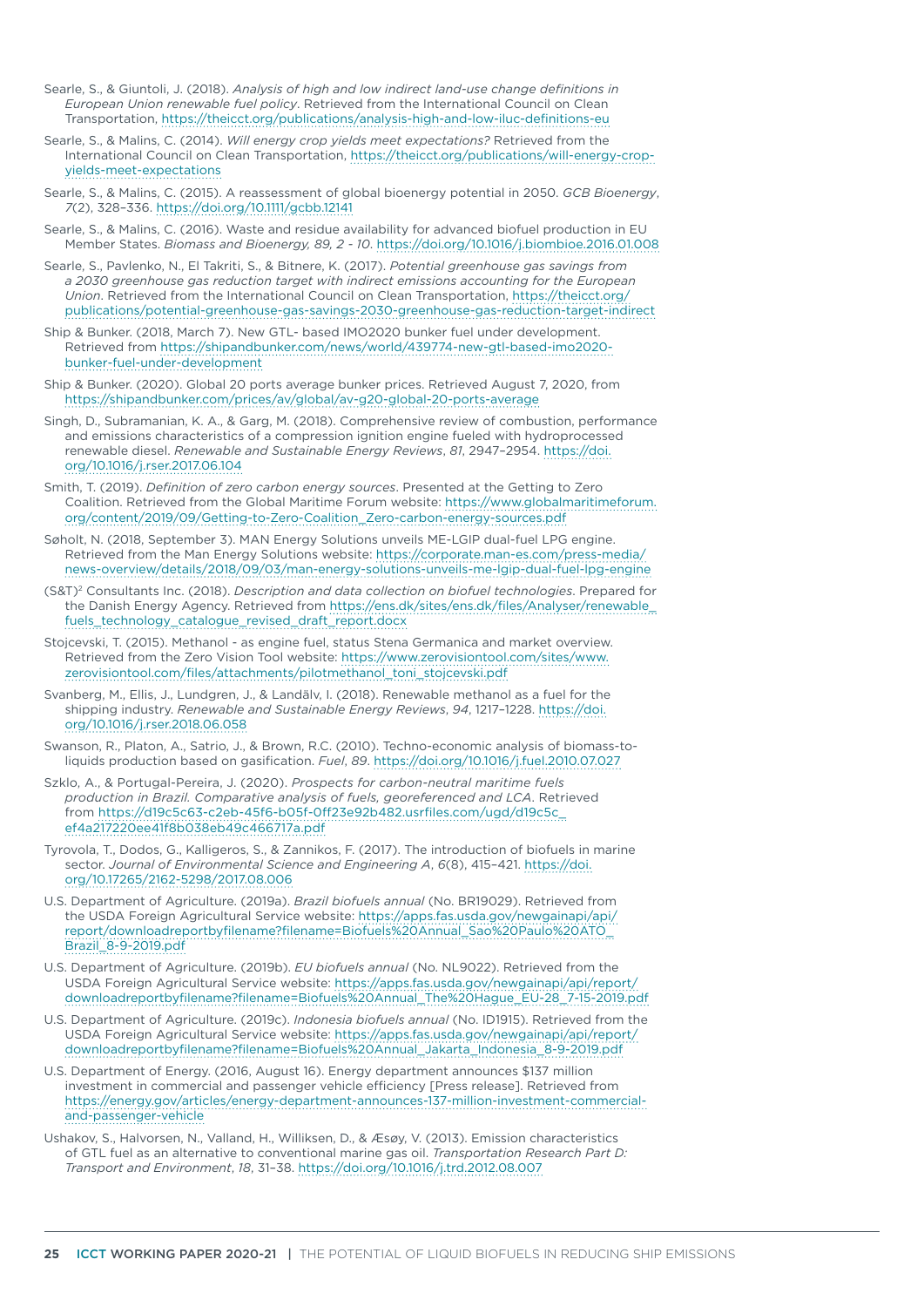- Ushakov, S., & Lefebvre, N. (2019). Assessment of hydrotreated vegetable oil (HVO) applicability as an alternative marine fuel based on its performance and emissions characteristics. *SAE International Journal of Fuels and Lubricants*, *12*(2), 109–120.<https://doi.org/10.4271/04-12-02-0007>
- Woltjer, G., Daioglou, V., Elbersen, B., Ibañez, G. B., Smeets, E., González, D. S., & Barnó, J. G. (2017). *Reporting requirements on biofuels and bioliquids stemming from the directive (EU)* (Study Report No. 2015/1513). Retrieved from the PBL Netherlands Environmental Assessment Agency website: [https://www.pbl.nl/en/publications/reporting-requirements-on-biofuels-and-bioliquids](https://www.pbl.nl/en/publications/reporting-requirements-on-biofuels-and-bioliquids-stemming-from-the-directive-eu-20151513)[stemming-from-the-directive-eu-20151513](https://www.pbl.nl/en/publications/reporting-requirements-on-biofuels-and-bioliquids-stemming-from-the-directive-eu-20151513)

World Bioenergy Association. (2019). *Global bioenergy statistics 2019*. Retrieved from [https://worldbioenergy.org/uploads/191129%20WBA%20GBS%202019\\_LQ.pdf](https://worldbioenergy.org/uploads/191129%20WBA%20GBS%202019_LQ.pdf)

Xue, J., Grift, T. E., & Hansen, A. C. (2011). Effect of biodiesel on engine performances and emissions. *Renewable and Sustainable Energy Reviews*, *15*(2), 1098–1116. [https://doi.org/10.1016/j.](https://doi.org/10.1016/j.rser.2010.11.016) [rser.2010.11.016](https://doi.org/10.1016/j.rser.2010.11.016)

Zhou, Y., Baldino, C., & Searle, S. (2020). *Potential biomass-based diesel production in the United States by 2032*. Retrieved from the International Council on Clean Transportation, <https://theicct.org/publications/potential-biomass-based-diesel-production-united-states-2032>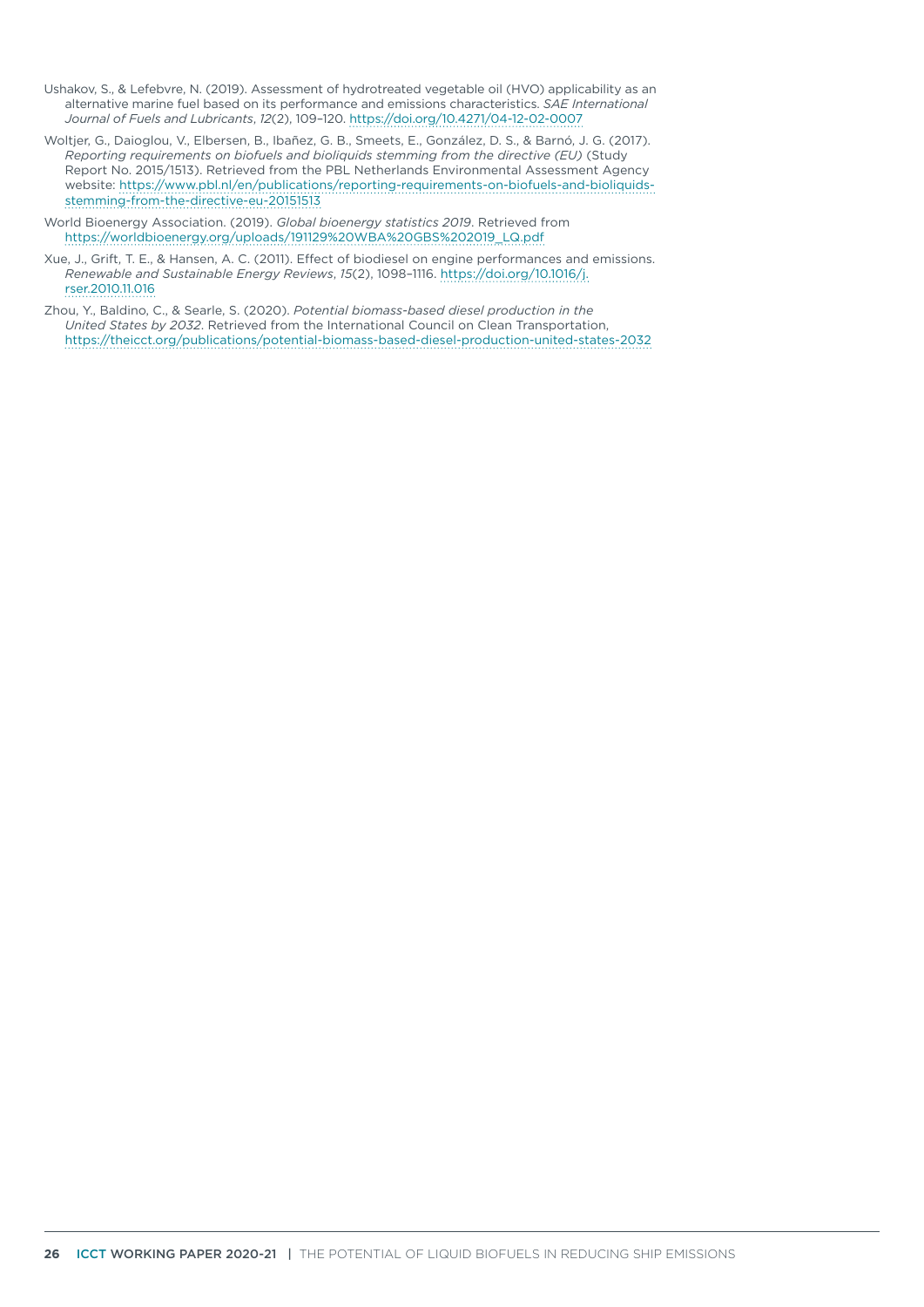# **Appendix – Air pollution impacts of biofuel combustion**

This appendix compares the downstream air pollution from conventional marine fuels with five biofuels. We review research on three pollutants—sulfur oxides (SO<sub>x</sub>), nitrogen oxides (NO<sub>x</sub>), and particulate matter (PM). The five biofuels are FAME biodiesel, hydrotreated renewable diesel, Fischer-Tropsch diesel, dimethyl ether (DME), and methanol.

#### FAME biodiesel

FAME biodiesel is a fuel produced from fats, oils, and greases (FOGs) through the transesterification process. The oils can be derived from different feedstocks and can come from plants (e.g., soy, corn, flaxseed, rapeseed, and palm), animal-based fats, or waste oils.

Gilbert et al. (2018) assessed life-cycle emissions for biodiesels synthesized from soy and rapeseed oils and combusted in a slow-speed marine diesel engine. Using FAME biodiesel reduced SO<sub>x</sub> emissions 89% and cut PM emissions by 75% compared with 1% sulfur low-sulfur heavy fuel oil (LSHFO). However, NO<sub>v</sub> emissions increased by 13%.

Brynolf (2014) made a similar life-cycle assessment for a 4-stroke engine fueled with FAME biodiesel made from rapeseed oil. The reference fuels were LSHFO and 0.1% sulfur marine gas oil (MGO). The engine complied with IMO NO<sub>v</sub> Tier III regulations. Similar to the results reported in Gilbert et al. (2018), FAME biodiesel decreased SO<sub>v</sub> by 99% and PM by 90% compared with LSHFO. Compared with 0.1% sulfur MGO, using FAME biodiesel cut SO emissions by 99% and PM emissions by 38%. Bengtsson et al. (2012) reported similar reduction values. Those authors made a life-cycle analysis for a mediumsized ro-pax ferry with a four-stroke, marine diesel engine fueled with a rapeseed oil FAME biodiesel. Compared with MGO, SO<sub>y</sub> was reduced by almost 100% and PM emissions were 38% lower; NO<sub>v</sub> emissions did not change.

Some other studies reported lower NO<sub>v</sub> emissions using FAME biodiesel. Geng et al. (2017) published evidence of NO<sub>v</sub> emissions reduction from combusting FAME biodiesel synthetized from used cooking oil (pure cooking oil and 70% and 90% blends). The emissions were measured from a 6-cylinder, direct-injection marine auxiliary diesel engine. Compared to ultralow-sulfur diesel (ULSD), NO<sub>v</sub> emissions reductions ranged from 12% to 29% depending on engine load and rpm. Generally, the emissions reductions were the highest at lower rpms.

Overall, these studies show that using biodiesel—in blends or neat—results in SO<sub>v</sub> and PM reductions compared with conventional petroleum-based marine fuels. NO<sub>v</sub> emissions were sometimes lower and sometimes higher. This may be because NO<sub>y</sub> formation is a function not only of the fuel, but also engine and ignition properties. Similarly inconsistent results for NO<sub>x</sub> were found in studies of ground transportation. Xue, Grift, & Hansen (2011) found that 65% of publications reported an increase of NO<sub>v</sub> emissions from using biofuels instead of on-road diesel; only 29% reported NO<sub>v</sub> emissions reductions, and these reductions were never more than 20%.

#### Hydrotreated renewable diesel

Hydrotreated renewable diesel is produced by hydroprocessing FOGs that come from the same feedstocks as FAME biodiesel. The main advantage of hydroprocessing over transesterification is compatibility with fuel infrastructure and combustion engines and potentially lower NO<sub>v</sub> emissions (No, 2014). Also, due to the negligible sulfur content in hydrotreated renewable diesel, combustion SO<sub>v</sub> emissions are considered to be zero.

A few studies have measured emissions from using hydrotreated renewable diesel in a marine engine. Ushakov and Lefebvre (2019) conducted in-lab testing of a small, high-speed engine, while Khan et al. (2012) measured emissions on board a ship that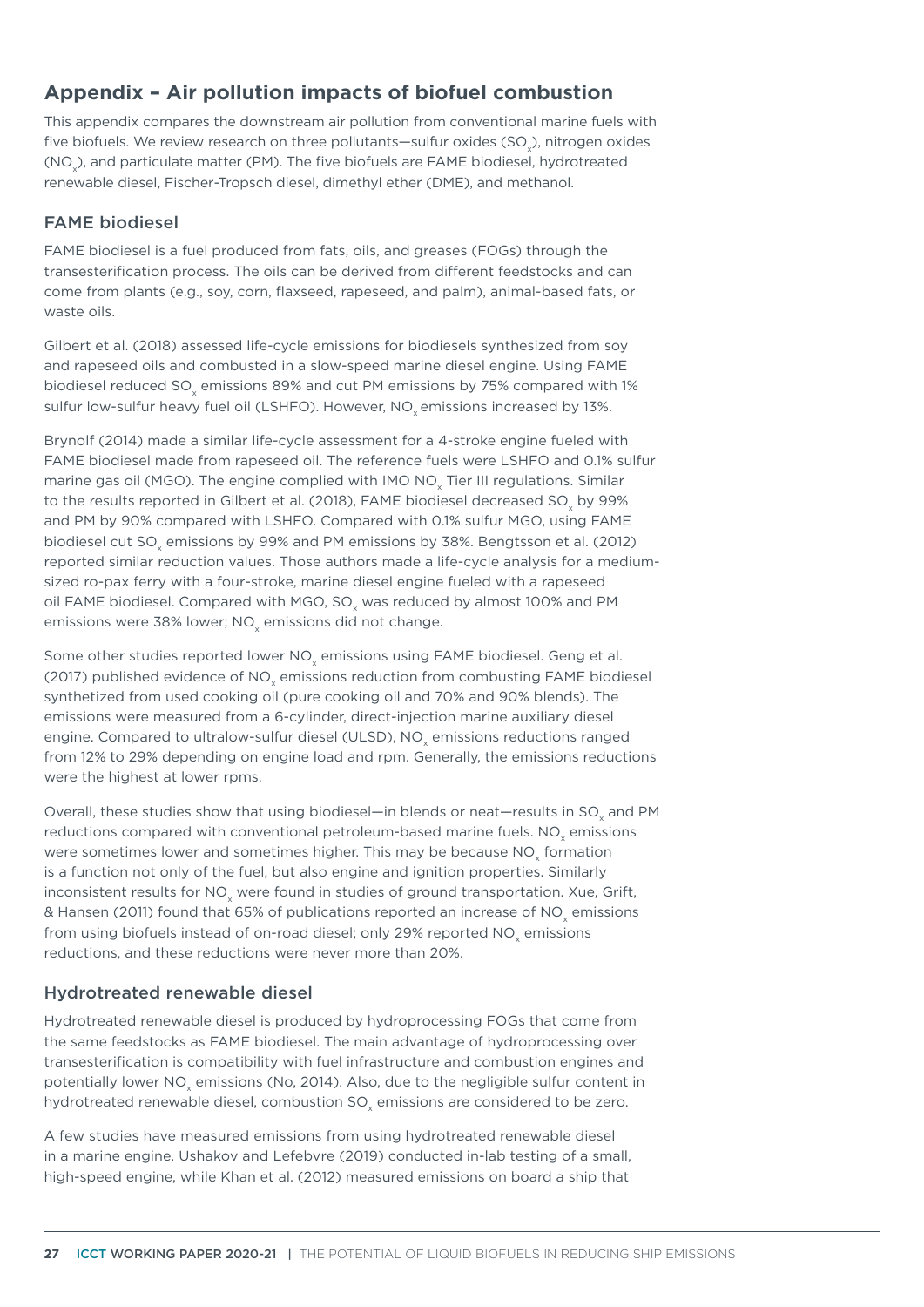was fueled with a 50% hydrotreated renewable diesel blended with 50% MGO. Ushakov and Lefebvre (2019) measured emissions from a 6-cylinder, turbo-charged 4-stroke, high-speed (1,500 rpm), 412 kilowatt (kW) diesel engine. The engine was tested with 100% hydrotreated renewable diesel synthesized from vegetable oils, wastes, and fat residues. Results were compared with running that same engine on 100% MGO. Using hydrotreated renewable diesel, NO<sub>v</sub> emissions were reduced between 0% and 20%, depending on engine load. Emissions were lower when the engine was operated in a generator-type cycle (13% on average) and higher when they ran a propulsion-type cycle (5% weighted average across the IMO E2/E3 test-cycle); there was no reduction at the 50% or 75% maximum continuous rating of the engine. PM emissions were reduced, on average, by 30% in both operational modes. Ushakov and Lefebvre (2019) asserted that the prominent PM emissions reduction from hydrotreated renewable diesel is mainly due to shorter carbon chains in contrast to those in MGO.

Khan et al. (2012) tested emissions on board a ship using a 50/50 blend of hydrotreated algae renewable diesel and ULSD. The emissions were measured from a 4-stroke, high-speed (1,200 rpm, 600 kW) marine diesel engine on a U.S. Navy vessel. Using the blend reduced NO<sub>x</sub> emissions by 10% and cut PM emissions by 20%, on average, compared with 100% ULSD. The reductions were higher at lower engine loads: NO<sub>y</sub> emissions were reduced by 13% at both 25% and 50%; PM emissions were reduced 35% and 38% at 25% and 50% engine load, respectively. At the higher engine loads of 75% and 100%, PM emissions were not reduced and NO<sub>v</sub> emissions were reduced by 8% and 11%, respectively.

Similar emissions reductions were found when using renewable diesel in on-road vehicles. No (2014) reviewed studies of emissions from light- and heavy-duty on-road vehicles fueled with both pure hydrotreated renewable diesel and when blended with on-road diesel. The author reported that NO $_{\sf x}$  emissions from the on-road vehicles were either the same or lower compared with petrodiesel, but the reduction was rarely higher than 10%. Specifically, heavy-duty engines fueled with 100% hydrotreated renewable diesel had 6% lower NO $_{\sf x}$  emissions compared with diesel fuel in one study (Aatola, Larmi, Sarjovaara, & Mikkonen, 2008), and about 10% to 18% reductions in another (Hajbabaei et al., 2012). Singh, Subramanian, & Garg (2018) tested a 4-stroke, six-cylinder, direct injection heavyduty compression ignition engine running on 100% hydrotreated renewable diesel and found that NO<sub>x</sub> emissions increased by 26% but PM emissions decreased by 27%. This is the only study that reported increased NO $_{\mathrm{\mathsf{x}}}$  emissions.

Overall, using hydrotreated renewable diesel results in complete SO<sub>v</sub> emissions reduction because this type of fuel is sulfur-free. Additionally, these studies show that using hydrotreated renewable diesel in blends or neat leads to NO<sub>v</sub> emissions reductions of 0% to 30%, depending on engine load and speed, and PM reductions of up to 30% compared with conventional marine fuels. Generally, almost all operational modes of the engine resulted in moderate NO<sub>x</sub> and PM emission reductions. For on-road vehicles, NO<sub>v</sub> emissions were less consistent. Even using neat hydrotreated renewable diesel in on-road diesel engines, NO<sub>x</sub> emissions were reduced by less than 10% and one study reported a 26% NO<sub>v</sub> emissions increase. On-road studies generally showed that using hydrotreated renewable diesel reduced PM emissions in all cases and reduced NO<sub>v</sub> in some cases.

#### Fischer-Tropsch (FT) diesel

FT diesel can be synthesized from fossil fuels, such as coal and natural gas, or from lignocellulosic biomass such as forest residue and willow. Fuel synthesis consists of two main steps—gasification and then the Fischer-Tropsch synthesis process. Depending on the feedstocks used for FT synthesis, the final products are derived from coal-to-liquid, gas-to-liquid, or biomass-to-liquid.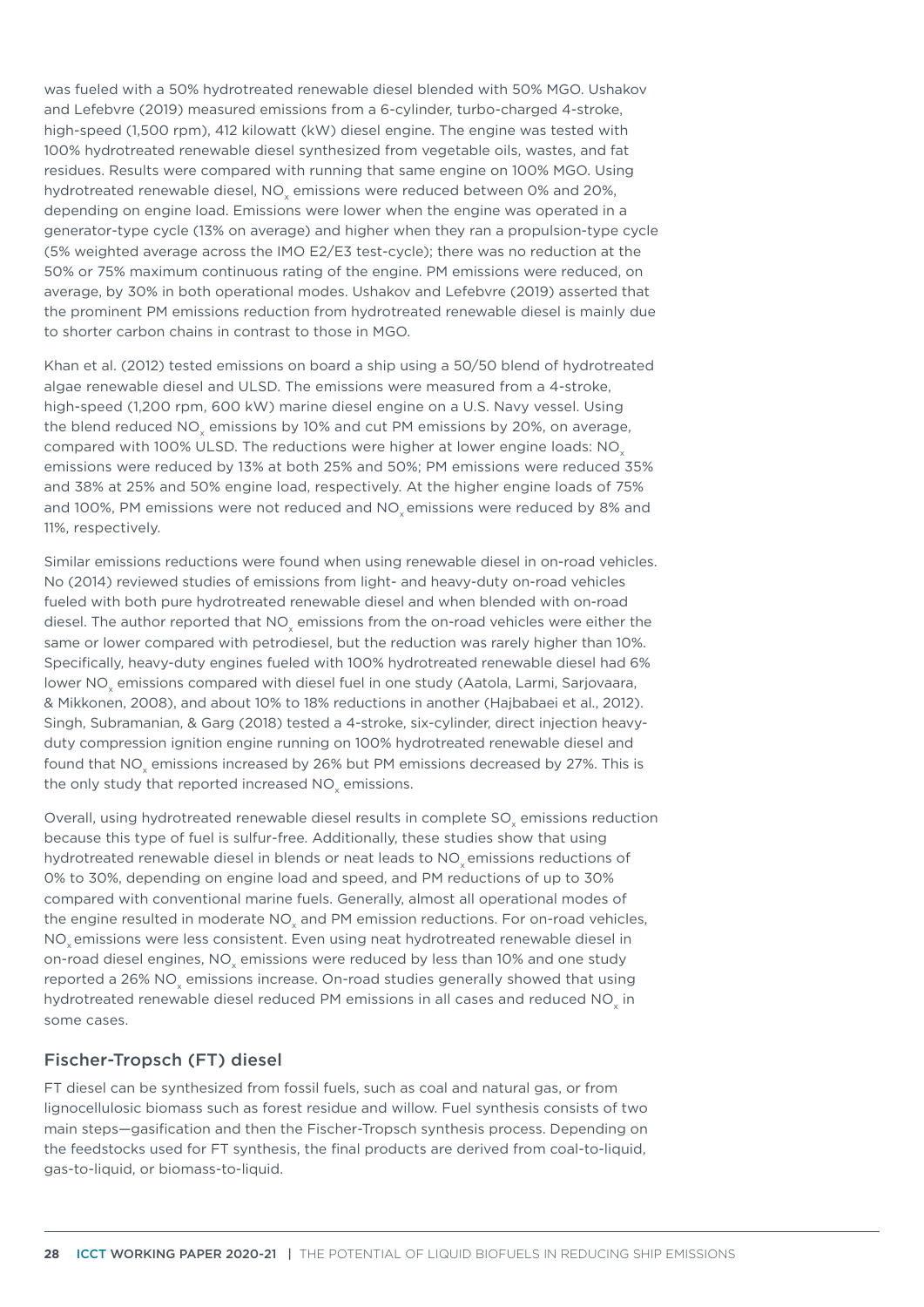Bengtsson et al. (2012) and Brynolf (2014) each conducted a life-cycle assessment of FT diesel synthesized from willow and forest residues. They modeled emissions based on combustion assumptions consistent with a medium-speed, 4-stroke engine used in a ro-pax ferry. Using FT diesel, the engine was estimated to emit zero SO, and reduce PM emissions by 24% compared to MGO. NO<sub>v</sub> emissions were the same.

Ushakov et al. (2013) measured emissions from a 4-stroke, direct injection heavy-duty engine fueled with a FT diesel synthesized from natural gas. SO<sub>v</sub> emissions were zero. NO<sub>y</sub> emissions were reduced by 8% to 20% depending on engine load and operational mode compared to MGO (0.05% sulfur). NO<sub>v</sub> emissions fell the most at 75% engine load. PM emissions increased up to 18% at lower engine loads but were reduced up to 16% at greater than 50% engine load, compared with MGO (0.05% sulfur).

Nabi and Hustad (2012) measured emissions from 4-stroke, 6-cylinder direct injection, 1,800 rpm, 280 kW Scania DC 1102 diesel engine fueled with MGO blended with 10% of FT diesel synthetized from natural gas. They found 3% to 11% NO<sub>v</sub> reductions depending on engine load and that there was less NO<sub>v</sub> at lower loads. PM reductions were 4% and 6%, respectively, for brake mean effective pressure (BMEP) 0.8 and 1.3 megapascal (MPa).

Overall, these studies show that using FT diesel results in lower NO<sub>v</sub> and PM emissions compared with conventional fuels. Blending with 10% FT diesel results in up to 11% reductions of NO<sub>v</sub> and cuts PM by up to 6%. FT diesel is sulfur-free and thus any FT blend rate reduces SO<sub>v</sub> emissions proportionately.

#### Methanol

Methanol can be synthesized using two types of feedstocks, natural gas or lignocellulosic biomass, through the gasification of biomass followed by fuel synthesis. The limited number of ships that currently operate on methanol are all using a natural gas-derived fuel (DNV GL, 2016). IHS ship registry data provided to the ICCT shows that as of 2019, there were nine methanol-fueled ships in service (IHS Markit, 2019). The methanol combustion process is sulfur-free regardless of the feedstock used, and burning it produces very low PM emissions (Svanberg, Ellis, Lundgren, & Landälv, 2018).

The published data on emissions from methanol is limited to life-cycle inventories based on a few tests reported by engine manufacturers Wärtsilä and MAN Energy Solutions. Wärtsilä reported NO<sub>y</sub> emission numbers from a dual-fuel, retrofitted engine using methanol derived from natural gas. The measurements were taken from the ship when using methanol and when using "LFO," which is not defined in the study, but which we take to mean a residual fuel with a maximum of 1% sulfur. When using methanol, PM emissions were negligible and  $NO<sub>x</sub>$  emissions were up to 51% lower than when using LFO (Stojcevski, 2015).

MAN Energy Solutions published the results from the lab testing of their slow-speed, 2-stroke, dual-fuel MAN B&W ME-LGIP engine, certified to IMO Tier II NO<sub>v</sub> regulations. They found 30% to 50% NO<sub>v</sub> emissions reductions and 90% PM reductions compared with HFO (Søholt, 2018).

Brynolf, Fridell, and Andersson (2014) made a life-cycle inventory assessment of emissions from methanol made from a combination of natural gas and biomass (forest residues). Note that we are only assessing the downstream emissions here. NO<sub>x</sub> emissions from methanol were assumed to comply with Tier II regulations (0.28 g/MJ). In that case, NO<sub>x</sub> reduction would be 81% compared with using MGO (0.05% sulfur) in the same engine. Gilbert et al. (2018) also found 81% NO<sub>v</sub> emissions reductions compared with low sulfur LSHFO (1% sulfur) and 79% lower when compared with 0.1% sulfur MGO.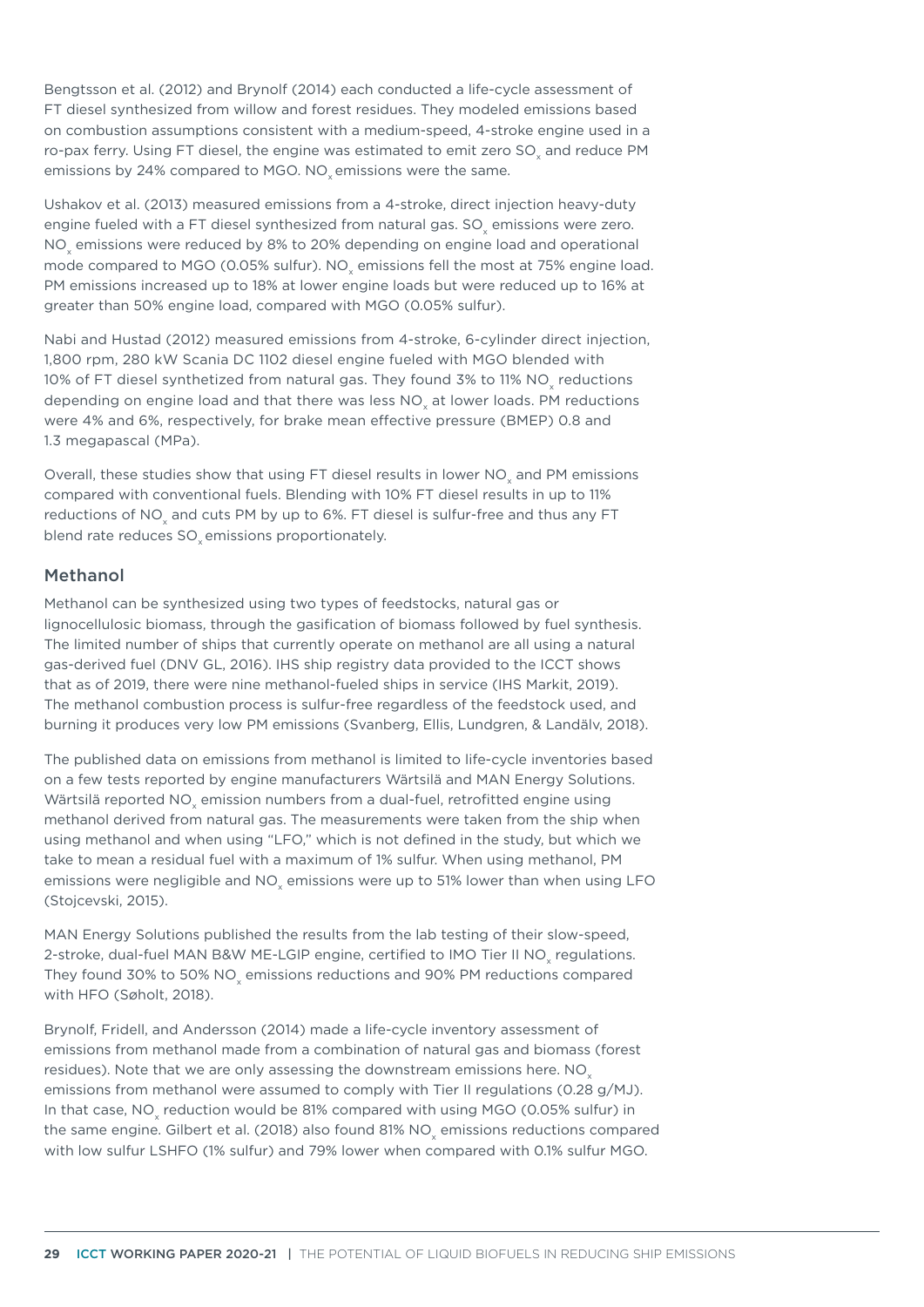Fagerlund & Ramne (2013) estimated that methanol reduces PM emissions by 61% compared with MGO, assuming that the PM emissions are similar to LNG values. In the scenario where a ship is operating on pure methanol without any diesel injections, PM emissions are expected to be negligible (Gilbert et al., 2018).

Overall, these studies show that using methanol results in zero sulfur emissions and significant reduction of PM and NO<sub>x</sub> emissions. According to the life-cycle assessments, expected NO<sub>x</sub> emissions reduction from using methanol is on the order of 80% and PM reduction can be 60% or more compared with conventional marine fuels. Engine manufacturers report similar numbers.

#### Dimethyl ether (DME)

Dimethyl ether (DME) is a dehydrated methanol that has been tested in a marine engine at a blend fraction of up to 40% (Ryu & Dan, 2012). It can be synthesized from methanol or can be produced in a single step (Ogawa, Inoue, Shikada, Inokoshi, & Ohno, 2004). Methanol and DME share the same feedstocks and both fuels are sulfurfree. Øberg (2013) published a life-cycle assessment of biofuels for marine vessels and estimated that switching to DME from HFO would reduce NO, and PM emissions by 55% and 95%, respectively.

DME has been tested only in a blend with a bunker oil and in a small-sized marine engine (Ryu & Dan, 2012). The exhaust emissions were measured from a 4-stroke, high-speed (2,400 rpm), direct injection, 9.2 kW diesel engine fueled with 20% and 40% DME blended with HFO. At 40% DME, PM was reduced up to 58%. NO<sub>v</sub> emissions varied with engine load. At 25% to 50% load, NO<sub>v</sub> emissions increased up to 26% compared with HFO. But at 100% load, NO<sub>v</sub> emissions decreased by 13% with the 20% DME blend and by 20% with the 40% DME blend. The results of this testing suggest that NO<sub>v</sub> emissions can be reduced substantially only when DME is blended in higher quantities or used as a neat fuel.

Overall, these studies show that similar to methanol, using DME results in zero sulfur emissions and significant PM emissions reductions of up to 58%. NO<sub>v</sub> emissions are reduced only when DME is blended in higher proportions and at higher engines loads; otherwise NO<sub>y</sub> emissions can increase up to 26% compared with HFO.